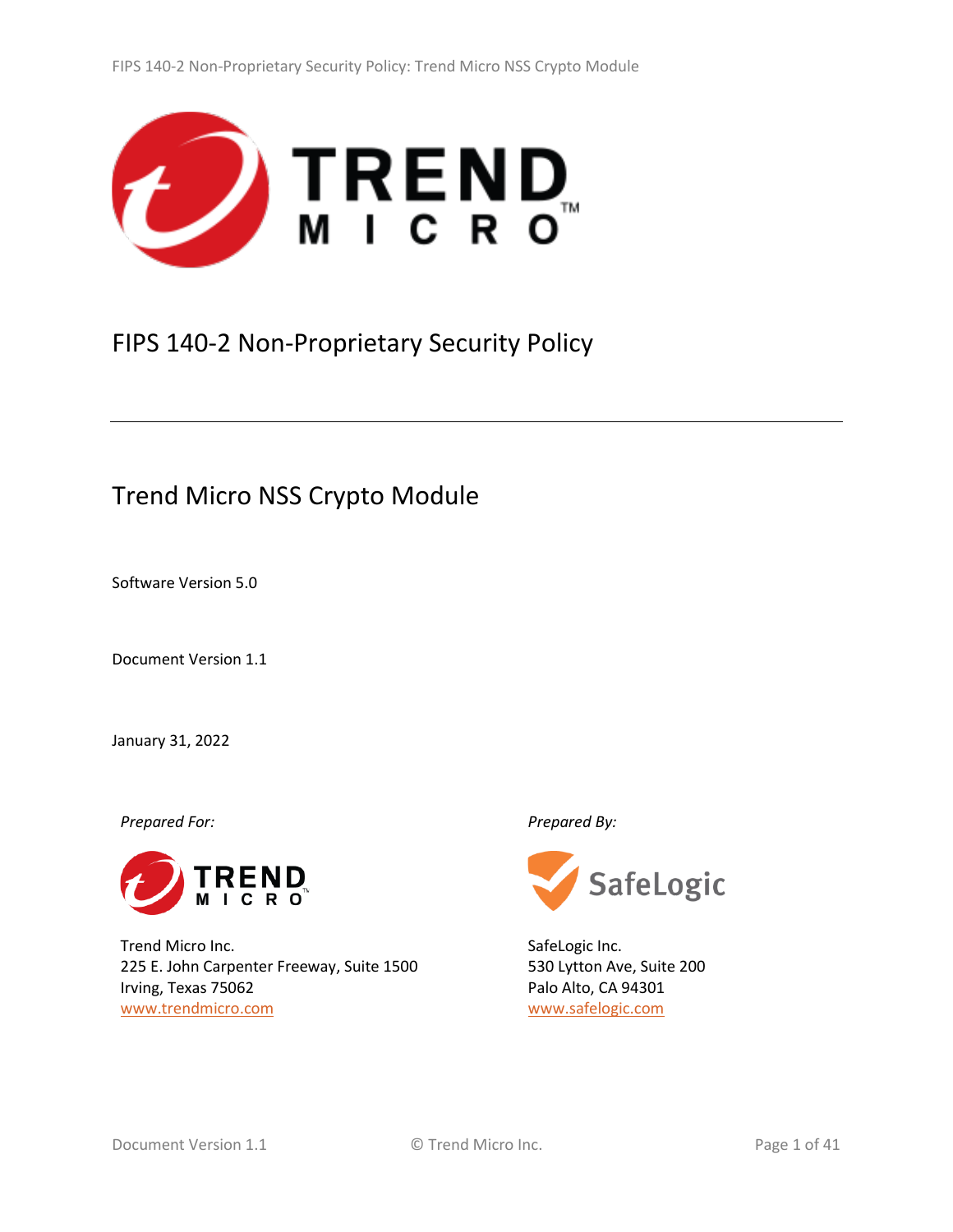# <span id="page-1-0"></span>**Overview**

This document provides a non-proprietary FIPS 140-2 Security Policy for Trend Micro NSS Crypto Module.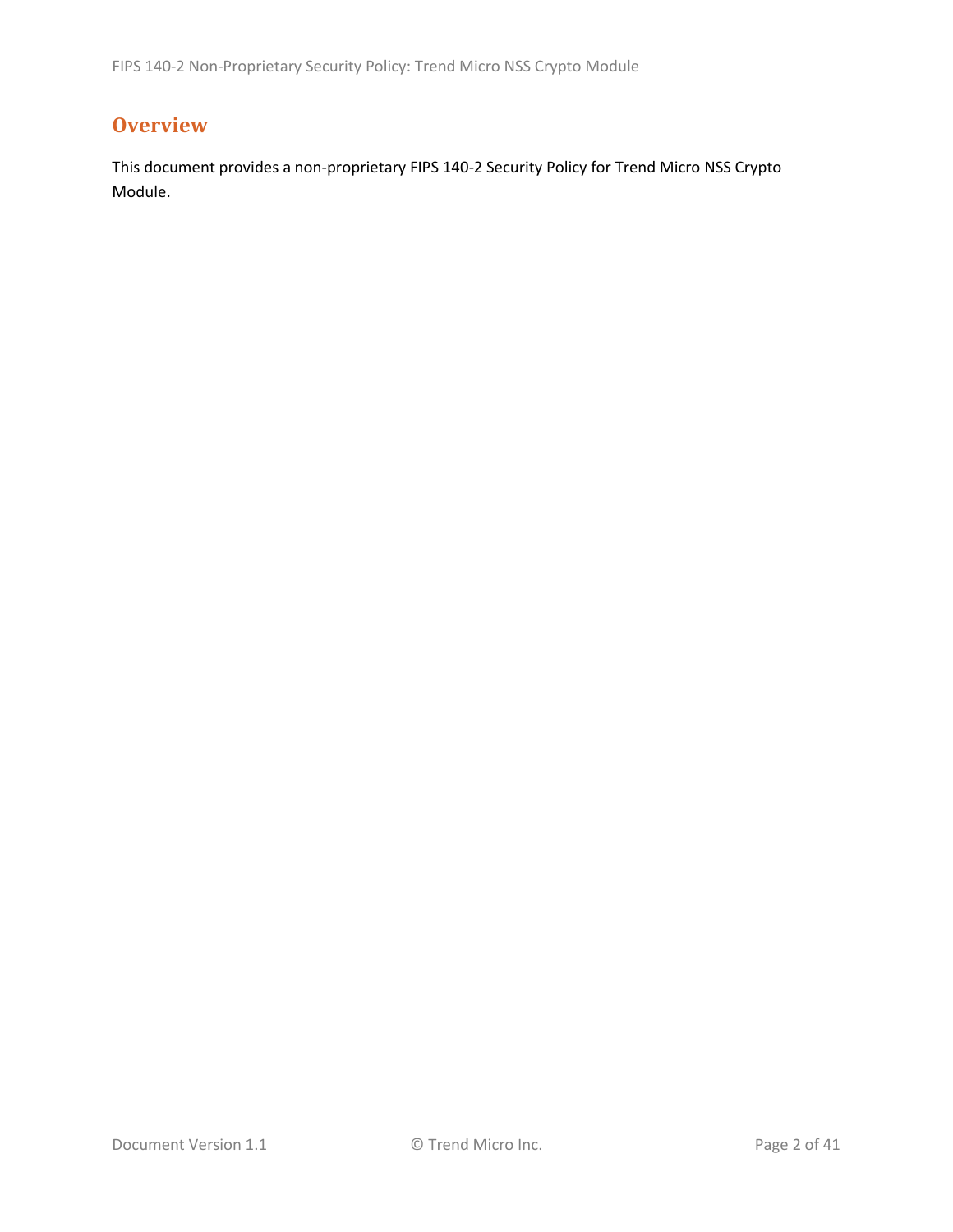# **Table of Contents**

| $\mathbf{1}$            |               |  |
|-------------------------|---------------|--|
|                         | 1.1           |  |
|                         | 1.2           |  |
|                         | 1.3           |  |
|                         | 1.4           |  |
| $\overline{2}$          |               |  |
|                         | 2.1           |  |
|                         | 2.1.1         |  |
|                         | 2.1.2         |  |
|                         | 2.1.3         |  |
|                         | 2.1.4         |  |
|                         | 2.1.5         |  |
|                         | $2.2^{\circ}$ |  |
|                         | 2.2.1         |  |
|                         | 2.2.2         |  |
|                         | 2.2.3         |  |
|                         | 2.2.4         |  |
|                         | 2.3           |  |
|                         | 2.3.1         |  |
|                         | 2.3.2         |  |
|                         | 2.4           |  |
|                         | 2.4.1         |  |
|                         | 2.4.2         |  |
|                         | 2.4.3         |  |
|                         | 2.4.4         |  |
|                         | 2.5           |  |
|                         | 2.6           |  |
|                         | 2.7           |  |
|                         | 2.7.1         |  |
|                         | 2.7.2         |  |
|                         | 2.8           |  |
| $\overline{\mathbf{3}}$ |               |  |
|                         | 3.1           |  |
|                         | 3.1.1         |  |
|                         | $3.2^{\circ}$ |  |
|                         | 3.2.1         |  |
|                         | 3.2.2         |  |
|                         | 3.2.3         |  |
|                         | 3.3           |  |
|                         | 3.4           |  |
| 4                       |               |  |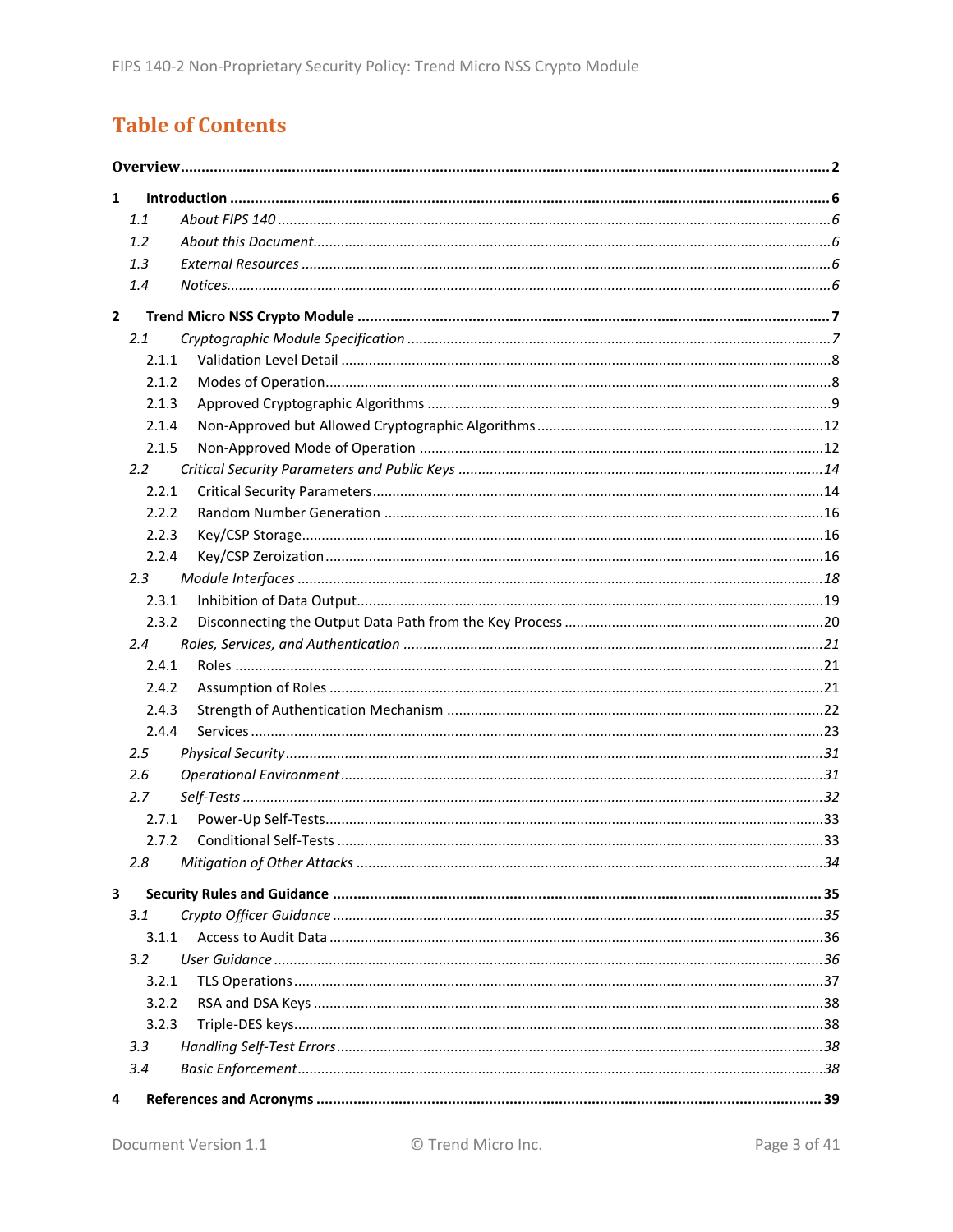| 4.1 |  |
|-----|--|
| 42  |  |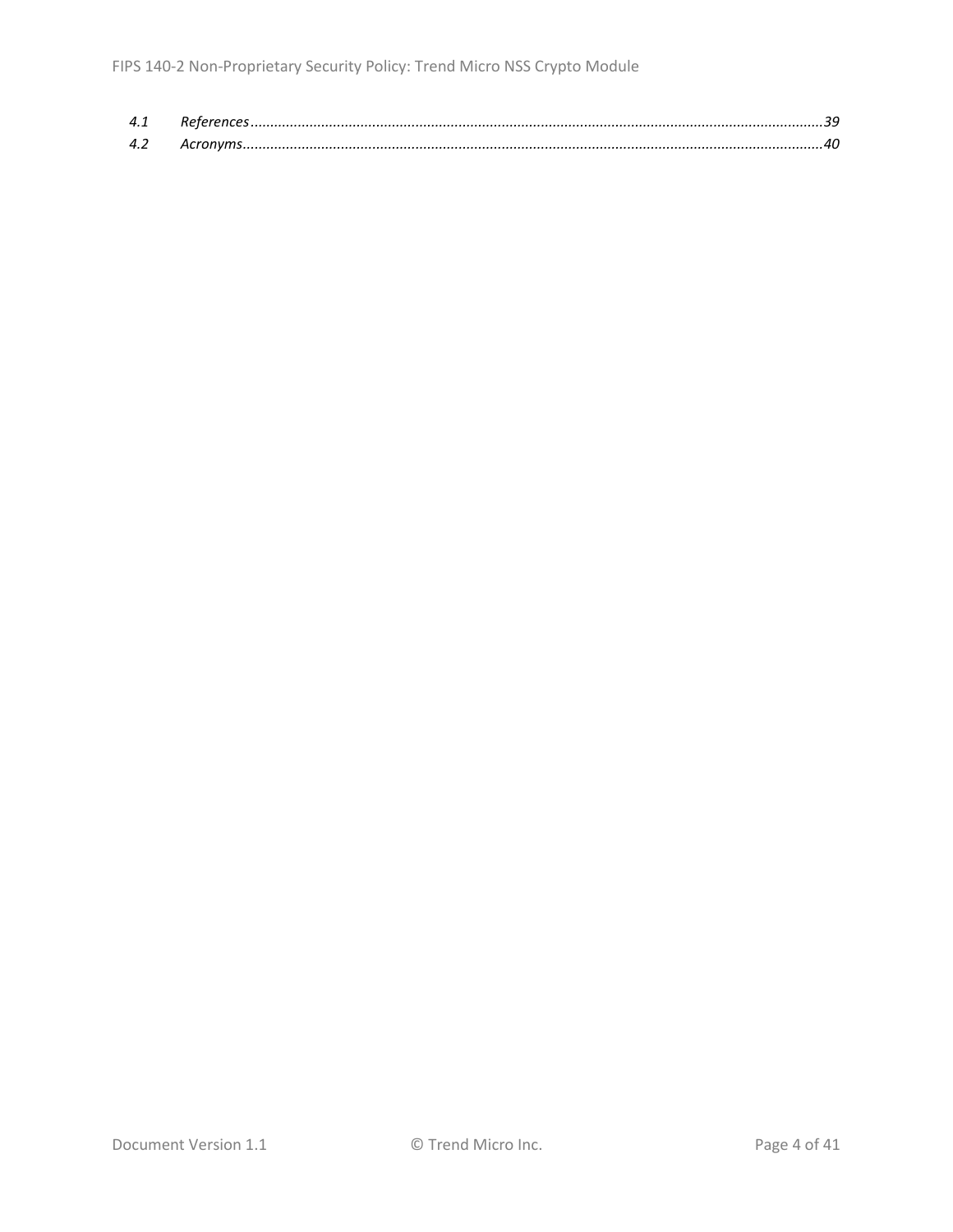# **List of Tables**

# **List of Figures**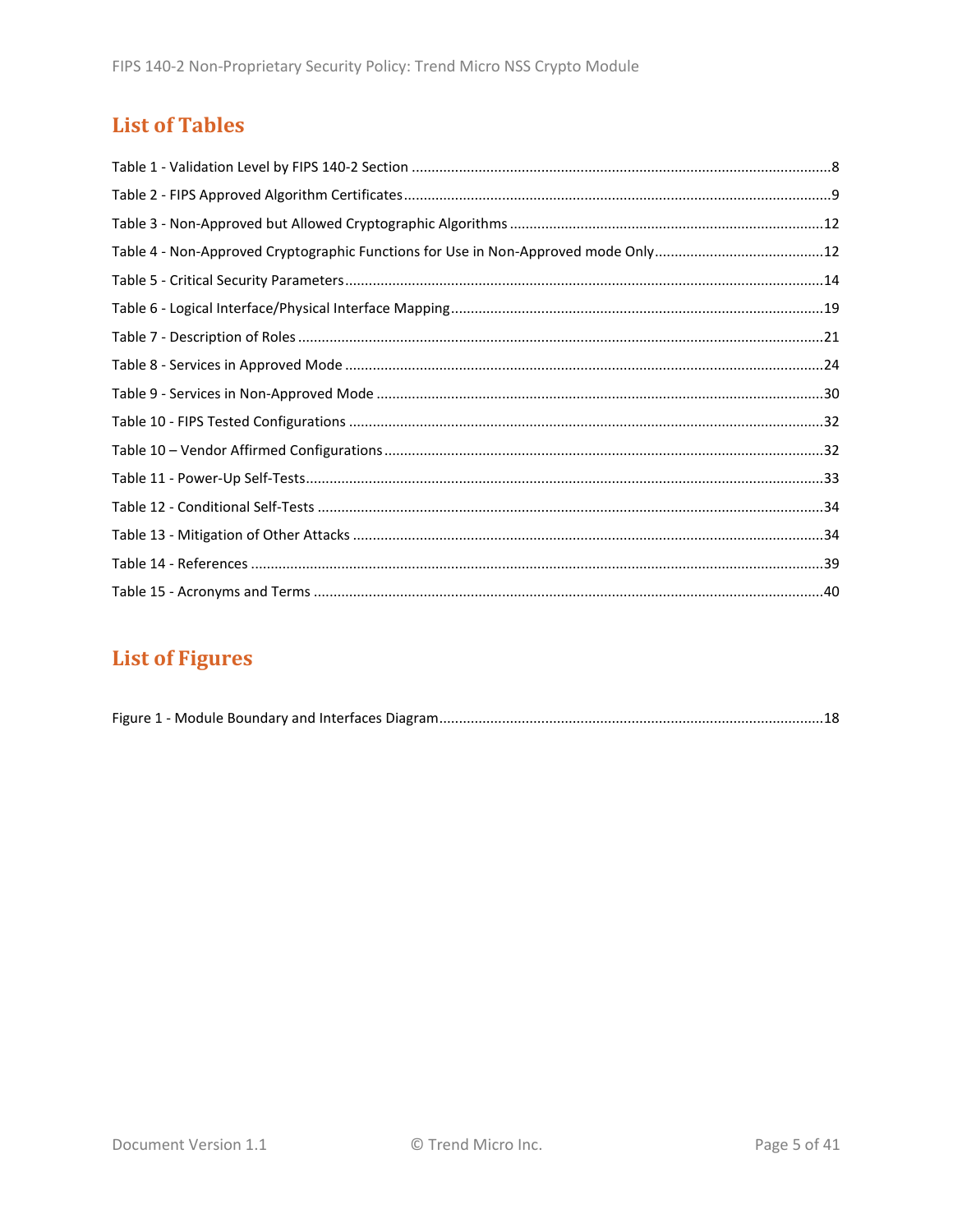# <span id="page-5-0"></span>**1 Introduction**

# <span id="page-5-1"></span>**1.1 About FIPS 140**

Federal Information Processing Standards Publication 140-2 — Security Requirements for Cryptographic Modules specifies requirements for cryptographic modules to be deployed in a Sensitive but Unclassified environment. The National Institute of Standards and Technology (NIST) and Canadian Centre for Cyber Security (CCCS) Cryptographic Module Validation Program (CMVP) run the FIPS 140 program. The National Voluntary Laboratory Accreditation Program (NVLAP) accredits independent testing labs to perform FIPS 140 testing; the CMVP validates modules meeting FIPS 140 validation. *Validated* is the term given to a module that is documented and tested against the FIPS 140 criteria.

More information is available on the CMVP website at [https://csrc.nist.gov/projects/cryptographic](https://csrc.nist.gov/projects/cryptographic-module-validation-program)[module-validation-program.](https://csrc.nist.gov/projects/cryptographic-module-validation-program)

# <span id="page-5-2"></span>**1.2 About this Document**

This non-proprietary Cryptographic Module Security Policy for Trend Micro NSS Crypto Module from Trend Micro Inc. ("Trend Micro") provides an overview of the product and a high-level description of how it meets the overall Level 1 security requirements of FIPS 140-2.

Trend Micro NSS Crypto Module may also be referred to as the "module" in this document.

## <span id="page-5-3"></span>**1.3 External Resources**

The Trend Micro website [\(www.trendmicro.com\)](http://www.trendmicro.com/) contains information on Trend Micro services and products. The Cryptographic Module Validation Program website contains links to the FIPS 140-2 certificate and Trend Micro contact information.

## <span id="page-5-4"></span>**1.4 Notices**

This document may be freely reproduced and distributed in its entirety without modification.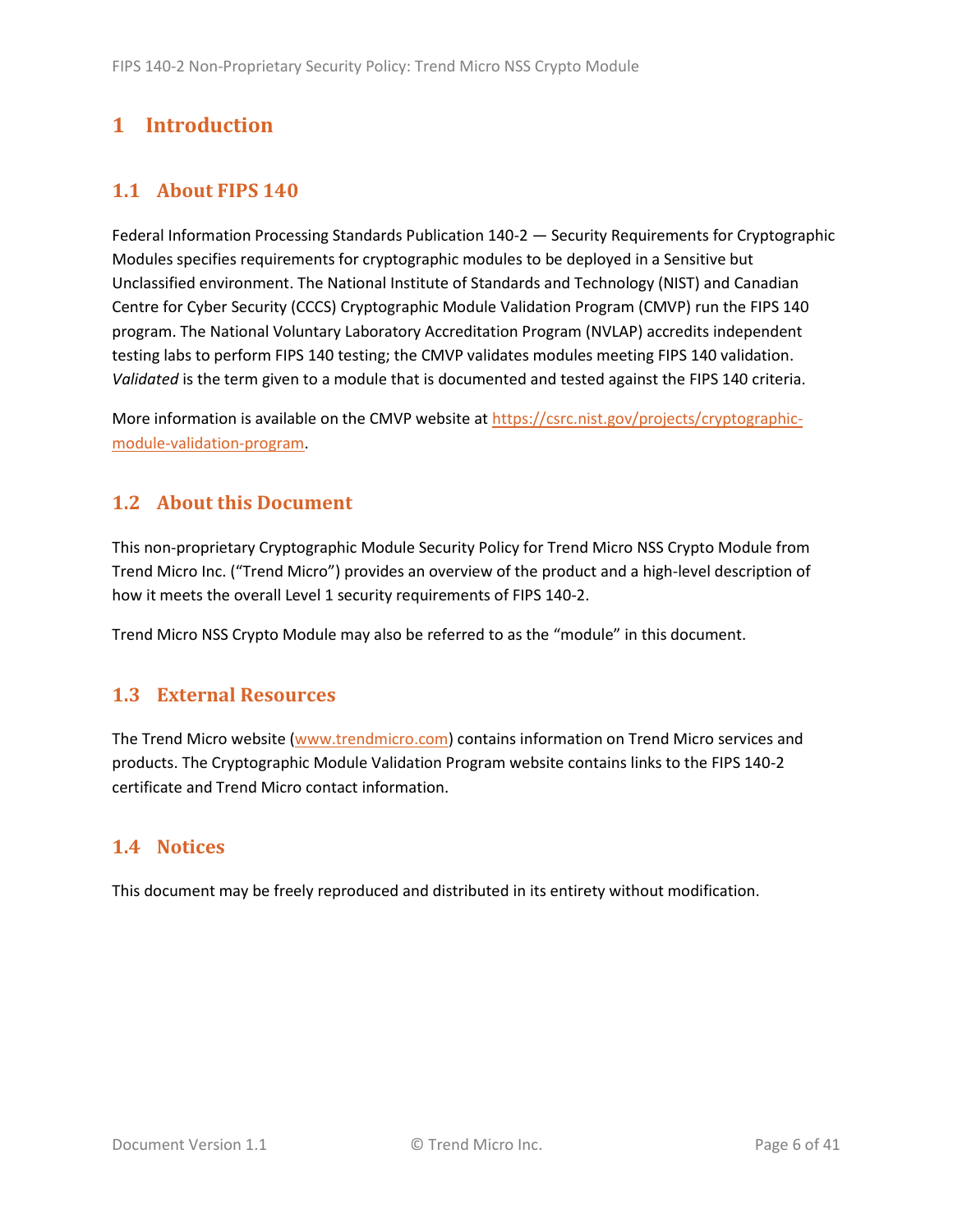# <span id="page-6-0"></span>**2 Trend Micro NSS Crypto Module**

# <span id="page-6-1"></span>**2.1 Cryptographic Module Specification**

Trend Micro NSS Crypto Module is a software library that provides FIPS 140-2 validated cryptographic functionality.

The module's software version is [5.0.](#page-0-1) The module is an open-source, general-purpose cryptographic library, with an API based on the industry standard PKCS #11 version 2.20. It combines a vertical stack of Linux components intended to limit the external interface each separate component may provide.

The module is a software module that relies on the physical characteristics of the host platform. The module's physical boundary is defined by the enclosure of the host platform, which is the General Purpose Device that the module is installed on. For the purposes of FIPS 140-2 validation, the module's embodiment type is defined as multi-chip standalone.

All operations of the module occur via calls from host applications and their respective internal daemons/processes. As such there are no untrusted services calling the services of the module.

The module's logical cryptographic boundary is the shared library files and their integrity check signature files as listed below:

- libsoftokn3.so
- libsoftokn3.chk
- libnssdbm3.so
- libnssdbm3.chk
- libfreeblpriv3.so
- libfreeblpriv3.chk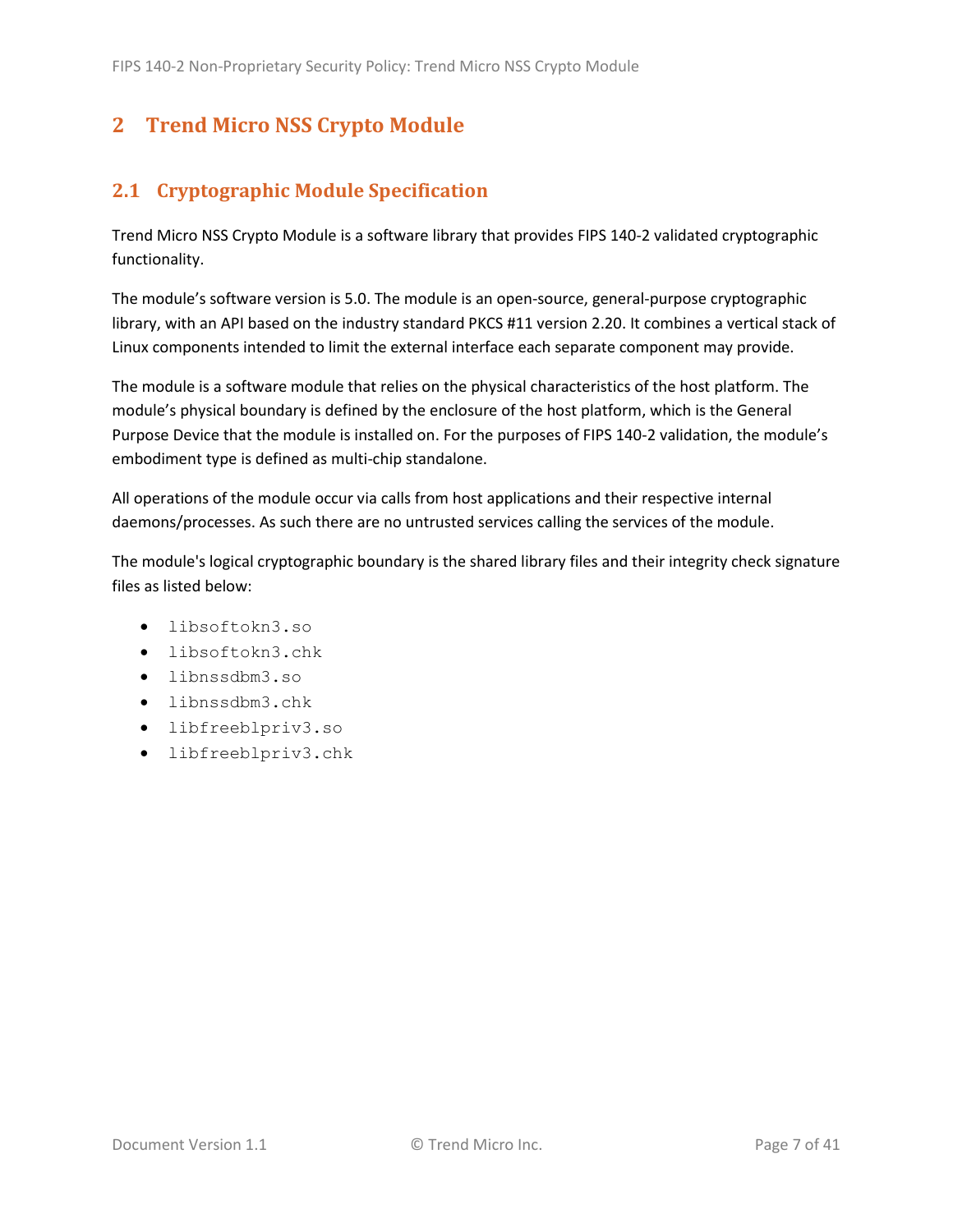### <span id="page-7-0"></span>**2.1.1 Validation Level Detail**

The following table lists the module's level of validation for each area in FIPS 140-2:

#### **Table 1 - Validation Level by FIPS 140-2 Section**

| <b>FIPS 140-2 Section Title</b>                            | <b>Validation Level</b> |
|------------------------------------------------------------|-------------------------|
| Cryptographic Module Specification                         |                         |
| Cryptographic Module Ports and Interfaces                  | 1                       |
| Roles, Services, and Authentication                        | $\mathfrak{p}$          |
| Finite State Model                                         | 1                       |
| <b>Physical Security</b>                                   | N/A                     |
| <b>Operational Environment</b>                             | 1                       |
| Cryptographic Key Management                               | 1                       |
| Electromagnetic Interference/Electromagnetic Compatibility | 1                       |
| Self-Tests                                                 | 1                       |
| Design Assurance                                           | 3                       |
| <b>Mitigation of Other Attacks</b>                         |                         |

### <span id="page-7-1"></span>**2.1.2 Modes of Operation**

The module supports two modes of operation: FIPS Approved mode and non-Approved mode. The module will be in FIPS Approved mode when all power up self-tests have completed successfully, and only Approved or allowed algorithms are invoked. See [Table 2](#page-8-1) below for a list of the supported Approved algorithms and [Table 3](#page-11-2) for allowed algorithms. The non-Approved mode is entered when a non-Approved algorithm is invoked. See [Table 4](#page-11-3) for a list of non-Approved algorithms.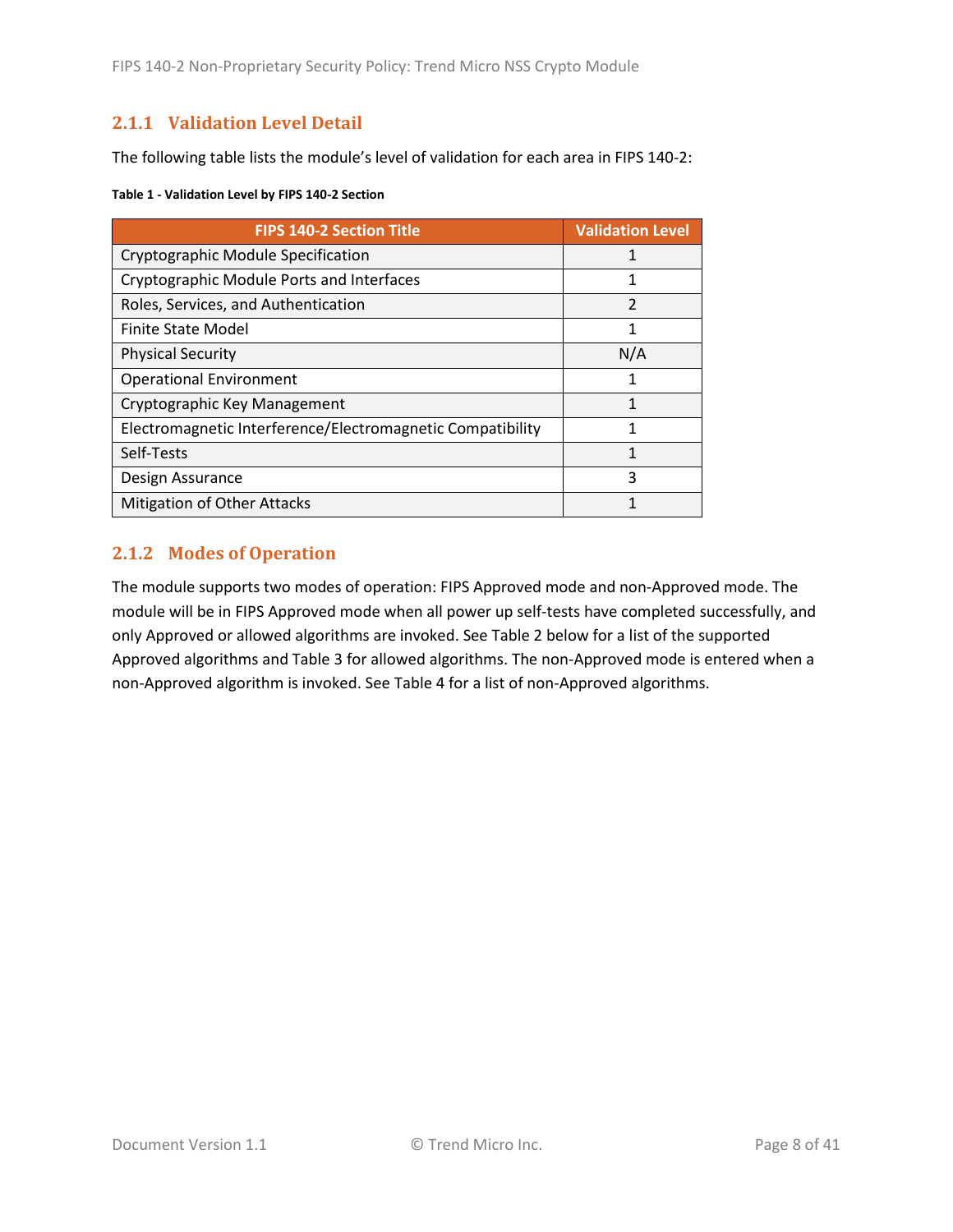## **2.1.3 Approved Cryptographic Algorithms**

The module's cryptographic algorithm implementations have received the following certificate numbers from the Cryptographic Algorithm Validation Program (CAVP).

<span id="page-8-1"></span><span id="page-8-0"></span>

| <b>CAVP Cert.</b>                                                        | <b>Algorithm</b>    | <b>Standard</b> | <b>Key Lengths,</b><br><b>Mode/Method</b><br><b>Curves or Moduli</b> |               | <b>Use</b>              |
|--------------------------------------------------------------------------|---------------------|-----------------|----------------------------------------------------------------------|---------------|-------------------------|
| C786                                                                     | <b>AES</b>          | <b>FIPS 197</b> | CBC, CTR (ext only), ECB, KW <sup>1</sup>                            | 128, 192, 256 | Encryption, Decryption  |
| C794                                                                     |                     | SP 800-38A      | tested without and with AES-NI                                       |               |                         |
|                                                                          |                     | SP 800-38F      |                                                                      |               |                         |
| Vendor                                                                   | <b>CKG</b>          | SP 800-133      | Symmetric keys and asymmetric seeds are the                          |               | <b>Key Generation</b>   |
| affirmed                                                                 |                     |                 | unmodified output of the SP 800-90A DRBG (ref.                       |               |                         |
|                                                                          |                     |                 | SP section 2.2.2)                                                    |               |                         |
| C786                                                                     | <b>CVL: KAS-ECC</b> | SP 800-56A      | Key Pair Generation, Partial PKV:                                    |               | Used by allowed EC      |
|                                                                          | Component           |                 | Full unified scheme (Initiator/Responder) with parameter sets EC (P- |               | Diffie-Hellman          |
|                                                                          |                     |                 | 256, SHA-256), ED (P-384, SHA-384), EC (P-521, SHA-512)              |               |                         |
| C786                                                                     | <b>CVL: KAS-FFC</b> | SP 800-56A      | Key Pair Generation:                                                 |               | Used by allowed Diffie- |
| dhEphem scheme (Initiator/Responder) with parameter sets FB<br>Component |                     |                 | Hellman                                                              |               |                         |
|                                                                          |                     |                 | (SHA-224), FC (SHA-256)                                              |               |                         |
| C786                                                                     | <b>CVL: KDF,</b>    | SP 800-135      | TLS v1.0/1.1 KDF                                                     | SHA-256, SHA- | TLS pre-master secret   |
|                                                                          | <b>Application-</b> |                 | TLS v1.2 KDF                                                         | 384, SHA-512  | and master secret       |
|                                                                          | Specific $2$        |                 |                                                                      |               |                         |

<sup>&</sup>lt;sup>1</sup> The AES key wrapping provides between 128 and 256 bits of encryption strength.

<sup>&</sup>lt;sup>2</sup> These protocols have not been reviewed or tested by the CAVP and CMVP.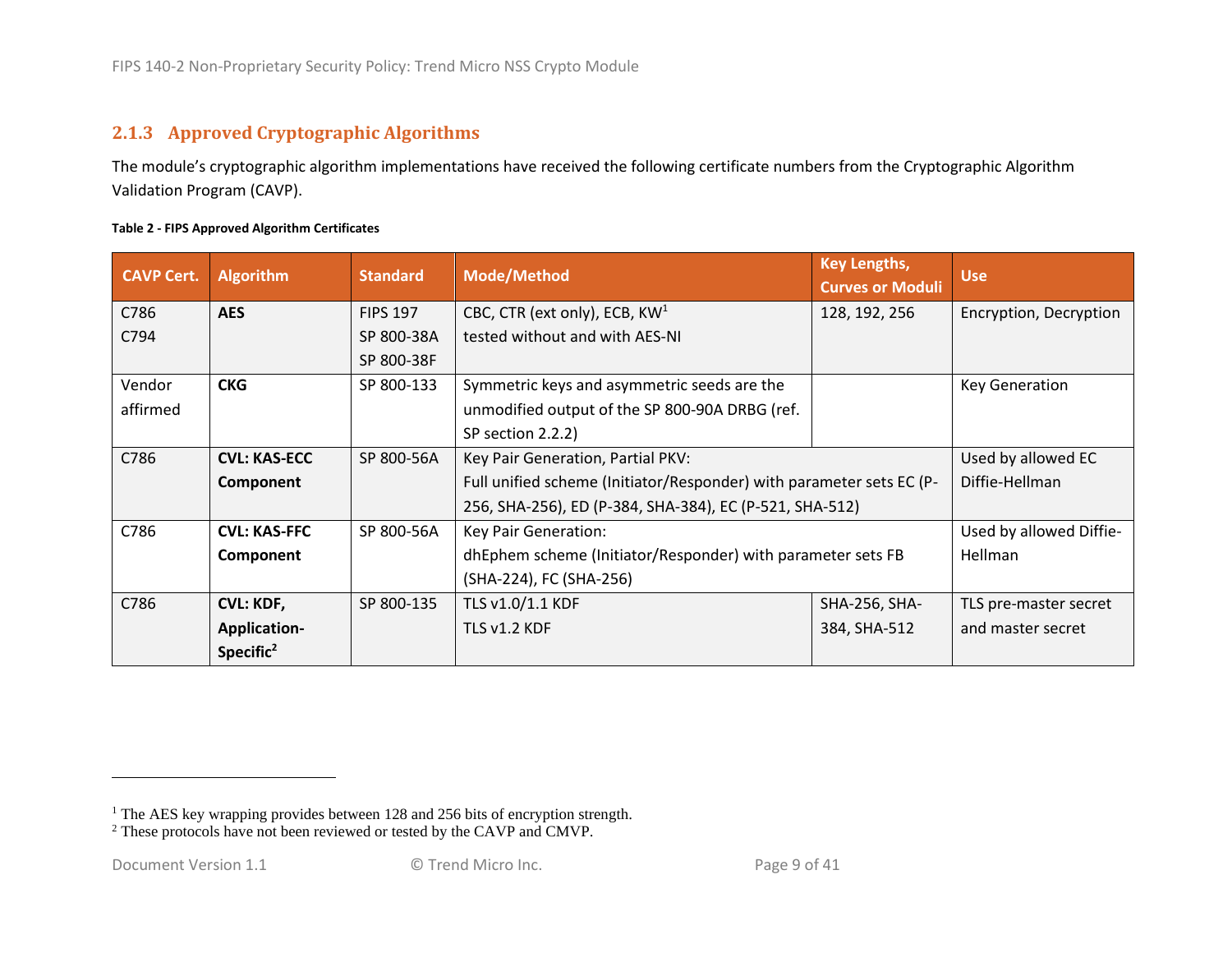| <b>CAVP Cert.</b>                                        | <b>Algorithm</b>                                 | <b>Standard</b>                | <b>Mode/Method</b>                                                                                                                              | <b>Key Lengths,</b><br><b>Curves or Moduli</b> | <b>Use</b>                   |
|----------------------------------------------------------|--------------------------------------------------|--------------------------------|-------------------------------------------------------------------------------------------------------------------------------------------------|------------------------------------------------|------------------------------|
| C786                                                     | <b>DRBG</b>                                      | SP 800-90A                     | Hash_DRBG (SHA-256)                                                                                                                             | 256 bits entropy                               | <b>Random Bit Generation</b> |
|                                                          |                                                  |                                |                                                                                                                                                 | input                                          | The module generates         |
|                                                          |                                                  |                                |                                                                                                                                                 |                                                | cryptographic keys           |
|                                                          |                                                  |                                |                                                                                                                                                 |                                                | whose strengths are          |
|                                                          |                                                  |                                |                                                                                                                                                 |                                                | modified by available        |
|                                                          |                                                  |                                |                                                                                                                                                 |                                                | entropy.                     |
| C786                                                     | <b>DSA</b>                                       | FIPS 186-4                     | Key Generation:                                                                                                                                 |                                                | Digital Signature            |
|                                                          |                                                  |                                | (2048, 224), (2048, 256), (3072, 256)                                                                                                           |                                                | Services                     |
|                                                          |                                                  |                                |                                                                                                                                                 |                                                |                              |
|                                                          |                                                  |                                | <b>Signature Generation:</b>                                                                                                                    |                                                |                              |
|                                                          |                                                  |                                | (2048, 224) (SHA-224, SHA-256, SHA-384, SHA-512)                                                                                                |                                                |                              |
|                                                          |                                                  |                                | (2048, 256) (SHA-256, SHA-384, SHA-512)                                                                                                         |                                                |                              |
|                                                          |                                                  |                                | (3072, 256) (SHA-256, SHA-384, SHA-512)<br>PQG Verification, Signature Verification:<br>(1024, 160) (SHA-1, SHA-224, SHA-256, SHA-384, SHA-512) |                                                |                              |
|                                                          |                                                  |                                |                                                                                                                                                 |                                                |                              |
|                                                          |                                                  |                                |                                                                                                                                                 |                                                |                              |
|                                                          |                                                  |                                |                                                                                                                                                 |                                                |                              |
|                                                          | (2048, 224) (SHA-224, SHA-256, SHA-384, SHA-512) |                                |                                                                                                                                                 |                                                |                              |
|                                                          |                                                  |                                | (2048, 256) (SHA-256, SHA-384, SHA-512)                                                                                                         |                                                |                              |
|                                                          |                                                  |                                | (3072, 256) (SHA-256, SHA-384, SHA-512)                                                                                                         |                                                |                              |
| C786                                                     | <b>ECDSA</b>                                     | FIPS 186-4                     | Key Pair Generation, Public Key Validation                                                                                                      |                                                | Digital Signature            |
|                                                          |                                                  |                                | P-256, P-384, P-521 (Secret Generation Mode: Extra Bits)                                                                                        |                                                | Services                     |
|                                                          |                                                  |                                |                                                                                                                                                 |                                                |                              |
|                                                          |                                                  |                                | <b>Signature Generation:</b>                                                                                                                    |                                                |                              |
| P-256, P-384, P-521 (SHA-224, SHA-256, SHA-384, SHA-512) |                                                  |                                |                                                                                                                                                 |                                                |                              |
|                                                          |                                                  | <b>Signature Verification:</b> |                                                                                                                                                 |                                                |                              |
|                                                          |                                                  |                                | P-256, P-384, P-521 (SHA-1, SHA-224, SHA-256, SHA-384, SHA-512)                                                                                 |                                                |                              |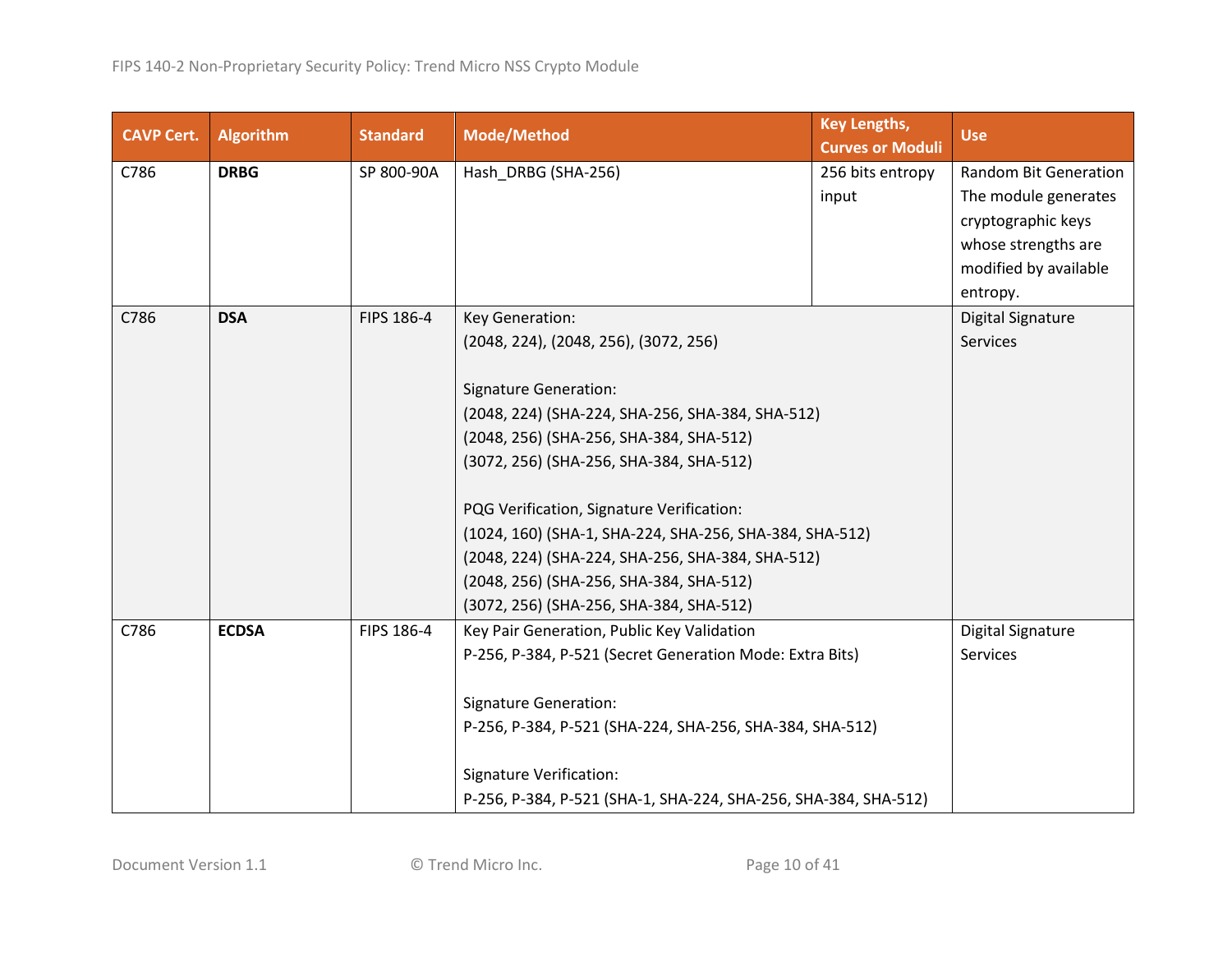| <b>CAVP Cert.</b> | <b>Algorithm</b>  | <b>Standard</b> | <b>Mode/Method</b>                                                      | <b>Key Lengths,</b><br><b>Curves or Moduli</b>        | <b>Use</b>                    |
|-------------------|-------------------|-----------------|-------------------------------------------------------------------------|-------------------------------------------------------|-------------------------------|
| C786              | <b>HMAC</b>       | FIPS 198-1      | HMAC-SHA-1                                                              | Key Size Ranges                                       | HMAC Generation,              |
|                   |                   |                 | HMAC-SHA-224                                                            | Tested: KS <bs,< td=""><td>Authentication</td></bs,<> | Authentication                |
|                   |                   |                 | HMAC-SHA-256                                                            | KS=BS, KS>BS                                          |                               |
|                   |                   |                 | HMAC-SHA-384                                                            |                                                       |                               |
|                   |                   |                 | HMAC-SHA-512                                                            |                                                       |                               |
| C786              | KTS <sup>3</sup>  | SP 800-38F      | AES KW (without or with AES-NI)                                         | 128, 192, 256                                         | Key establishment             |
| C794              |                   |                 |                                                                         |                                                       | methodology provides          |
|                   |                   |                 |                                                                         |                                                       | between 128 and 256           |
|                   |                   |                 |                                                                         |                                                       | bits of encryption            |
|                   |                   |                 |                                                                         |                                                       | strength                      |
| C786              | <b>RSA</b>        | FIPS 186-4      | Key Generation:                                                         |                                                       | Digital Signature             |
|                   |                   | PKCS#1          | 2048, 3072 bits (primality per Table C.3)                               |                                                       | Services                      |
|                   |                   | v1.5            |                                                                         |                                                       |                               |
|                   |                   |                 | Signature Generation (PKCS #1 v1.5):                                    |                                                       |                               |
|                   |                   |                 | 2048, 3072, 4096 <sup>4</sup> bits (SHA-224, SHA-256, SHA-384, SHA-512) |                                                       |                               |
|                   |                   |                 |                                                                         |                                                       |                               |
|                   |                   |                 | Signature Verification (PKCS #1 v1.5):                                  |                                                       |                               |
|                   |                   |                 | 1024, 2048, 3072 bits (SHA-1, SHA-224, SHA-256, SHA-384, SHA-512)       |                                                       |                               |
| C786              | <b>SHS</b>        | FIPS 180-4      | $SHA-1$                                                                 | Byte-only                                             | <b>Digital Signature</b>      |
|                   |                   |                 | <b>SHA-224</b>                                                          |                                                       | Services, non-Digital         |
|                   |                   |                 | <b>SHA-256</b>                                                          |                                                       | <b>Signature Applications</b> |
|                   |                   |                 | <b>SHA-384</b>                                                          |                                                       |                               |
|                   |                   |                 | <b>SHA-512</b>                                                          |                                                       |                               |
| C786              | <b>Triple-DES</b> | SP 800-67       | TECB, TCBC and CTR (ext only)                                           | $3$ -key <sup>5</sup>                                 | Encryption, Decryption        |

 $3$  For use with system-level key establishment; not used by the module to establish keys within the module

<sup>&</sup>lt;sup>4</sup> Tested under 186-2, per IG G.18 (including additional comment 1)

 $5$  Each 3-key Triple-DES key shall not be used to encrypt more than  $2^{16}$  64-bit blocks of data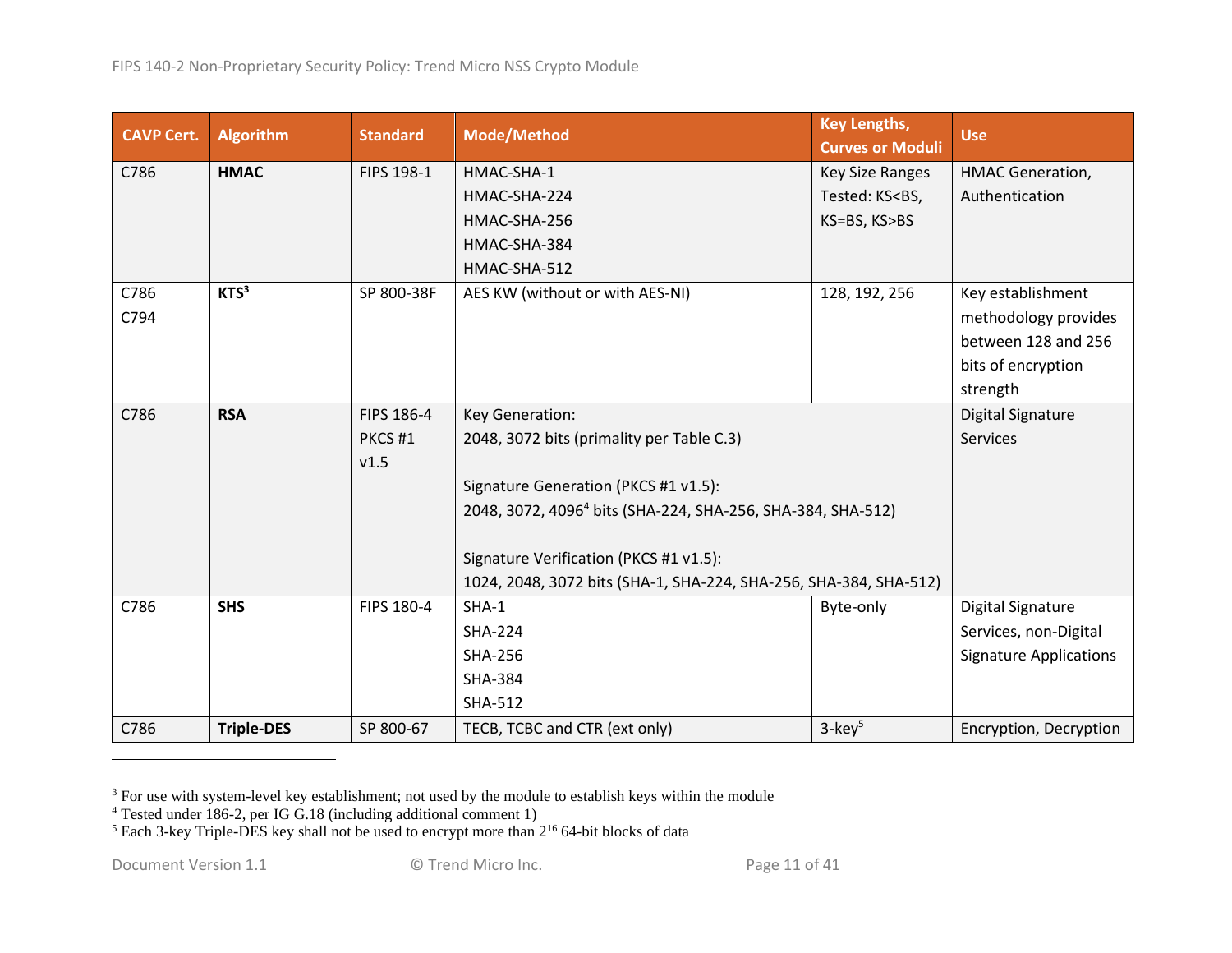### <span id="page-11-0"></span>**2.1.4 Non-Approved but Allowed Cryptographic Algorithms**

The module supports the following FIPS 140-2 non-Approved but allowed algorithms that may be used in the FIPS Approved mode of operation.

<span id="page-11-2"></span>

| Table 3 - Non-Approved but Allowed Cryptographic Algorithms |  |  |
|-------------------------------------------------------------|--|--|
|                                                             |  |  |

| Algorithm                     | <b>Use</b>                                                          |  |
|-------------------------------|---------------------------------------------------------------------|--|
| Diffie-Hellman Key Agreement  | Using KAS-FFC Component (CVL Cert. #C786).                          |  |
| (≥ 2048)                      | Key agreement; key establishment methodology provides between       |  |
|                               | 112 and 256 bits of encryption strength. Non-compliant if less than |  |
|                               | 112 bits of encryption strength.                                    |  |
|                               | For use with system-level key establishment; not used by the        |  |
|                               | module to establish keys within the module.                         |  |
| Elliptic Curve Diffie-Hellman | Using KAS-ECC Component (CVL Cert. #C786).                          |  |
| (P-256, P-384 and P-521)      | Key agreement; key establishment methodology provides between       |  |
|                               | 128 and 256 bits of encryption strength                             |  |
|                               | For use with system-level key establishment; not used by the        |  |
|                               | module to establish keys within the module.                         |  |
| MD5 within TLS                | Message digest used in TLS only [ref. IG 1.23 example 2a]           |  |
| <b>NDRNG</b>                  | Used for seeding NIST SP 800-90A DRBG                               |  |
| RSA Key Wrapping              | Key wrapping; key establishment methodology provides between        |  |
| (≥ 2048)                      | 112 and 256 bits of encryption strength. Non-compliant if less than |  |
|                               | 112 bits of encryption strength.                                    |  |

### <span id="page-11-1"></span>**2.1.5 Non-Approved Mode of Operation**

The module supports a non-Approved mode of operation. The algorithms listed in this section are not to be used by the operator in the FIPS Approved mode of operation.

| <b>Algorithm</b>                             | <b>Use</b>                                                     |  |
|----------------------------------------------|----------------------------------------------------------------|--|
| <b>AES CTS</b>                               | Encryption, Decryption                                         |  |
| <b>AES-GCM</b> (non-compliant)               | Encryption, Decryption (non-compliant with IG A.5, CAVS tested |  |
|                                              | with Cert. # C786)                                             |  |
| <b>Camellia</b>                              | Encryption, Decryption                                         |  |
| <b>DES</b>                                   | Encryption, Decryption                                         |  |
| Diffie-Hellman (non-compliant <sup>6</sup> ) | Key Agreement                                                  |  |
| DSA (non-compliant <sup>7</sup> )            | Public Key Cryptography                                        |  |

<span id="page-11-3"></span>

| Table 4 - Non-Approved Cryptographic Functions for Use in Non-Approved mode Only |  |
|----------------------------------------------------------------------------------|--|
|----------------------------------------------------------------------------------|--|

<sup>6</sup> Support for additional key sizes (key agreement with key sizes less than 2048 bits)

<sup>&</sup>lt;sup>7</sup> Support for additional key sizes (key generation/signature generation with key sizes less than 2048 bits, signature verification with key sizes less than 1024 bits)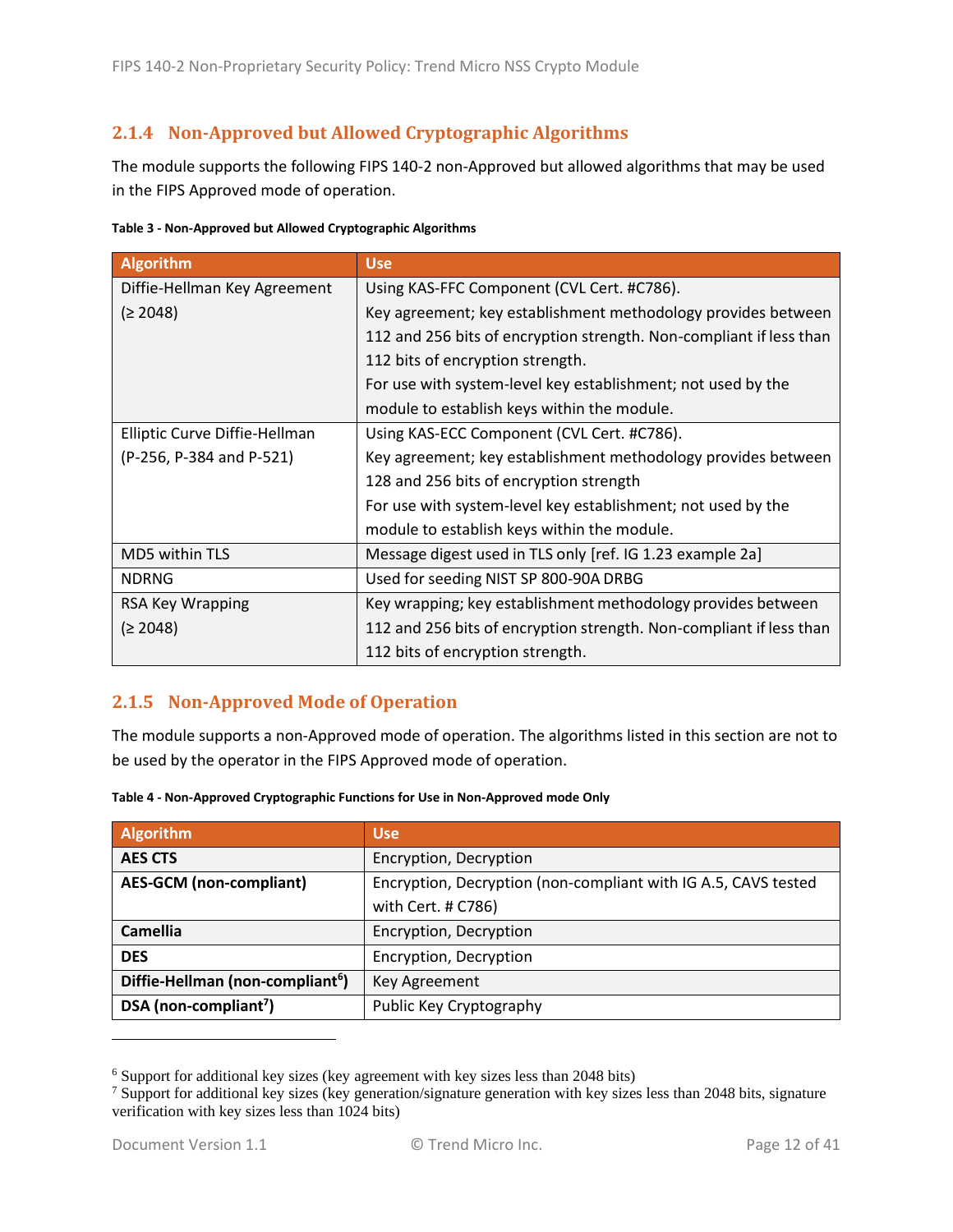| <b>Algorithm</b>                  | <b>Use</b>                                                    |
|-----------------------------------|---------------------------------------------------------------|
| <b>J-PAKE</b>                     | Key Agreement                                                 |
| <b>Key wrapping</b>               | Non-SP 800-38F AES and Triple-DES key wrapping                |
| MD <sub>2</sub>                   | Hashing                                                       |
| MD <sub>5</sub>                   | Hashing                                                       |
| RC <sub>2</sub>                   | Encryption, Decryption                                        |
| RC4                               | Encryption, Decryption                                        |
| RC5                               | Encryption, Decryption                                        |
| RSA (non-compliant <sup>8</sup> ) | Public Key Cryptography                                       |
| <b>SEED</b>                       | Encryption, Decryption                                        |
| Triple-DES with 2-key             | Encryption, Decryption, key wrapping using two-key Triple-DES |

<sup>&</sup>lt;sup>8</sup> Support for additional key sizes (key generation/signature generation/key wrapping with key sizes less than 2048 bits, signature verification with key sizes less than 1024 bits)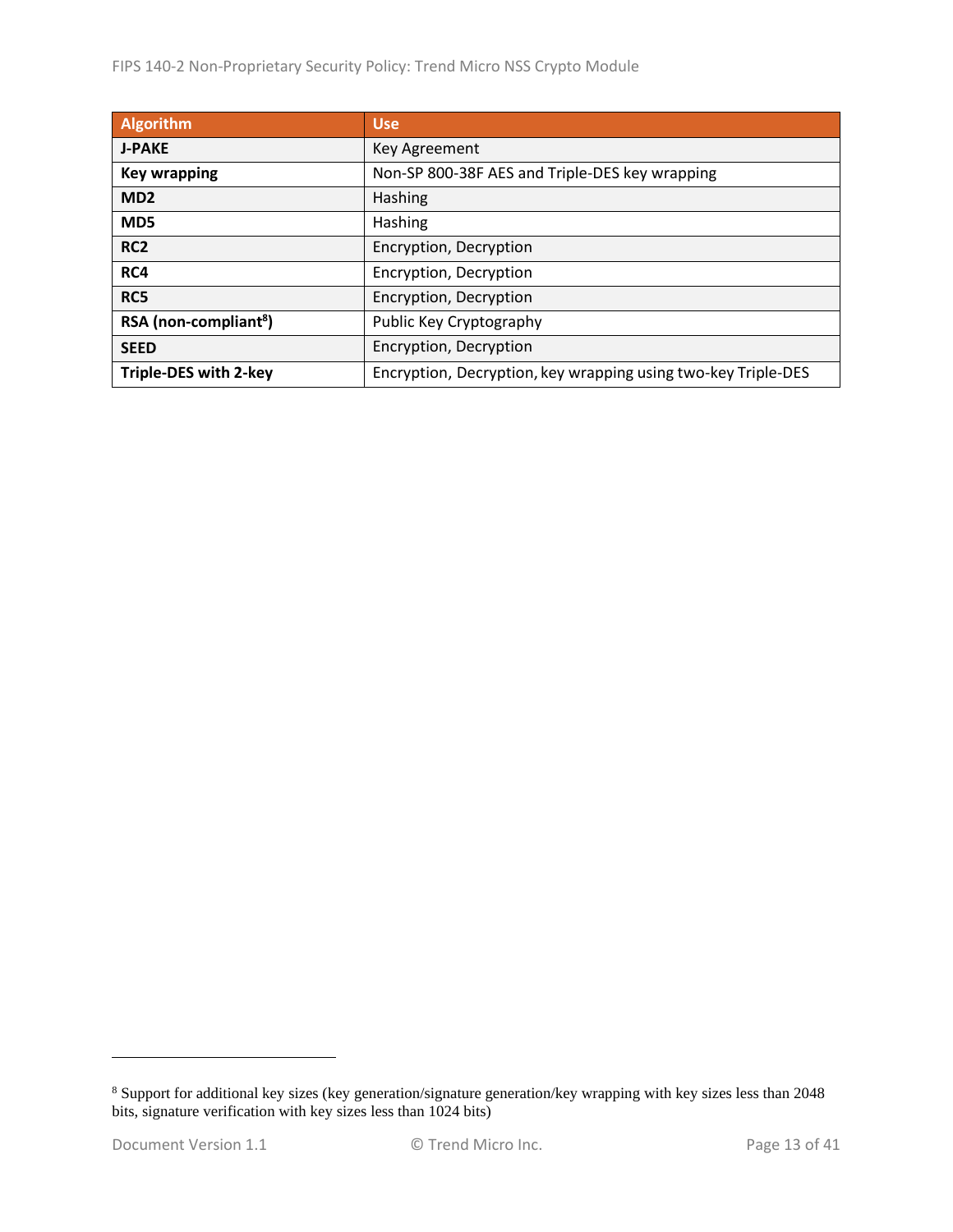# **2.2 Critical Security Parameters and Public Keys**

### **2.2.1 Critical Security Parameters**

The table below provides a complete list of Critical Security Parameters (CSPs) used within the module.

#### <span id="page-13-3"></span>**Table 5 - Critical Security Parameters**

<span id="page-13-2"></span><span id="page-13-1"></span><span id="page-13-0"></span>

| <b>CSP</b>            | <b>Generation</b>                        | <b>Storage</b>     | <b>Entry/Output</b>            | <b>Zeroization</b>          |
|-----------------------|------------------------------------------|--------------------|--------------------------------|-----------------------------|
| AES keys              | Use of NIST SP 800-90A DRBG              | Application memory | Encrypted through key wrapping | Automatically zeroized when |
| (128, 192, 256 bits)  |                                          | or key database    | using FC_WrapKey               | freeing the cipher handle   |
| Triple-DES keys       | Use of NIST SP 800-90A DRBG              | Application memory | Encrypted through key wrapping | Automatically zeroized when |
| $(192 \text{ bits})$  |                                          | or key database    | using FC_WrapKey               | freeing the cipher handle   |
| DSA private keys      | 186-4 (use of NIST SP 800-90A DRBG)      | Application memory | Encrypted through key wrapping | Automatically zeroized when |
| (2048, 3072 bits)     |                                          | or key database    | using FC WrapKey               | freeing the cipher handle   |
| ECDSA private keys    | 186-4 (use of NIST SP 800-90A DRBG)      | Application memory | Encrypted through key wrapping | Automatically zeroized when |
| (P-256, P-384, P-521) |                                          | or key database    | using FC_WrapKey               | freeing the cipher handle   |
| RSA private keys      | 186-4 (use of NIST SP 800-90A DRBG)      | Application memory | Encrypted through key wrapping | Automatically zeroized when |
| (2048, 3072 bits)     |                                          | or key database    | using FC_WrapKey               | freeing the cipher handle   |
| HMAC keys             | Use of NIST SP 800-90A DRBG              | Application memory | Encrypted through key wrapping | Automatically zeroized when |
| (≥ 112 bits)          |                                          | or key database    | using FC_WrapKey               | freeing the cipher handle   |
| DRBG entropy input    | <b>Obtained from NDRNG</b>               | Application memory | N/A                            | Automatically zeroized when |
| string and seed       |                                          |                    |                                | freeing the DRBG handle     |
| DRBG V and C values   | Derived from the entropy input string as | Application memory | N/A                            | Automatically zeroized when |
|                       | defined in NIST SP 800-90A               |                    |                                | freeing the DRBG handle     |
| TLS pre-master        | Use of NIST SP 800-90A DRBG in Diffie-   | Application memory | N/A                            | Automatically zeroized when |
| secret                | Hellman or EC Diffie-Hellman key         |                    |                                | freeing the cipher handle   |
|                       | agreement scheme                         |                    |                                |                             |
| TLS master secret     | Derived from TLS pre-master secret by    | Application memory | N/A                            | Automatically zeroized when |
|                       | using key derivation (TLS KDF)           |                    |                                | freeing the cipher handle   |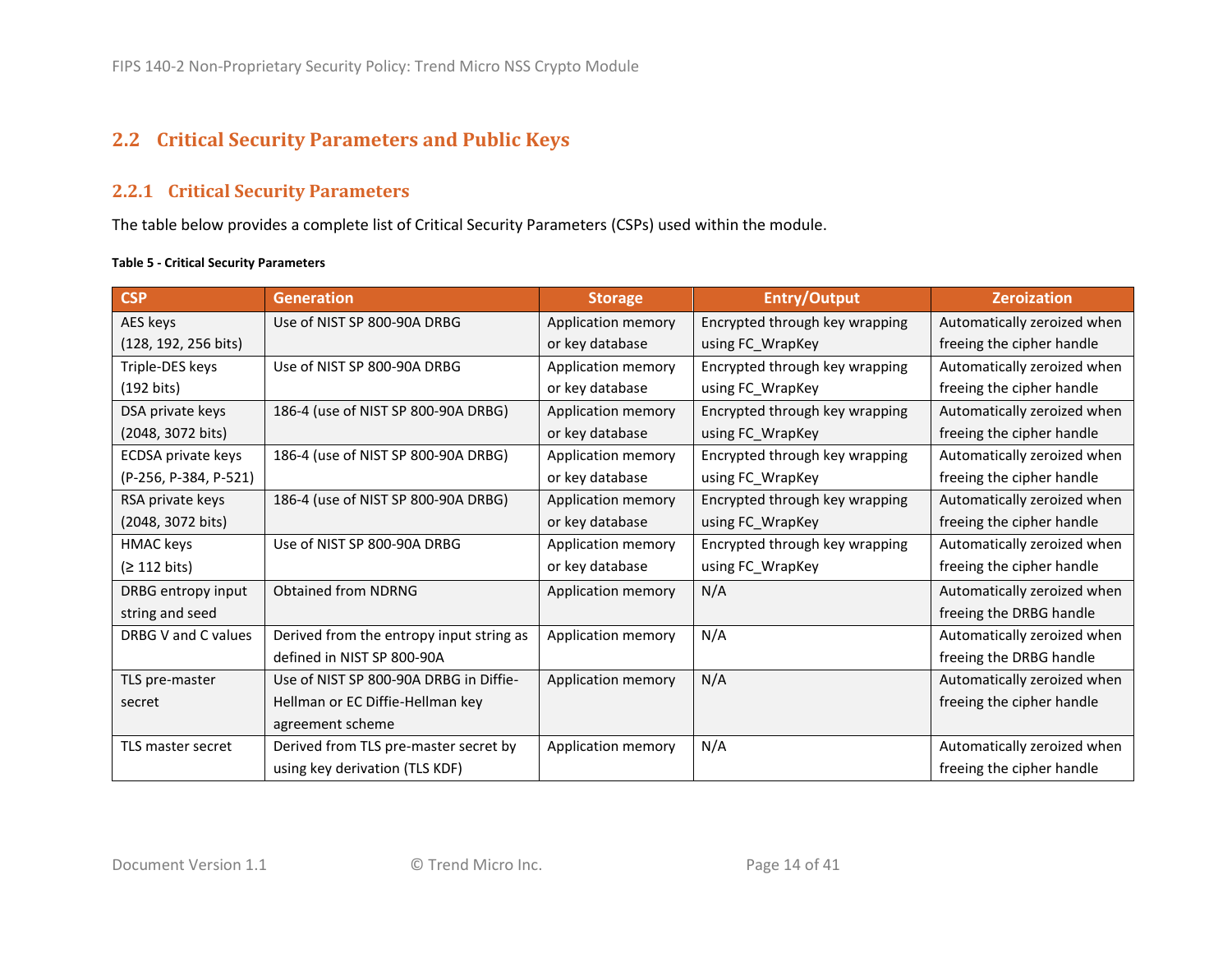| <b>CSP</b>            | <b>Generation</b>                         | <b>Storage</b>     | <b>Entry/Output</b>               | <b>Zeroization</b>              |
|-----------------------|-------------------------------------------|--------------------|-----------------------------------|---------------------------------|
| Diffie-Hellman        | Use of NIST SP 800-90A DRBG in Diffie-    | Application memory | N/A                               | Automatically zeroized when     |
| private components    | Hellman key agreement scheme              |                    |                                   | freeing the cipher handle       |
| (2048 - 15360 bits)   |                                           |                    |                                   |                                 |
| EC Diffie-Hellman     | Use of NIST SP 800-90A DRBG in EC         | Application memory | N/A                               | Automatically zeroized when     |
| private components    | Diffie-Hellman key agreement scheme       |                    |                                   | freeing the cipher handle       |
| (P-256, P-384, P-521) |                                           |                    |                                   |                                 |
| User Passwords        | N/A (supplied by the calling application) | Application memory | N/A (input through API parameter) | Automatically zeroized when     |
|                       |                                           | or key database in |                                   | the module is re-initialized or |
|                       |                                           | salted form        |                                   | overwritten when the user       |
|                       |                                           |                    |                                   | changes its password            |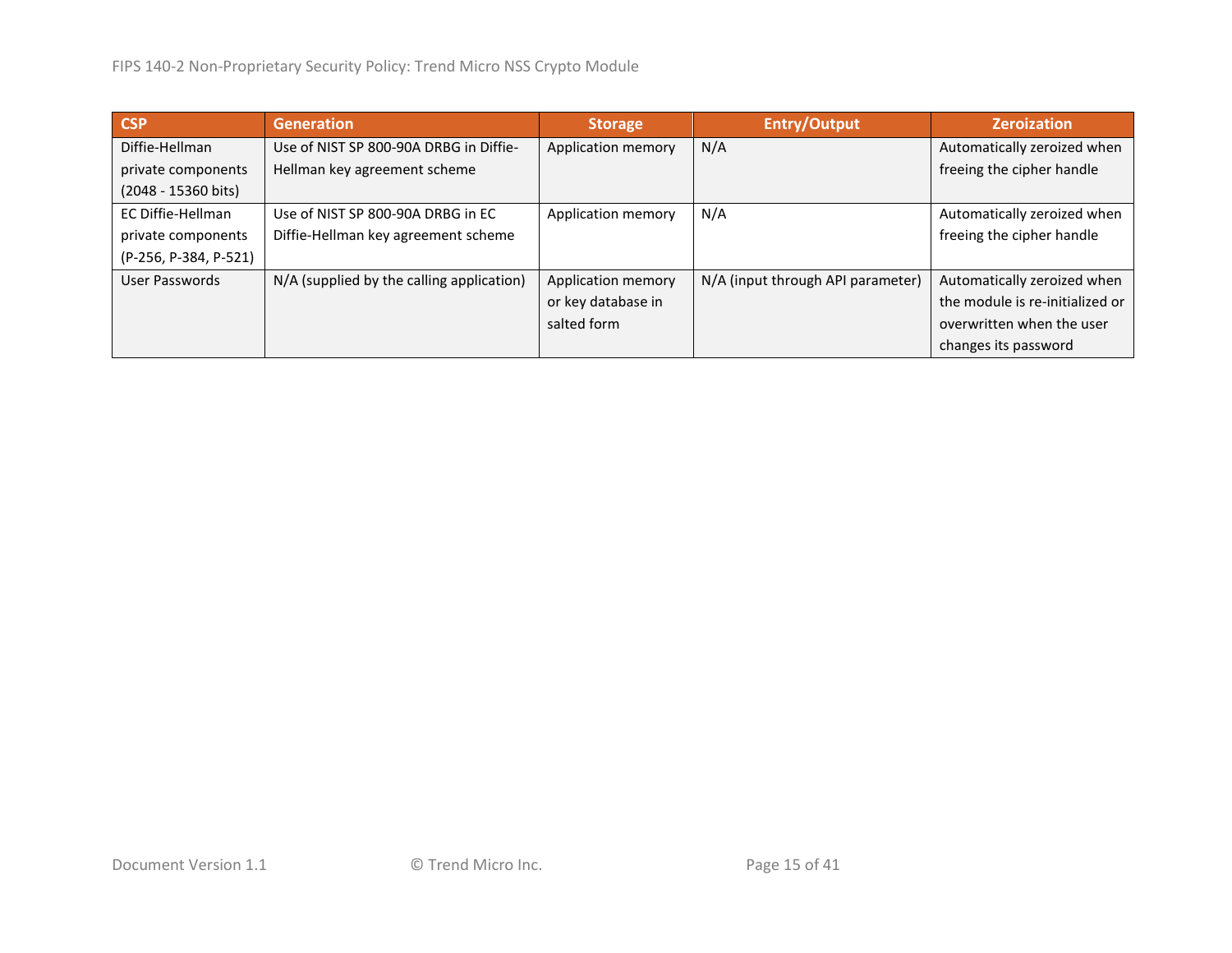### <span id="page-15-3"></span><span id="page-15-0"></span>**2.2.2 Random Number Generation**

The module employs a NIST SP 800-90A Hash\_DRBG with SHA-256 as a random number generator.

For symmetric keys, the generated key is an unmodified output from the SP 800-90A DRBG. For generating asymmetric keys, the module implements key generation services compliant with FIPS 186-4, and the seed (i.e. the random value) used in asymmetric key generation is an unmodified output from the SP 800-90A DRBG. In accordance with FIPS 140-2 IG D.12, the cryptographic module performs Cryptographic Key Generation (CKG) as per SP 800-133 (vendor affirmed).

The module uses NDRNG from /dev/urandom as a source of entropy for seeding the DRBG. The NDRNG is provided by the operating environment (i.e., Linux RNG), which is within the module's physical boundary but outside of its logical boundary. The NDRNG provides at least 130 bits of entropy to the DRBG.

CAVEAT: The module generates cryptographic keys whose strengths are modified by available entropy

Reseeding is performed by pulling more data from /dev/urandom. A product using the module should periodically reseed the module's random number generator with unpredictable noise by calling FC\_SeedRandom. After 2<sup>48</sup> calls to the random number generator the module reseeds automatically.

The module performs DRBG health testing as specified in section 11.3 of NIST SP 800-90A and the continuous random number generator test (CRNGT) on the output of DRBG to ensure that consecutive random numbers do not repeat. The underlying operating system performs the continuous test on the NDRNG. If CRNGT fails, the operating system kernel panics and the module is not available for use.

#### <span id="page-15-1"></span>**2.2.3 Key/CSP Storage**

The module employs the cryptographic keys and CSPs in the FIPS Approved mode operation as listed in Table 5 - [Critical Security Parameters.](#page-13-2) The module does not perform persistent storage for any keys or CSPs.

Note that the private key database (provided with the files key3.db/key4.db) is within the module's physical boundary but outside its logical boundary.

#### <span id="page-15-2"></span>**2.2.4 Key/CSP Zeroization**

The application that uses the module is responsible for appropriate zeroization of the key material. The module provides zeroization methods to clear the memory region previously occupied by a plaintext secret key, private key, or password. A plaintext secret or private key is zeroized when it is passed to a FC\_DestroyObject call. All plaintext secret and private keys must be zeroized when the module is shut down (with a FC\_Finalize call), reinitialized (with a FC\_InitToken call), or when the session is closed (with a FC\_Close Session or FC\_CloseAllSessions call). All zeroization is to be performed by storing the value 0 into every byte of memory region that is previously occupied by a plaintext secret key, private key, or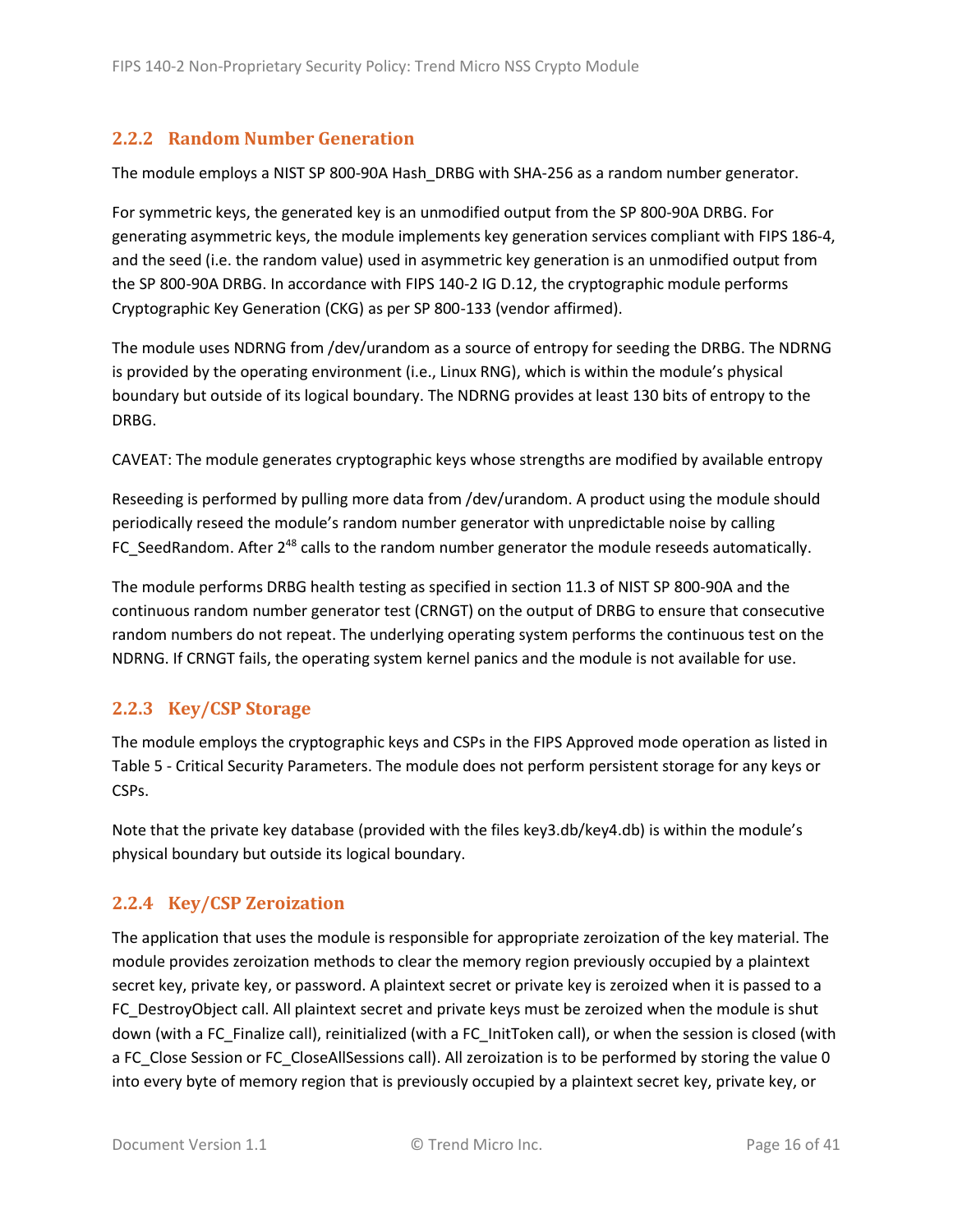password. Zeroization is performed in a time that is not sufficient to compromise plaintext secret keys, private keys, or passwords.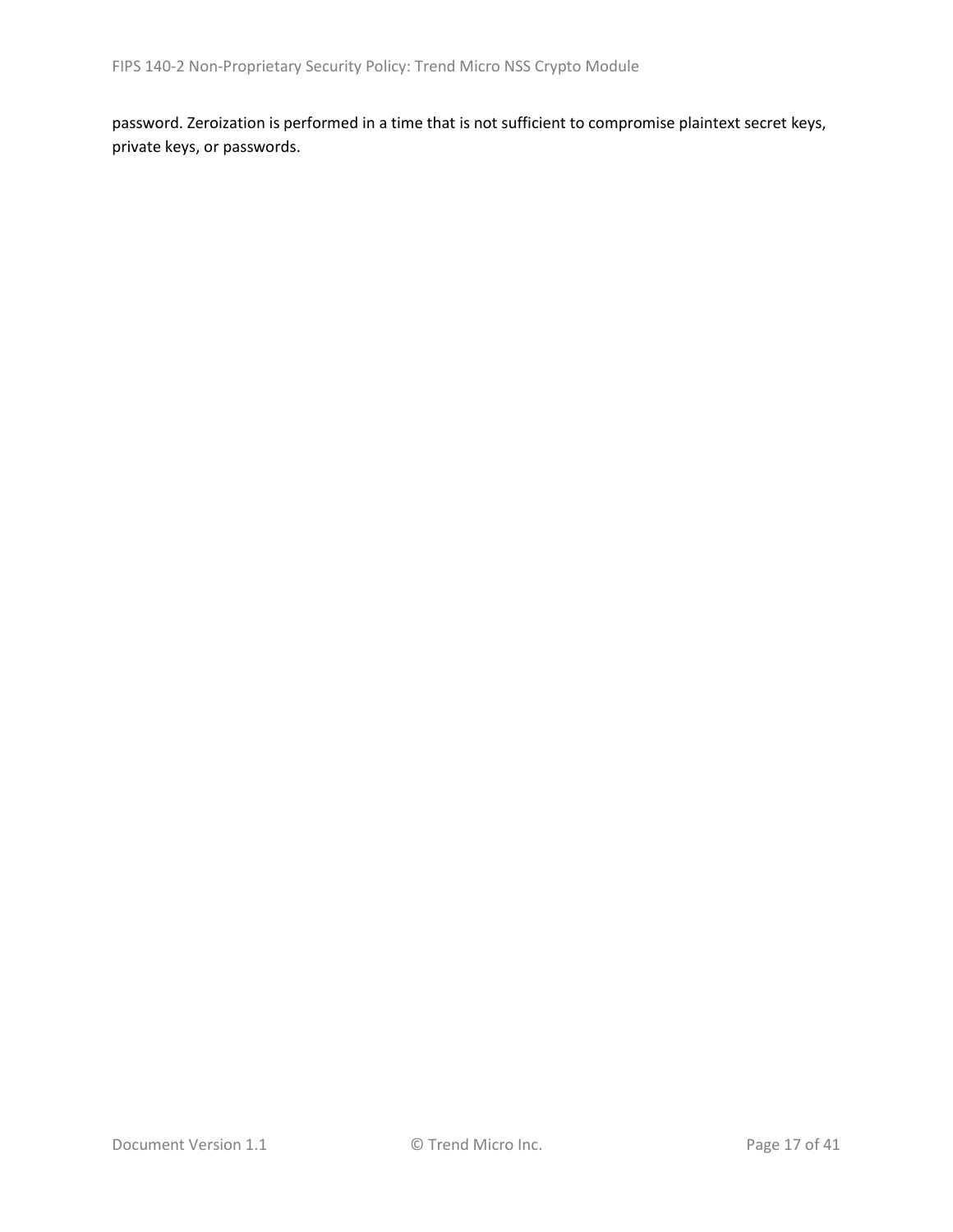# <span id="page-17-0"></span>**2.3 Module Interfaces**



The figure below shows the module's physical and logical block diagram:

#### **Figure 1 - Module Boundary and Interfaces Diagram**

The module's physical boundary is the boundary of the General Purpose Computer (GPC) that the module is installed on, which includes a processor and memory. The interfaces (ports) for the physical boundary include the computer's network port, keyboard port, mouse port, power plug and display. When operational, the module does not transmit any information across these physical ports because it is a software cryptographic module. Therefore, the module's interfaces are purely logical.

The logical interface is a C-language Application Programming Interface (API) following the PKCS #11 specification (Cryptoki), the database files in a kernel file system, and the environment variables. The API itself defines the module's logical boundary, i.e. all access to the module is through this API. The API provides functions that may be called by an application (see Sectio[n 2.4.4](#page-22-0) – [Services](#page-22-0) for the list of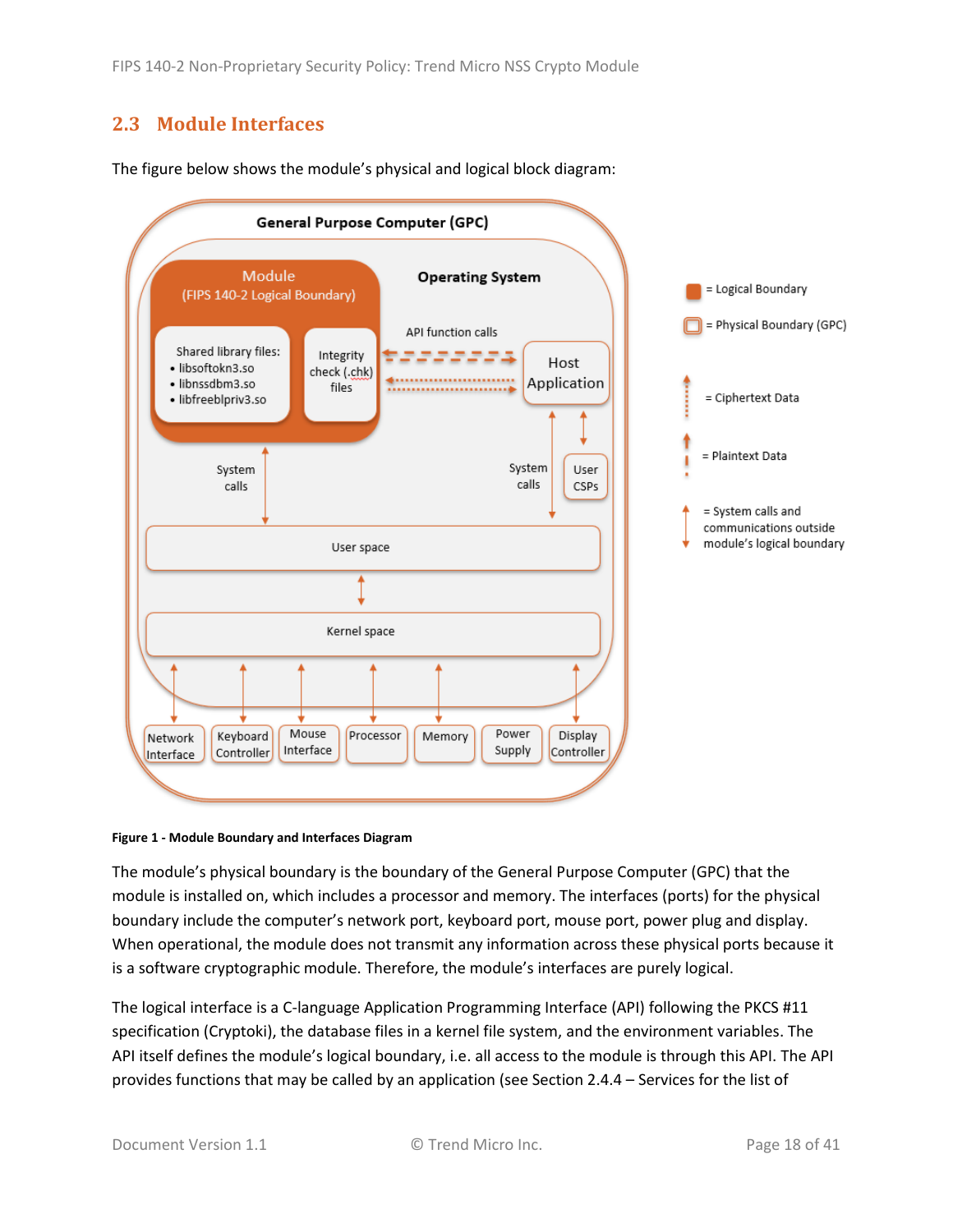available functions). The module distinguishes between logical interfaces by logically separating the information according to the defined API.

The API provided by the module is mapped onto the FIPS 140-2 logical interfaces, which relate to the module's callable interface as follows.

| <b>FIPS 140-2</b><br><b>Interface</b> | <b>Module Logical Interface</b>                               | <b>GPC Physical</b><br><b>Interface</b> |
|---------------------------------------|---------------------------------------------------------------|-----------------------------------------|
| Data Input                            | API input parameters – plaintext and/or ciphertext data - and | Network Interface                       |
|                                       | database files in kernel file system                          |                                         |
| Data                                  | API output parameters and return values - plaintext and/or    | Network Interface                       |
| Output                                | ciphertext data - and database files in kernel file system    |                                         |
| Control                               | API method calls - method calls, or input parameters, that    | Network Interface,                      |
| Input                                 | specify commands and/or control data used to control the      | Keyboard Interface,                     |
|                                       | operation of the module (/proc/sys/crypto/fips_enabled)       | Mouse Interface                         |
| <b>Status</b>                         | API output parameters and return/error codes that provide     | Display Controller,                     |
| Output                                | status information used to indicate the state of the module   | Network Interface                       |
| Power                                 | None                                                          | Power Supply                            |

**Table 6 - Logical Interface/Physical Interface Mapping**

The module uses different function arguments for input and output to distinguish between data input, control input, data output, and status output, to disconnect the logical paths followed by data/control input entering the module and data/status output exiting the module. The output data path is provided by the data interfaces and is logically disconnected from processes performing key generation or zeroization.

The module does not use the same buffer for input and output. After the module is done with an input buffer that holds security-related information, it always zeroizes the buffer so that if the memory is later reused as an output buffer, no sensitive information can be inadvertently leaked.

### <span id="page-18-0"></span>**2.3.1 Inhibition of Data Output**

All data output via the data output interface is inhibited when the module is performing self-tests or in the Error state.

During self-tests: All data output via the data output interface is inhibited while self-tests are executed.

In Error state: The Boolean state variable sftk fatalError tracks whether the module is in the Error state. Most PKCS #11 functions, including all the functions that output data via the data output interface, check the sftk\_fatalError state variable and, if it is true, return the CKR\_DEVICE\_ERROR error code immediately. Only the functions that shut down and restart the module, reinitialize the module, or output status information can be invoked in the Error state. These functions are FC\_GetFunctionList,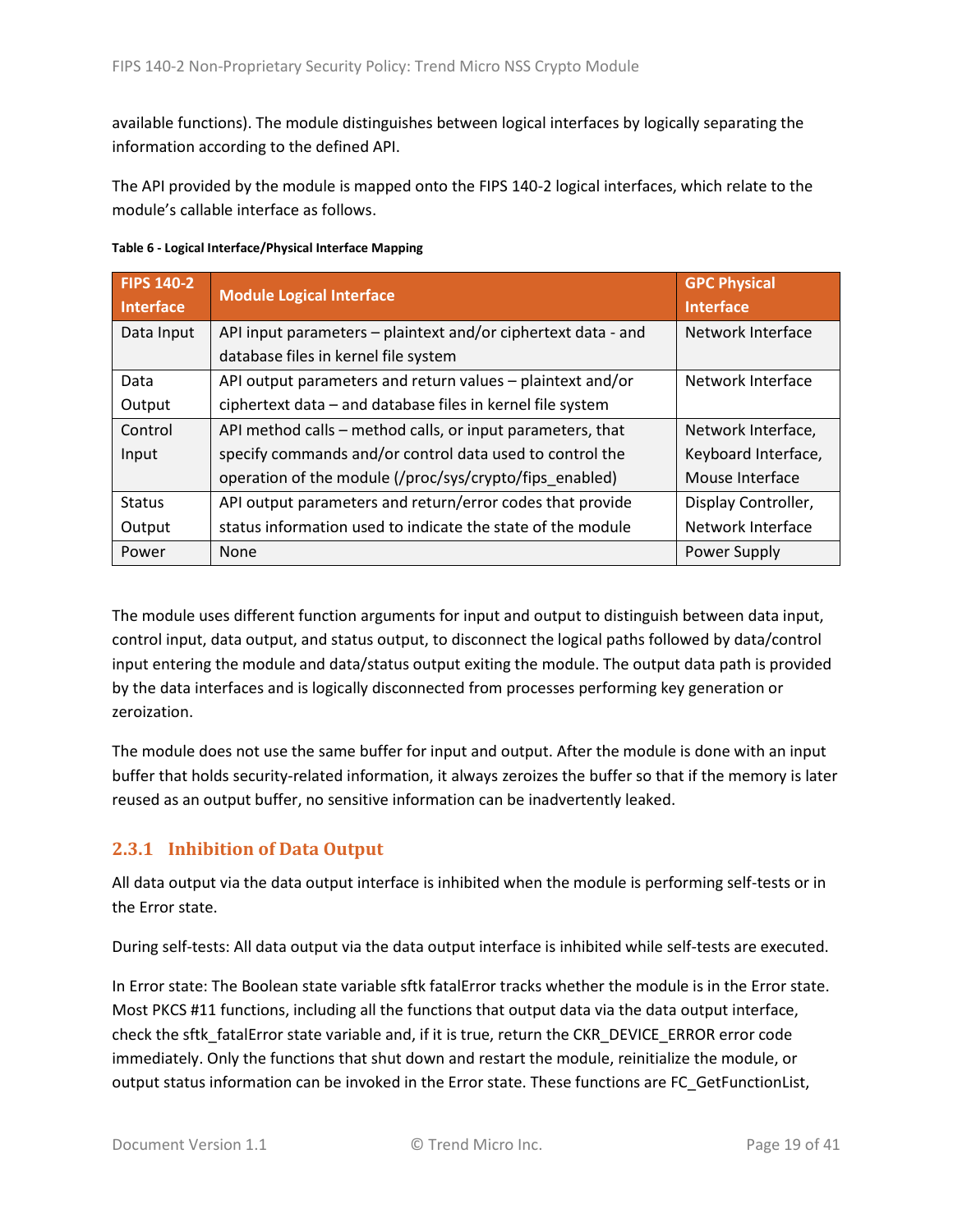FC\_Initialize, FC\_Finalize, FC\_Getlnfo, FC\_GetSlotList, FC\_GetSlotinfo, FC\_GetTokeninfo, FC\_InitToken, FC\_CloseSession, FC\_CloseAllSessions, and FC\_WaitForSlotEvent.

### <span id="page-19-0"></span>**2.3.2 Disconnecting the Output Data Path from the Key Process**

During key generation and key zeroization, the module may perform audit logging, but the audit records do not contain sensitive information. The module does not return the function output arguments until the key generation or key zeroization is finished. Therefore, the logical paths used by output data exiting the module are logically disconnected from the processes/threads performing key generation and key zeroization.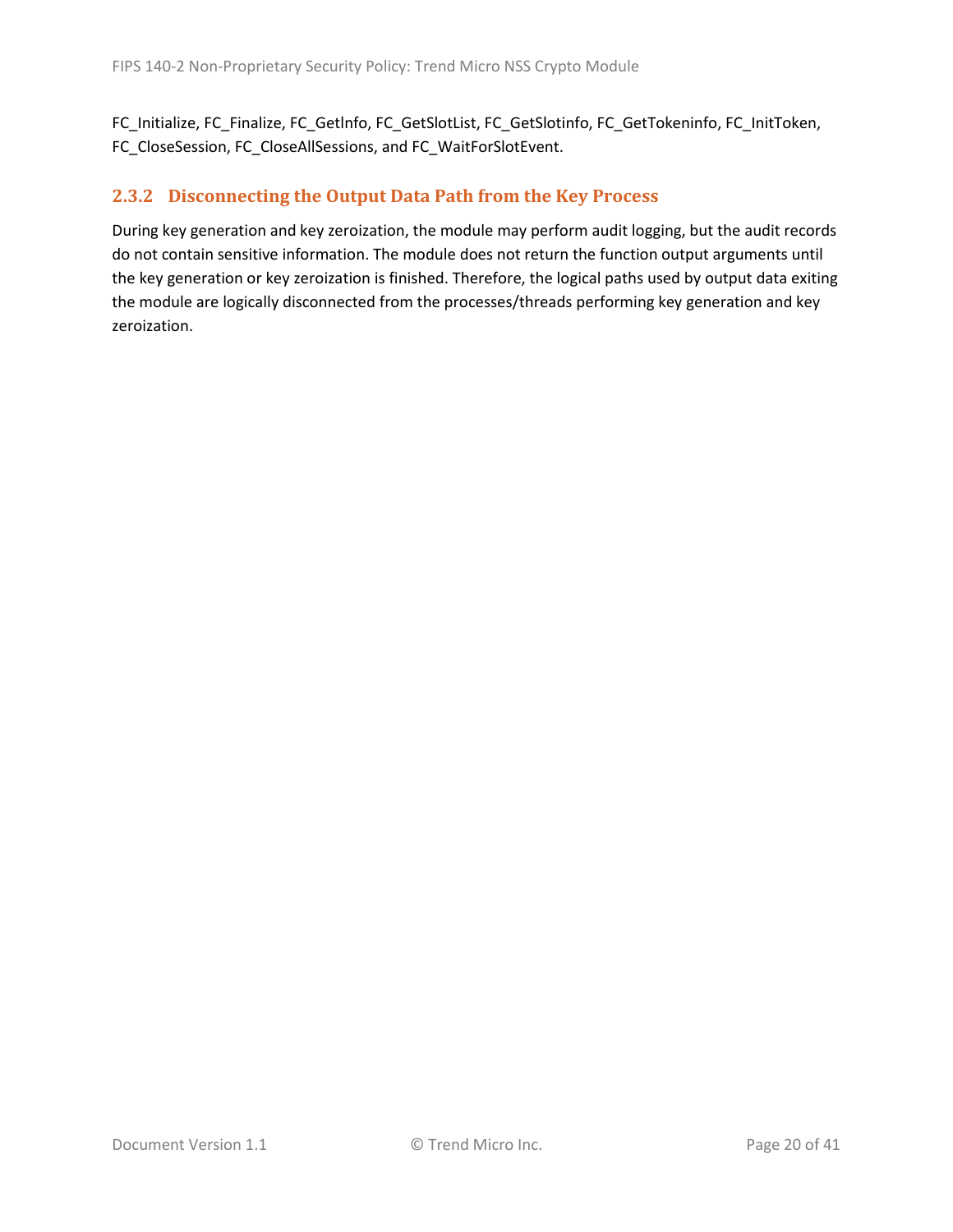# <span id="page-20-0"></span>**2.4 Roles, Services, and Authentication**

#### <span id="page-20-1"></span>**2.4.1 Roles**

The module supports two distinct operator roles, which are the User and Crypto Officer (CO). The cryptographic module implicitly maps the two roles to the services. A user is considered the owner of the thread that instantiates the module and, therefore, only one concurrent user is allowed.

The module does not support a Maintenance role or bypass capability.

| <b>Role</b>    | <b>Role Description</b>                                                    | <b>Authentication</b><br><b>Type</b> |
|----------------|----------------------------------------------------------------------------|--------------------------------------|
| Crypto         | The CO installs and initializes the module. The CO can access other        | Role-Based                           |
| <b>Officer</b> | general-purpose services (such as message digest and random number         | Authentication                       |
| (CO)           | generation services) and status services of the module. The CO does        |                                      |
|                | not have access to any service that utilizes the secret or private keys of |                                      |
|                | the module. The CO must control the access to the module both              |                                      |
|                | before and after installation, including the management of physical        |                                      |
|                | access to the computer, executing the module code, as well as              |                                      |
|                | management of the security facilities provided by the operating            |                                      |
|                | system.                                                                    |                                      |
| User           | The User role has access to all cryptographically secure services which    | Role-Based                           |
|                | use the secret or private keys of the module. It is also responsible for   | Authentication                       |
|                | the retrieval, updating, and deletion of keys from the private key         |                                      |
|                | database.                                                                  |                                      |

#### **Table 7 - Description of Roles**

#### <span id="page-20-2"></span>**2.4.2 Assumption of Roles**

#### *2.4.2.1 Assumption of CO Role*

The CO role is implicitly assumed by an operator while installing the module by following the instructions in Sectio[n 3.1](#page-34-1) and while performing other CO services on the module.

#### *2.4.2.2 Assumption of User Role*

The module implements a password-based authentication for the User role. To perform any security services under the User role, an operator must log into the module and complete an authentication procedure using the password information unique to the User role operator.

The password is passed to the module via the API function as an input argument and will not be displayed. The return value of the function is the only feedback mechanism, which does not provide any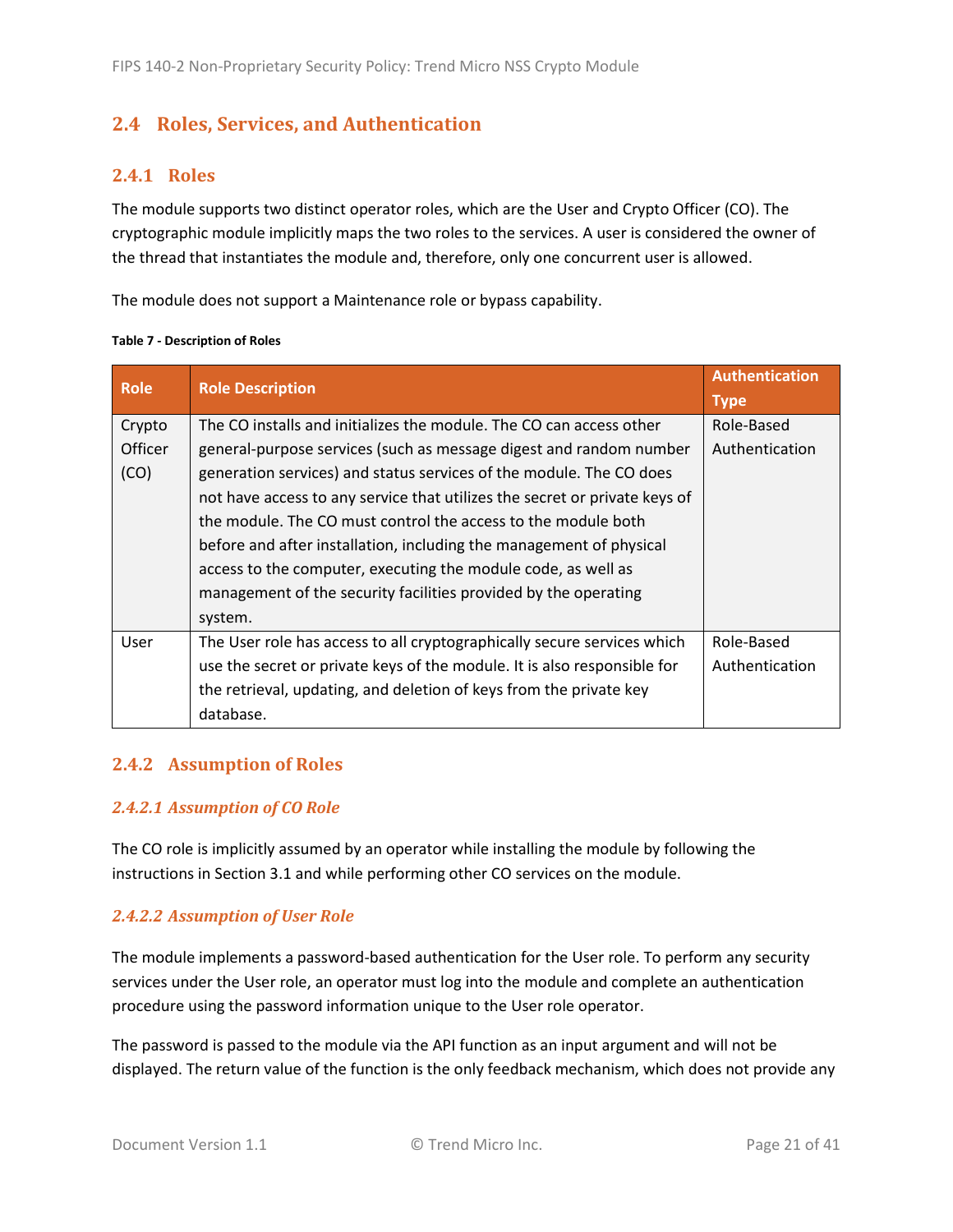information that could be used to guess or determine the User's password. The password is initialized by the CO role as part of the module initialization and can be changed by the User role operator.

If a User role service is called before the operator is authenticated, the module returns the CKR\_USER\_NOT\_LOGGED\_IN error code. The operator must call the FC\_Login function to provide the required authentication.

Once a password has been established for the module, the user is allowed to use the security services if and only if the user is successfully authenticated to the module. Password establishment and authentication are required for the operation of the module. When module is powered off, the result of previous authentication will be cleared and the user needs to be re-authenticated.

### <span id="page-21-0"></span>**2.4.3 Strength of Authentication Mechanism**

The module imposes the following requirements on the password. These requirements are enforced by the module on password initialization or change.

- The password must be at least seven characters long.
- The password must consist of characters from three or more character classes. We define five character classes below. If an ASCII uppercase letter is the first character of the password, the uppercase letter is not counted toward its character class. Similarly, if a digit is the last character of the password, the digit is not counted toward its character class.
	- $\circ$  digits (0-9)
	- o ASCII lowercase letters (a-z)
	- o ASCII uppercase (A-Z)
	- $\circ$  ASCII non-alphanumeric characters (space and other ASCII special characters such as '\$' and  $'$ !')
	- o non-ASCII characters (Latin characters such as 'é', 'ß'; Greek characters such as ' $\Omega'$ , ' $\theta'$ , other non-ASCII special characters such as '¿').

To estimate the maximum probability that a random guess of the password will succeed, we assume that:

- The characters of the password are independent from each other.
- The password contains the smallest combination of the character classes, which is five digits, one ASCII lowercase letter and one ASCII uppercase letter. The probability to guess every character successfully is  $(1/10)^{5*}(1/26)^*(1/26) = 1/67,600,000$ .

Since the password can contain seven characters from any three or more of the aforementioned five character classes, the probability that a random guess of the password will succeed is less than or equal to 1/67,600,000. This probability of success is smaller than the FIPS 140-2 required threshold of 1/1,000,000.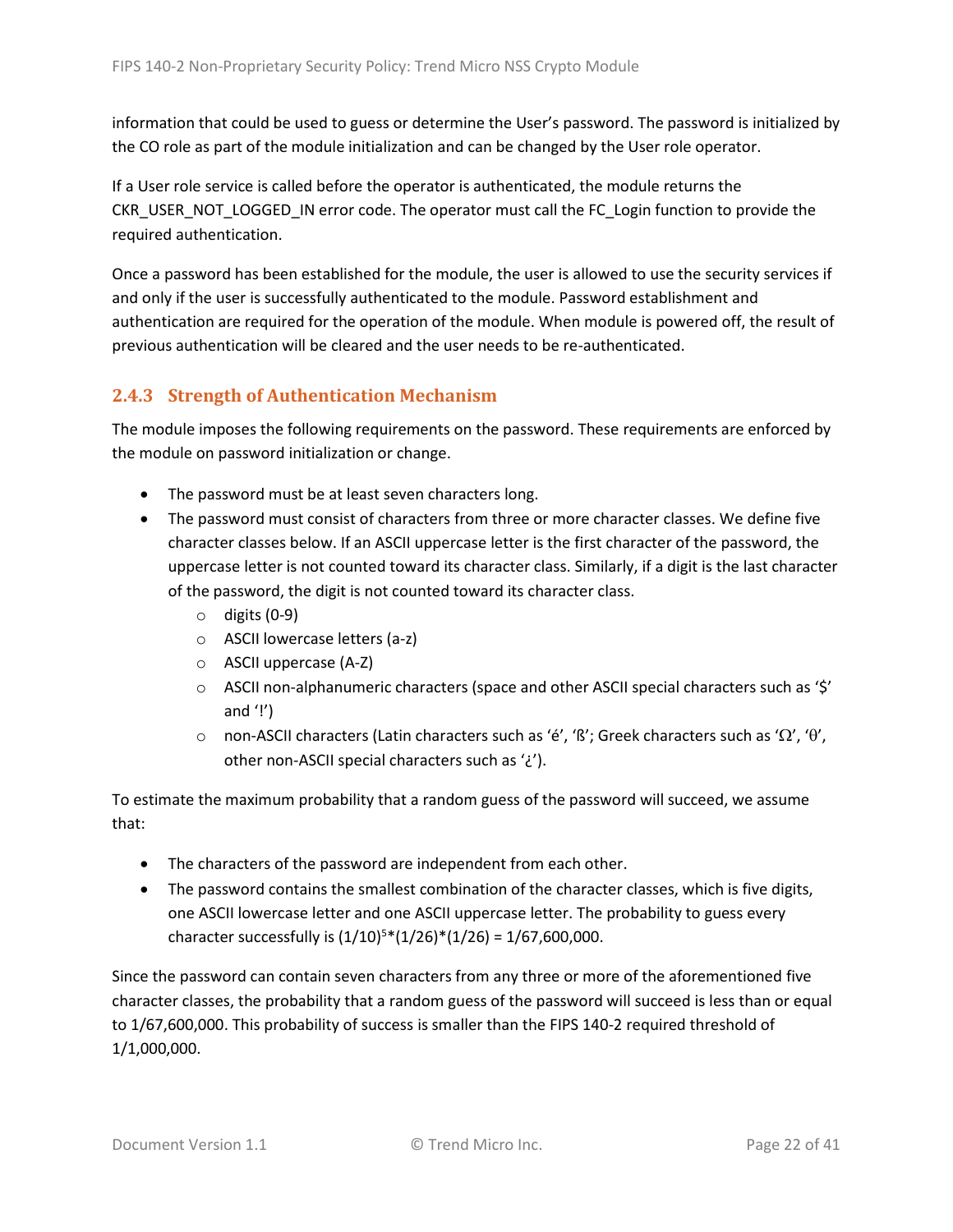After each failed authentication attempt, the module inserts a one-second delay before returning to the caller, allowing at most 60 authentication attempts during a one-minute period. Therefore, the probability of a successful random guess of the password during a one-minute period is less than or equal to 60\*1/67,600,000 = 0.089\* (1/100,000), which is smaller than the FIPS 140-2 required threshold of 1/100,000.

### <span id="page-22-0"></span>**2.4.4 Services**

The module has a set of API functions denoted by FC\_xxx. All the API functions are listed in [Table 8](#page-23-0) -[Services.](#page-23-0)

Among the module's API functions, only FC GetFunctionlist is exported and therefore callable by its name. All the other API functions must be called via the function pointers returned by FC GetFunctionlist. It returns a CK\_FUNCTION\_LIST structure containing function pointers named C\_xxx such as C\_Initialize and C\_Finalize. The C\_xxx function pointers in the CK\_FUNCTION\_LIST structure returned by FC\_GetFunctionlist point to the FC\_xxx functions .

The following convention is used to describe API function calls. Here FC\_Initialize is used as an example:

• When "call FC\_Initialize" is mentioned, the technical equivalent of "call the FC\_Initialize function via the C\_Initialize function pointer in the CK\_FUNCTION\_LIST structure returned by FC GetFunctionlist" is implied.

The module supports Crypto-Officer services which require no operator authentication, and User services which require operator authentication. Crypto-Officer services do not require access to the secret and private keys and other CSPs associated with the User. The message digesting services are available to Crypto-Officer only when CSPs are not accessed<sup>9</sup>. User services which access CSPs (e.g., FC\_GenerateKey, FC\_GenerateKeyPair) require operator authentication.

<sup>&</sup>lt;sup>9</sup> The message digesting functions (except FC\_DigestKey) that do not use any keys of the module can be accessed by the Crypto-Officer role and do not require authentication to the module. The FC\_DigestKey API function computes the message digest (hash) of the value of a secret key, so it is available only to the User role.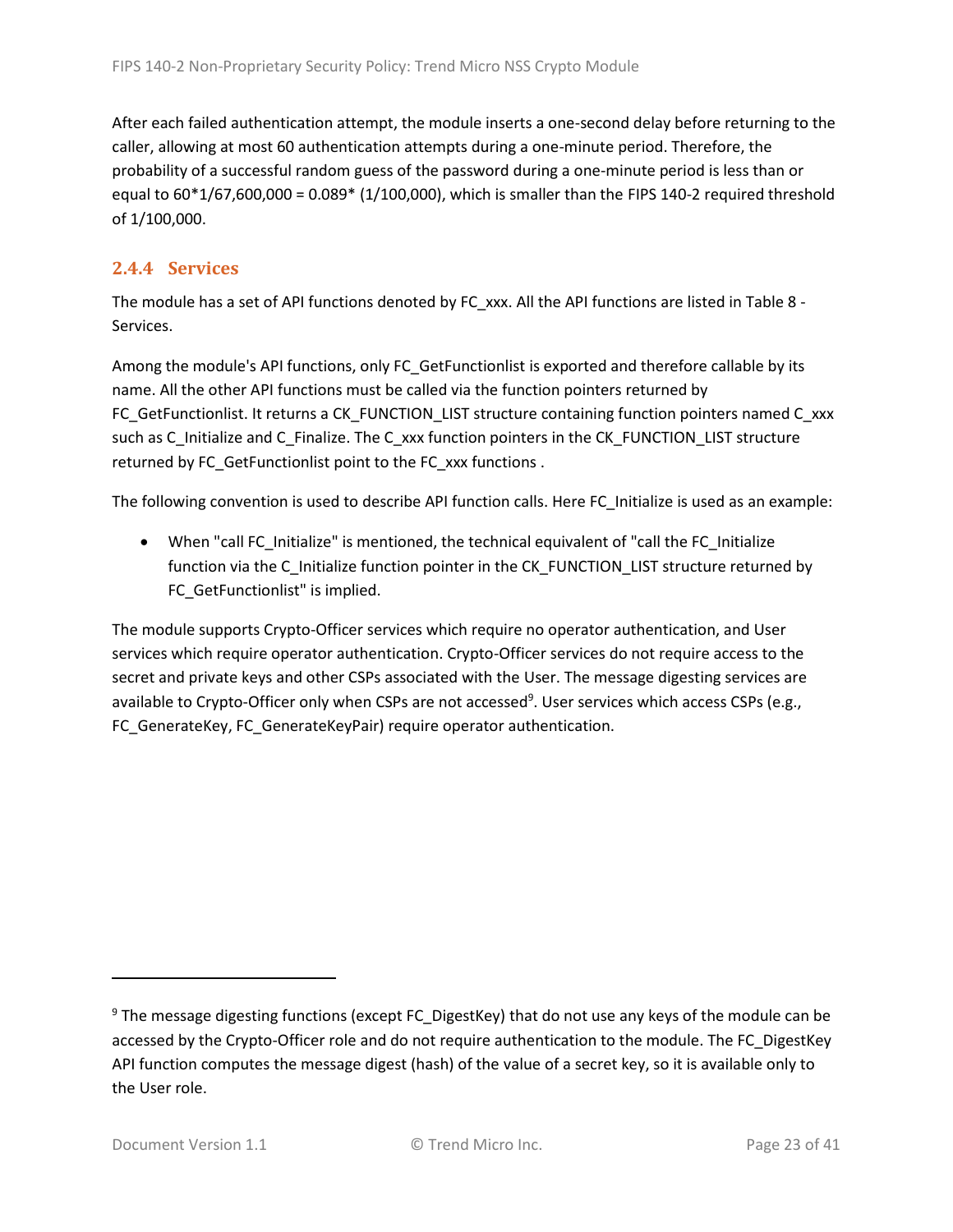#### *2.4.4.1 FIPS Approved Mode Services*

All services implemented by the module in FIPS Approved mode are listed in Table 8 - [Services.](#page-23-1) The table includes a description of each service, service availability to the Crypto Officer and User, and CSP access. Modes of CSP access shown in the table are defined as:

- **G** = Generate: The module generates the CSP.
- **R** = Read: The module reads the CSP. The read access is typically performed before the module uses the CSP.
- **E** = Execute: The module executes using the CSP.
- **W** = Write: The module writes the CSP. The write access is typically performed after a CSP is imported into the module, when the module generates a CSP, or when the module overwrites an existing CSP.
- **Z** = Zeroize: The module zeroizes the CSP.

<span id="page-23-1"></span>

|  |  |  |  | <b>Table 8 - Services in Approved Mode</b> |  |
|--|--|--|--|--------------------------------------------|--|
|--|--|--|--|--------------------------------------------|--|

<span id="page-23-0"></span>

| <b>Service</b>           | <b>Function</b>                                         | <b>Description</b>                                                                                                                                                           | $\overline{c}$ | <b>User</b> | <b>Key, CSP Access</b>                                 |
|--------------------------|---------------------------------------------------------|------------------------------------------------------------------------------------------------------------------------------------------------------------------------------|----------------|-------------|--------------------------------------------------------|
| <b>Get Function List</b> | <b>FC GetFunctionList</b><br>$\bullet$                  | Return a pointer to the list of<br>$\bullet$<br>function pointers for the operational<br>mode                                                                                | X              |             | $\bullet$ N/A                                          |
| Module<br>Initialization | FC InitToken<br>$\bullet$<br>FC InitPIN<br>$\bullet$    | Initialize or re-initialize a token<br>$\bullet$<br>Initialize the user's password, i.e., set<br>$\bullet$<br>the user's initial password                                    | X              |             | • Z: User password and all<br>keys<br>W: user password |
| <b>General Purpose</b>   | FC Initialize<br>$\bullet$<br>FC Finalize<br>FC GetInfo | Initialize the module library<br>$\bullet$<br>Finalize (shut down) the module<br>$\bullet$<br>library<br>Obtain general information about the<br>$\bullet$<br>module library | $\mathsf{x}$   |             | $\bullet$ N/A<br>$\bullet$ Z: all keys<br>N/A          |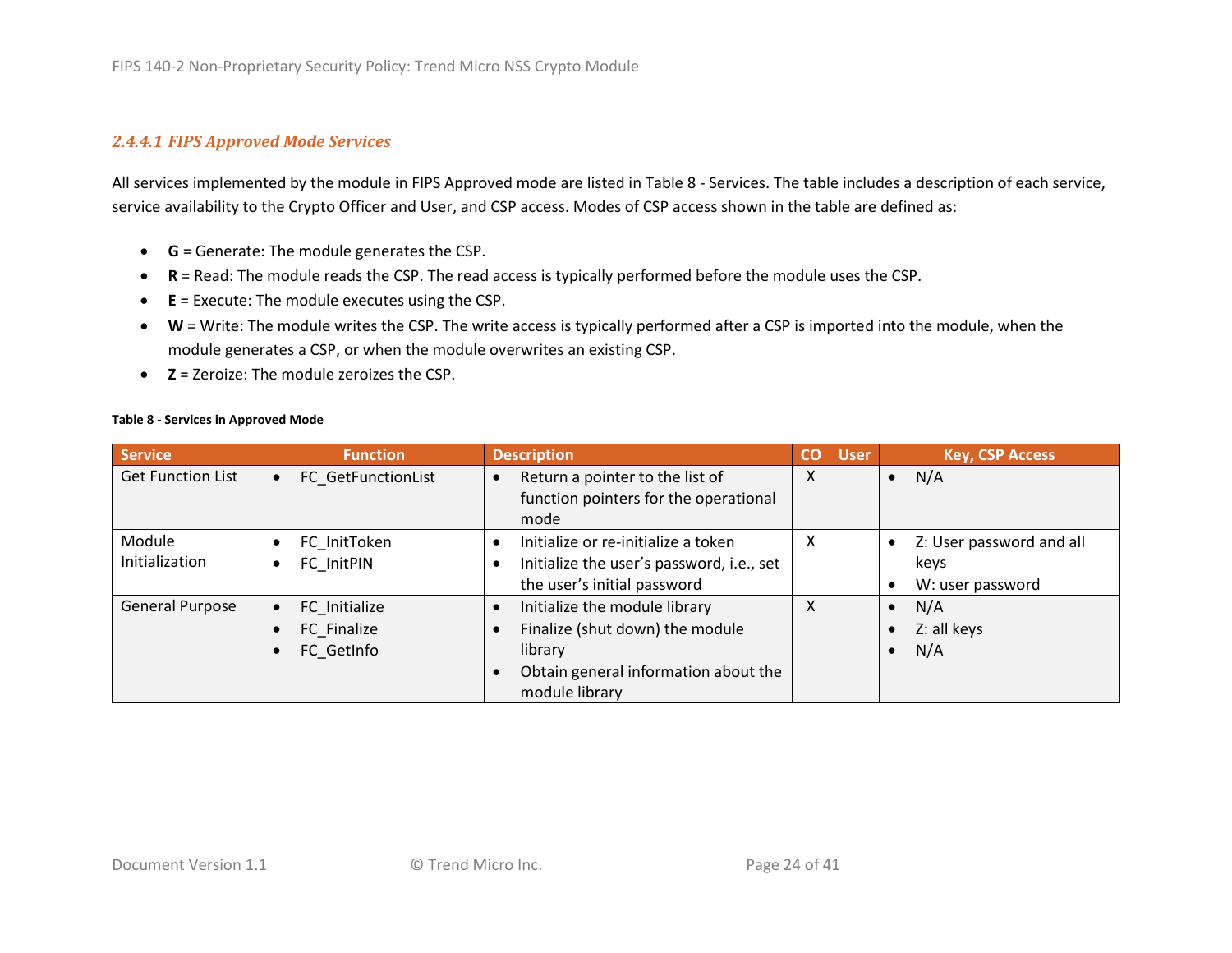| <b>Service</b>               | <b>Function</b>                                                                                                                                                                                | <b>Description</b>                                                                                                                                                                                                                                                                                                                                                                                                                                                                                                                                                                                     | co                        | <b>User</b> | <b>Key, CSP Access</b>                                                                                        |
|------------------------------|------------------------------------------------------------------------------------------------------------------------------------------------------------------------------------------------|--------------------------------------------------------------------------------------------------------------------------------------------------------------------------------------------------------------------------------------------------------------------------------------------------------------------------------------------------------------------------------------------------------------------------------------------------------------------------------------------------------------------------------------------------------------------------------------------------------|---------------------------|-------------|---------------------------------------------------------------------------------------------------------------|
| Slot and Token<br>Management | FC GetSLotList<br>$\bullet$<br>FC_GetSlotInfo<br>$\bullet$<br>FC GetTokenInfo<br>$\bullet$<br>FC_GetMechanismList<br>$\bullet$<br>FC_GetMechanismInfo<br>$\bullet$                             | Obtain a list of slots in the system<br>$\bullet$<br>Obtain information about a particular<br>$\bullet$<br>slot<br>Obtain information about the token<br>$\bullet$<br>(This function provides the Show<br>Status service)<br>Obtain a list of mechanisms<br>$\bullet$<br>(cryptographic algorithms) supported<br>by a token<br>Obtain information about a particular<br>$\bullet$<br>mechanism                                                                                                                                                                                                         | $\boldsymbol{\mathsf{X}}$ |             | N/A<br>$\bullet$<br>N/A<br>N/A<br>N/A<br>N/A<br>$\bullet$                                                     |
|                              | FC SetPIN<br>$\bullet$                                                                                                                                                                         | Change the user's password<br>$\bullet$                                                                                                                                                                                                                                                                                                                                                                                                                                                                                                                                                                |                           | X           | R, W: User password<br>$\bullet$                                                                              |
| Session<br>Management        | FC OpenSession<br>$\bullet$<br>FC CloseSession<br>$\bullet$<br>FC CloseAllSessions<br>$\bullet$<br>FC GetSessionInfo<br>$\bullet$<br>FC GetOperationState<br>$\bullet$<br>FC SetOperationState | Open a connection (session) between<br>$\bullet$<br>an application and a particular token<br>Close a session<br>$\bullet$<br>Close all sessions with a token<br>$\bullet$<br>Obtain information about the session<br>$\bullet$<br>(This function provides the Show<br>Status service)<br>Save the state of the cryptographic<br>$\bullet$<br>operations in a session (This function<br>is only implemented for message<br>digest operations)<br>Restore the state of the<br>$\bullet$<br>cryptographic operations in a session<br>(This function is only implemented<br>for message digest operations) | $\pmb{\times}$            |             | N/A<br>$\bullet$<br>Z: all keys for the session<br>Z: all keys<br>N/A<br>$\bullet$<br>N/A<br>N/A<br>$\bullet$ |
|                              | FC_Login<br>FC_Logout                                                                                                                                                                          | Log into a token<br>$\bullet$<br>Log out from a token<br>$\bullet$                                                                                                                                                                                                                                                                                                                                                                                                                                                                                                                                     |                           | X           | R, W, E: User password<br>N/A                                                                                 |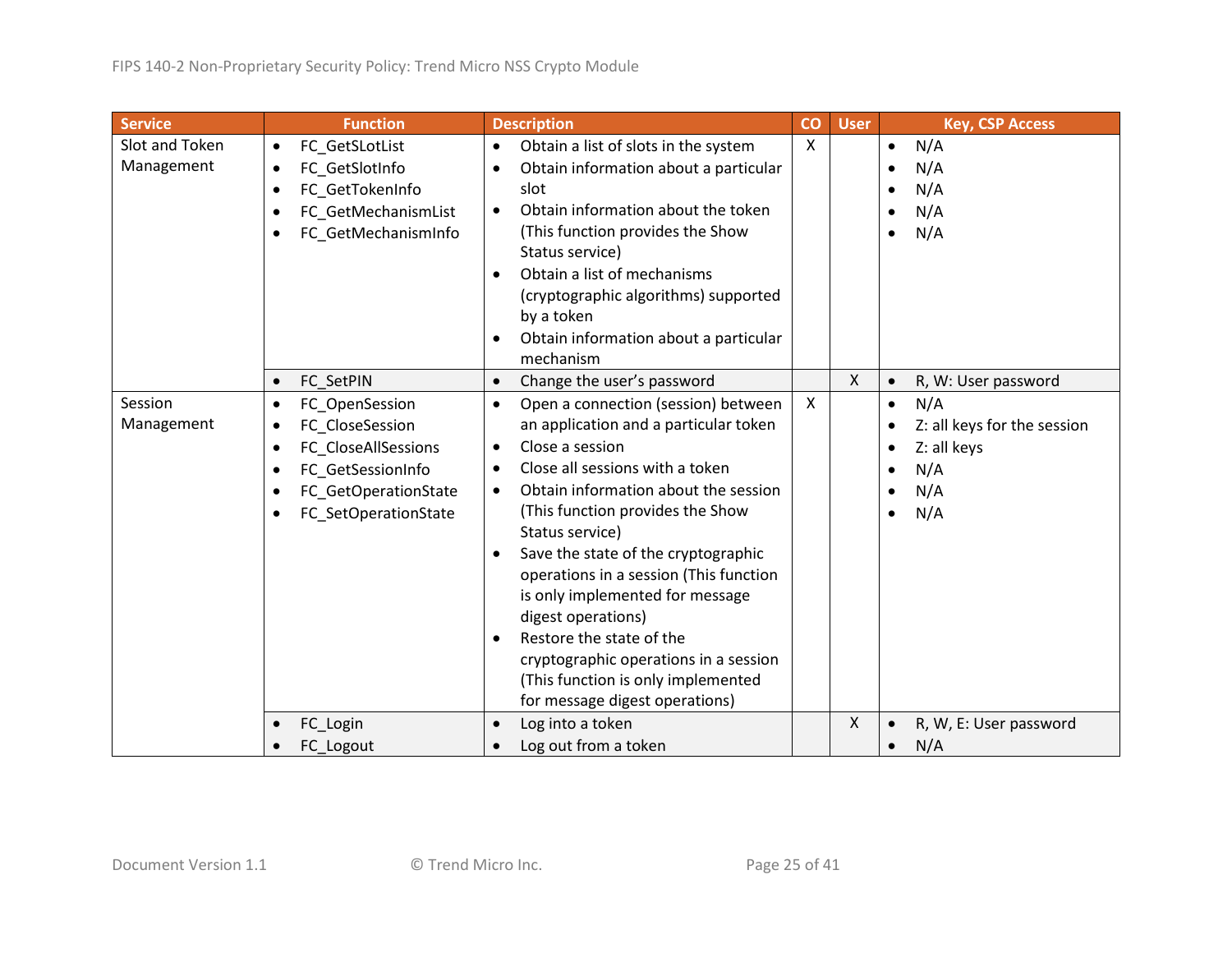| <b>Service</b>               | <b>Function</b>                                                                                                                                                                                                                                                                                              | <b>Description</b>                                                                                                                                                                                                                                                                                                                                                                                                                                            | co | <b>User</b>  | <b>Key, CSP Access</b>                                                                                                                                                               |
|------------------------------|--------------------------------------------------------------------------------------------------------------------------------------------------------------------------------------------------------------------------------------------------------------------------------------------------------------|---------------------------------------------------------------------------------------------------------------------------------------------------------------------------------------------------------------------------------------------------------------------------------------------------------------------------------------------------------------------------------------------------------------------------------------------------------------|----|--------------|--------------------------------------------------------------------------------------------------------------------------------------------------------------------------------------|
| Object<br>Management         | FC CreateObject<br>$\bullet$<br>FC_CopyObject<br>$\bullet$<br>FC_DestroyObject<br>$\bullet$<br>FC_GetObjectSize<br>$\bullet$<br>FC_GetAttributeValue<br>$\bullet$<br>FC SetAttributeValue<br>$\bullet$<br>FC_FindObjectsInit<br>$\bullet$<br>FC_FindObjects<br>$\bullet$<br>FC FindObjectsFinal<br>$\bullet$ | Create a new object<br>$\bullet$<br>Create a copy of an object<br>$\bullet$<br>Destroy an object<br>$\bullet$<br>Obtain the size of an object in bytes<br>$\bullet$<br>Obtain an attribute value of an object<br>$\bullet$<br>Modify an attribute value of an<br>$\bullet$<br>object<br>Initialize an object search operation<br>$\bullet$<br>Continue an object search operation<br>$\bullet$<br>Finish an object search operation<br>$\bullet$              |    | X            | W: $key^{10}$<br>$\bullet$<br>R, W: original key, new key<br>Z: key<br>R: key<br>R: key<br>W: key<br>N/A<br>R: keys matching the search<br>$\bullet$<br>criteria<br>N/A<br>$\bullet$ |
| Encryption and<br>Decryption | FC_EncryptInit<br>$\bullet$<br>FC_Encrypt<br>$\bullet$<br>FC_EncryptUpdate<br>$\bullet$<br>FC_EncryptFinal<br>$\bullet$<br>FC DecryptInit<br>FC Decrypt<br>$\bullet$<br>FC_DecryptUpdate<br>$\bullet$<br>FC_DecryptFinal<br>$\bullet$                                                                        | Initialize an encryption operation<br>$\bullet$<br>Encrypt single-part data<br>$\bullet$<br>Continue a multiple-part encryption<br>$\bullet$<br>operation<br>Finish a multiple-part encryption<br>$\bullet$<br>operation<br>Initialize a decryption operation<br>$\bullet$<br>Decrypt single-part encrypted data<br>$\bullet$<br>Continue a multiple-part decryption<br>$\bullet$<br>operation<br>Finish a multiple-part decryption<br>$\bullet$<br>operation |    | $\mathsf{X}$ | R: AES/TDES key<br>$\bullet$<br>R: AES/TDES key<br>$\bullet$<br>R: AES/TDES key<br>R: AES/TDES key<br>R: AES/TDES key<br>R: AES/TDES key<br>R: AES/TDES key<br>R: AES/TDES key       |
| <b>Message Digest</b>        | FC DigestInit<br>$\bullet$<br>FC Digest<br>$\bullet$<br>FC DigestUpdate<br>$\bullet$<br>FC_DigestFinal<br>$\bullet$                                                                                                                                                                                          | Initialize a message-digesting<br>$\bullet$<br>operation<br>Digest single-part data<br>$\bullet$<br>Continue a multiple-part digesting<br>$\bullet$<br>operation<br>Finish a multiple-part digesting<br>$\bullet$<br>operation                                                                                                                                                                                                                                | X  |              | N/A<br>$\bullet$<br>N/A<br>$\bullet$<br>N/A<br>$\bullet$<br>N/A                                                                                                                      |

<sup>&</sup>lt;sup>10</sup> "key" may represent a secret keys or public/private key pair, with CSPs as specified in [Table 5](#page-13-3)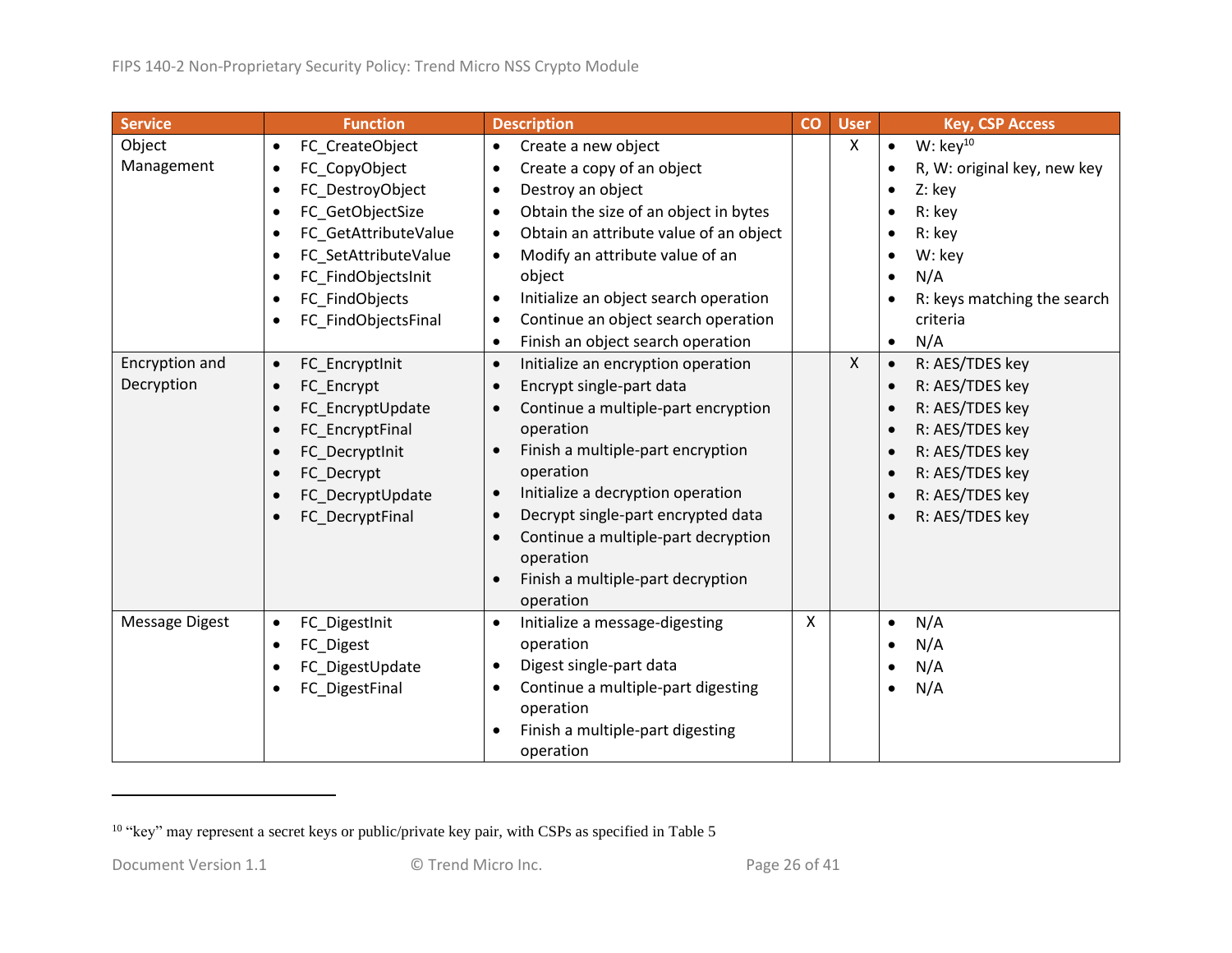| <b>Service</b>                              | <b>Function</b>                                                                                                                                                                                                                                                                                                | <b>Description</b>                                                                                                                                                                                                                                                                                                                                                                                                                                                                                                                                                                                                                                                                                                                                                                                                                                                                              | CO | <b>User</b> | <b>Key, CSP Access</b>                                                                                                                                                                                                                                                                                                                                                                                                                                                                                                                                                            |
|---------------------------------------------|----------------------------------------------------------------------------------------------------------------------------------------------------------------------------------------------------------------------------------------------------------------------------------------------------------------|-------------------------------------------------------------------------------------------------------------------------------------------------------------------------------------------------------------------------------------------------------------------------------------------------------------------------------------------------------------------------------------------------------------------------------------------------------------------------------------------------------------------------------------------------------------------------------------------------------------------------------------------------------------------------------------------------------------------------------------------------------------------------------------------------------------------------------------------------------------------------------------------------|----|-------------|-----------------------------------------------------------------------------------------------------------------------------------------------------------------------------------------------------------------------------------------------------------------------------------------------------------------------------------------------------------------------------------------------------------------------------------------------------------------------------------------------------------------------------------------------------------------------------------|
|                                             | FC DigestKey<br>$\bullet$                                                                                                                                                                                                                                                                                      | Continue a multiple-part message-<br>$\bullet$<br>digestion operation by digesting the<br>value of a secret key as part of the<br>data already digested                                                                                                                                                                                                                                                                                                                                                                                                                                                                                                                                                                                                                                                                                                                                         |    | X           | R: HMAC key<br>$\bullet$                                                                                                                                                                                                                                                                                                                                                                                                                                                                                                                                                          |
| Signature<br>Generation and<br>Verification | FC_SignInit<br>$\bullet$<br>FC_Sign<br>$\bullet$<br>FC SignUpdate<br>FC SignFinal<br>$\bullet$<br>FC SignRecoverInit<br>$\bullet$<br>FC_SignRecover<br>$\bullet$<br>FC Verifylnit<br>FC Verify<br>$\bullet$<br>FC_VerifyUpdate<br>FC_VerifyFinal<br>$\bullet$<br>FC_VerifyRecoverInit<br>FC_VerifyRecover<br>٠ | Initialize a signature operation<br>$\bullet$<br>Sign single-part data<br>$\bullet$<br>Continue a multiple-part signature<br>$\bullet$<br>operation<br>Finish a multiple-part signature<br>$\bullet$<br>operation<br>Initialize a signature operation,<br>$\bullet$<br>where the data can be recovered<br>from the signature<br>Sign single-part data, where the data<br>$\bullet$<br>can be recovered from the signature<br>Initialize a verification operation<br>$\bullet$<br>Verify a signature on single-part data<br>$\bullet$<br>Continue a multiple-part verification<br>$\bullet$<br>operation<br>Finish a multiple-part verification<br>$\bullet$<br>operation<br>Initialize a verification operation,<br>$\bullet$<br>where the data is recovered from the<br>signature<br>Verify a signature on single-part data,<br>$\bullet$<br>where the data is recovered from the<br>signature |    | X.          | R: DSA/ECSDA/RSA private<br>$\bullet$<br>key, HMAC key<br>R: DSA/ECSDA/RSA private<br>$\bullet$<br>key, HMAC key<br>R: DSA/ECSDA/RSA private<br>key, HMAC key<br>R: DSA/ECSDA/RSA private<br>$\bullet$<br>key, HMAC key<br>R: DSA/ECSDA/RSA private<br>key<br>R: DSA/ECSDA/RSA private<br>$\bullet$<br>key<br>R: DSA/ECSDA/RSA private<br>key, HMAC key<br>R: DSA/ECSDA/RSA private<br>$\bullet$<br>key, HMAC key<br>R: DSA/ECSDA/RSA private<br>key, HMAC key<br>R: DSA/ECSDA/RSA private<br>key, HMAC key<br>R: DSA/ECSDA/RSA private<br>key<br>R: DSA/ECSDA/RSA private<br>key |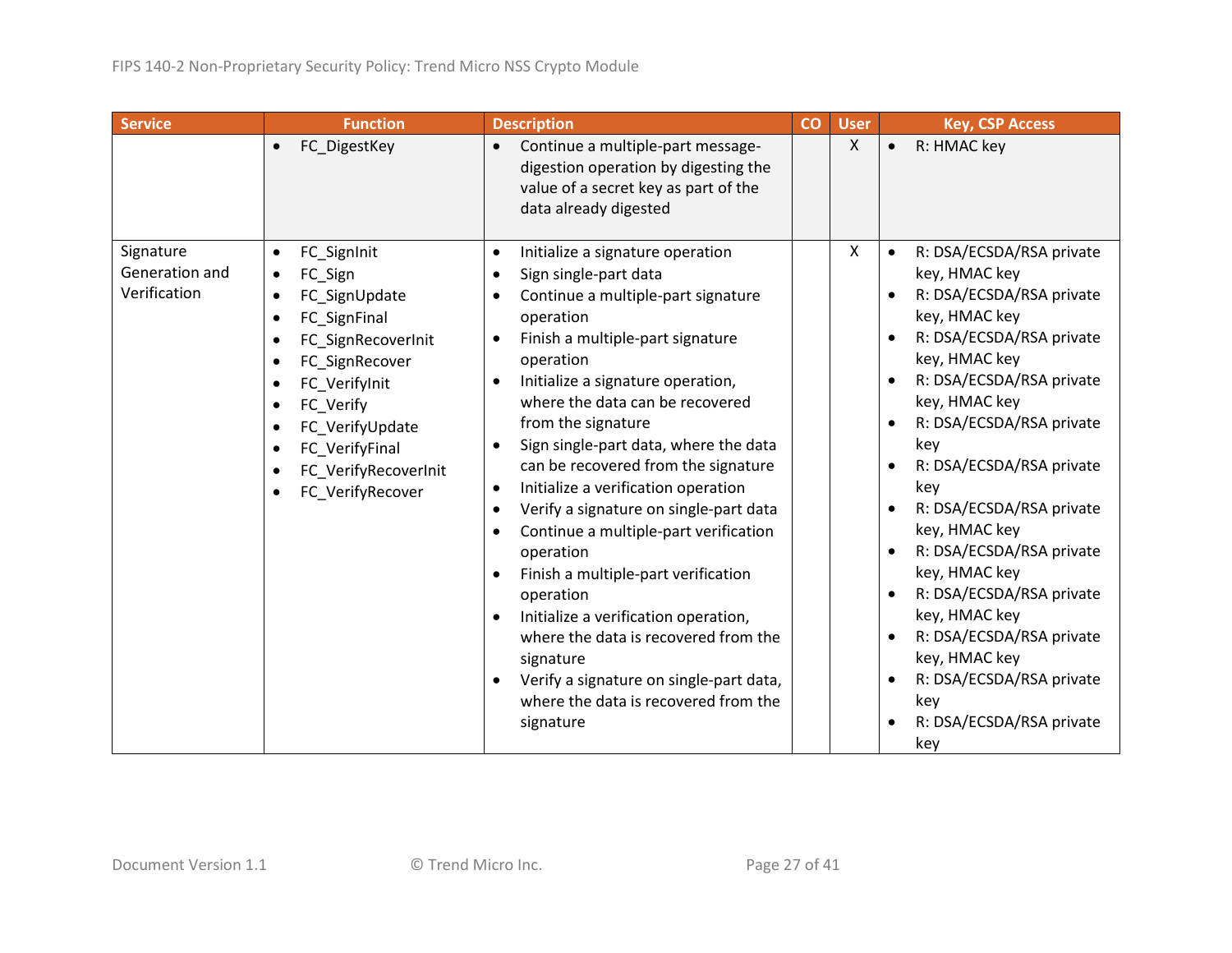| <b>Service</b>                               | <b>Function</b>                                                                                                                                        | <b>Description</b>                                                                                                                                                                                                                                                                                                                                                                                                                                                                                  | CO           | <b>User</b>  | <b>Key, CSP Access</b>                                                                                                                                                                                                                                                                                                     |
|----------------------------------------------|--------------------------------------------------------------------------------------------------------------------------------------------------------|-----------------------------------------------------------------------------------------------------------------------------------------------------------------------------------------------------------------------------------------------------------------------------------------------------------------------------------------------------------------------------------------------------------------------------------------------------------------------------------------------------|--------------|--------------|----------------------------------------------------------------------------------------------------------------------------------------------------------------------------------------------------------------------------------------------------------------------------------------------------------------------------|
| Dual-function<br>Cryptographic<br>Operations | FC_DigestEncryptUPdate<br>$\bullet$<br>FC_DecryptDigestUpdate<br>$\bullet$<br>FC_SignEncryptUpdate<br>$\bullet$<br>FC_DecryptVerifyUpdate<br>$\bullet$ | Continue a multiple-part digesting<br>$\bullet$<br>and encryption operation<br>Continue a multiple-part decryption<br>$\bullet$<br>and digesting operation<br>Continue a multiple-part signing and<br>$\bullet$<br>encryption operation<br>Continue a multiple-part decryption<br>and verification operation                                                                                                                                                                                        |              | $\mathsf{X}$ | R: AES/TDES key<br>$\bullet$<br>R: AES/TDES key<br>$\bullet$<br>R: DSA/ECSDA/RSA private<br>key, HMAC/AES/TDES key<br>R: DSA/ECSDA/RSA private<br>$\bullet$<br>key, HMAC/AES/TDES key                                                                                                                                      |
| Key Management                               | FC_GenerateKey<br>$\bullet$<br>FC_GenerateKeyPair<br>$\bullet$<br>FC_WrapKey<br>$\bullet$<br>FC_UnwrapKey<br>$\bullet$<br>FC_DeriveKey<br>$\bullet$    | Generate a secret key (Also used by<br>$\bullet$<br>TLS to generate a pre-master secret)<br>Generate a public/private key pair<br>$\bullet$<br>(This function performs the pair-wise<br>consistency tests)<br>Wrap (encrypt) a key per either:<br>$\bullet$<br>(1) SP 800-38F (AES)<br>(2) RSA encryption<br>Unwrap (decrypt) a key per either:<br>(1) SP 800-38F (AES)<br>(2) RSA decryption<br>Derive a key from TLS master secret<br>$\bullet$<br>which is derived from TLS pre-master<br>secret |              | X            | W: HMAC/AES/TDES key,<br>$\bullet$<br>TLS pre-master secret<br>W: DSA/ECDSA/RSA key<br>pair, Diffie-Hellman/EC<br>Diffie-Hellman key pair<br>R: key used for wrapping,<br>wrapped key<br>R: key used for unwrapping,<br>$\bullet$<br>wrapped key<br>R: TLS pre-master secret,<br>R/W: TLS master secret, W:<br>derived key |
| Random Number<br>Generation                  | FC SeedRandom<br>$\bullet$<br>FC_GenerateRandom<br>$\bullet$                                                                                           | Mix in additional seed material to the<br>$\bullet$<br>random number generator<br>Generate random data (This function<br>$\bullet$<br>performs the continuous random<br>generator test)                                                                                                                                                                                                                                                                                                             | $\mathsf{X}$ |              | R/W: entropy input string,<br>$\bullet$<br>seed, DRBG V and C values<br>R/W Random data, DRBG V<br>and C values                                                                                                                                                                                                            |
| <b>Parallel Function</b><br>Management       | FC_GetFunctionStatus<br>$\bullet$<br>FC_CancelFunction<br>$\bullet$                                                                                    | A legacy function, which simply<br>$\bullet$<br>returns the value 0x00000051<br>(function not parallel)<br>A legacy function, which simply<br>$\bullet$<br>returns the value 0x00000051<br>(function not parallel)                                                                                                                                                                                                                                                                                  | $\mathsf{X}$ |              | N/A<br>$\bullet$<br>N/A                                                                                                                                                                                                                                                                                                    |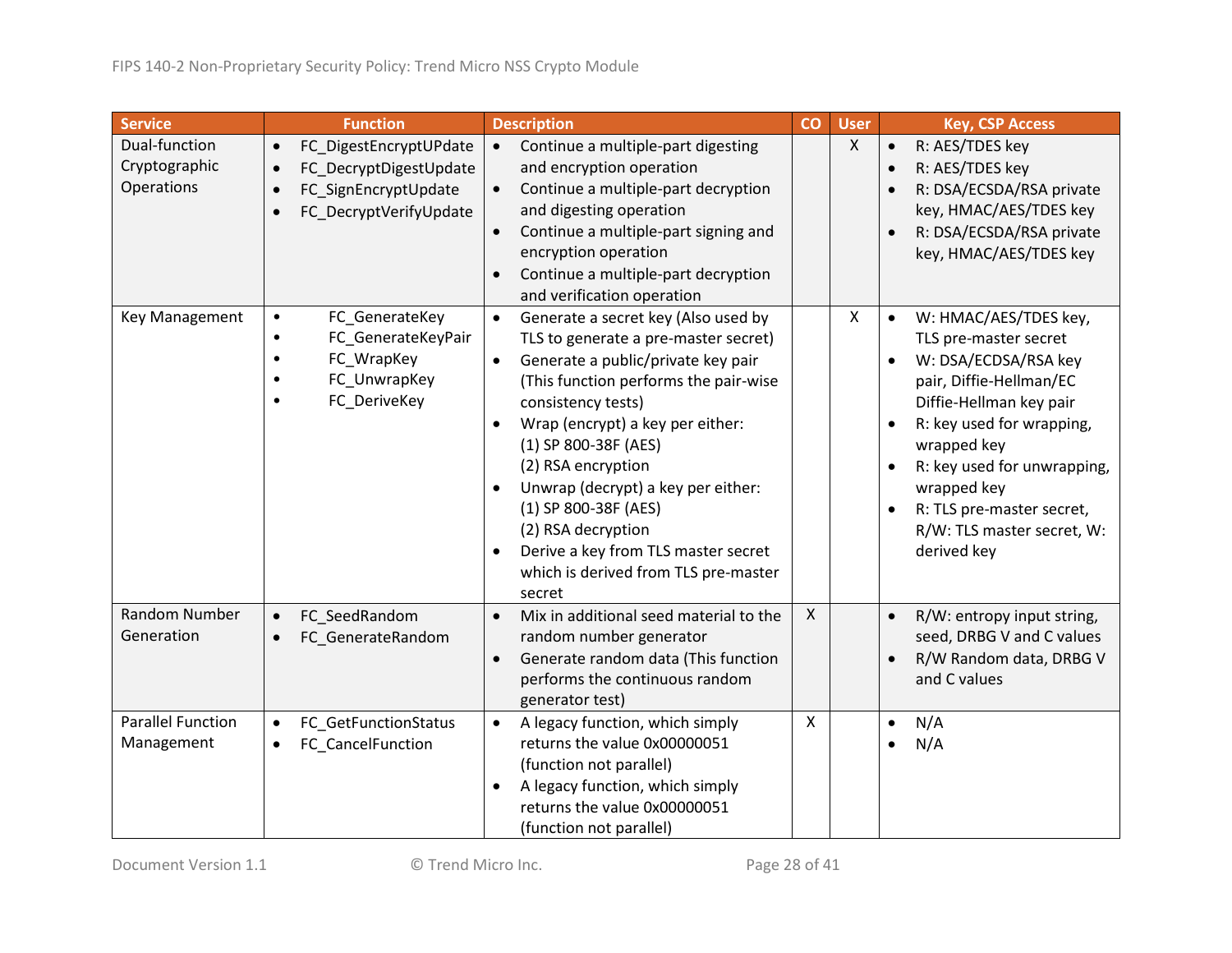| <b>Service</b> | <b>Function</b>     | <b>Description</b>                       | CO | <b>User</b> | <b>Key, CSP Access</b>            |
|----------------|---------------------|------------------------------------------|----|-------------|-----------------------------------|
| Self-Tests     | N/A                 | The self-tests are performed             | X  |             | R: DSA public key for             |
|                |                     | automatically when loading the           |    |             | integrity test                    |
|                |                     | module                                   |    |             |                                   |
| Zeroization    | FC InitToken        | All CSPs are automatically zeroized when | X  |             | Z: all secret or private keys and |
|                | FC Finalize         | freeing the cipher handle                |    |             | User password                     |
|                | FC CloseSession     |                                          |    |             |                                   |
|                | FC CloseAllSessions |                                          |    |             |                                   |
|                | FC DestroyObject    | All CSPs are automatically zeroized      |    | X           | Z: all secret or private keys     |
|                |                     | when freeing the cipher handle           |    |             | and User password                 |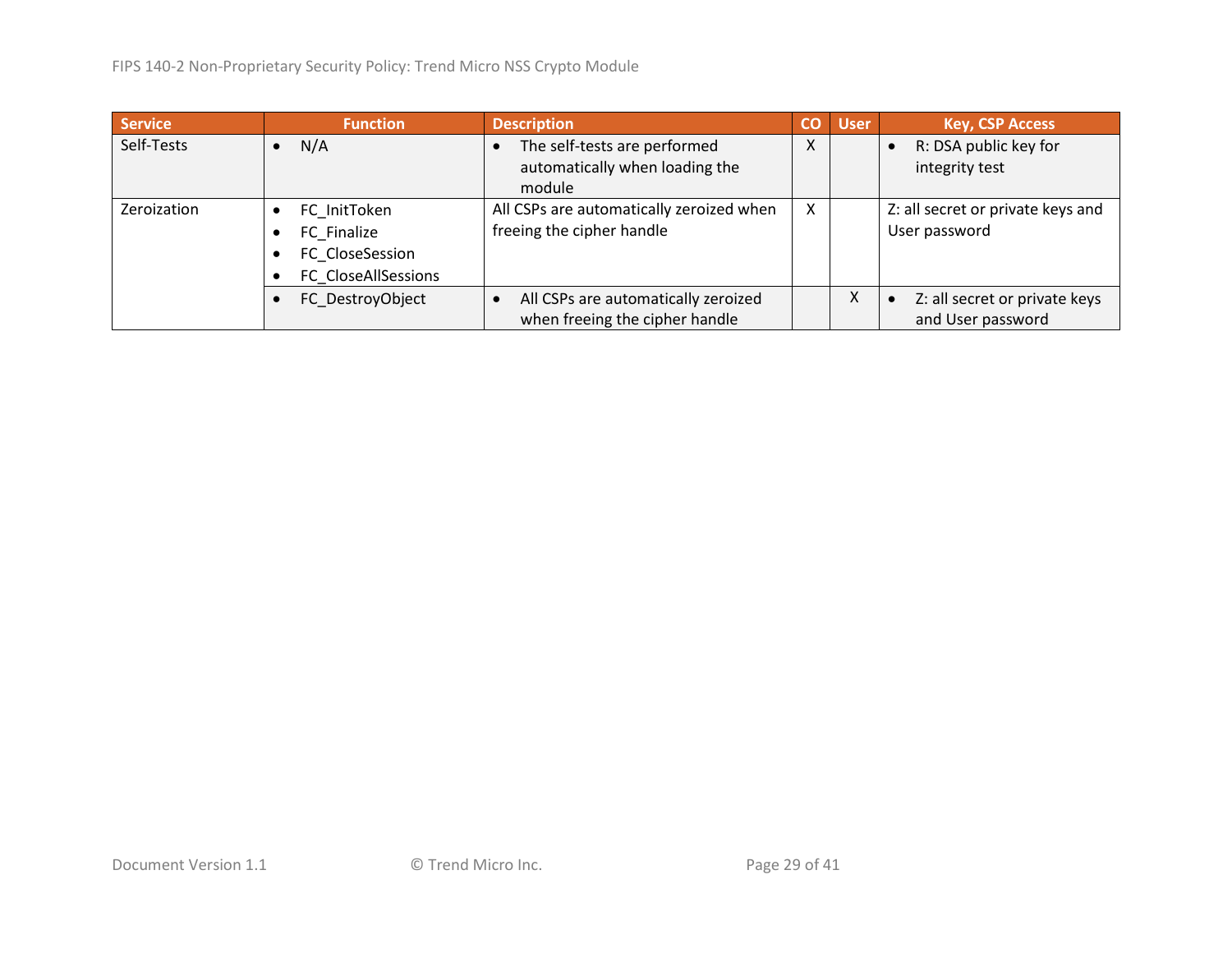### *2.4.4.2 Non-Approved Mode Services*

[Table 9](#page-29-0) lists all the services available in non-Approved mode with API function and the non-Approved algorithm(s) that the function may invoke. Please note that the functions are the same as the ones listed in [Table 8,](#page-23-0) but the non-Approved algorithms specified below are invoked. Please also refer to [Table 4](#page-11-3) for the non-Approved algorithms. If any service invokes the non-Approved algorithms, then the module will enter non-Approved mode implicitly.

| <b>Service</b>                               | <b>Function</b>                                                                                                                                         | <b>Non-Approved Algorithm Invoked</b>                                                              |
|----------------------------------------------|---------------------------------------------------------------------------------------------------------------------------------------------------------|----------------------------------------------------------------------------------------------------|
| Encryption and<br>Decryption                 | FC_EncryptInit<br>$\bullet$<br>FC_Encrypt<br>FC_EncryptUpdate<br>FC_EncryptFinal<br>FC_DecryptInit<br>FC_Decrypt<br>FC_DecryptUpdate<br>FC_DecryptFinal | AES GCM mode, AES CTS mode, Camellia, DES,<br>RC2, RC4, RC5, SEED, Two-key Triple-DES              |
| <b>Message Digest</b>                        | FC_DigestInit<br>$\bullet$<br>FC_Digest<br>FC_DigestUpdate<br>FC_DigestFinal<br>FC_DigestKey<br>٠                                                       | MD2, MD5                                                                                           |
| Signature<br>Generation and<br>Verification  | FC_SignInit<br>$\bullet$<br>FC_Sign<br>FC_SignUpdate<br>$\bullet$<br>FC_SignFinal<br>FC_SignRecoverInit<br>FC_SignRecover                               | DSA or RSA signature generation with non-<br>compliant key size < 2048                             |
|                                              | FC_VerifyInit<br>FC Verify<br>FC_VerificyUpdate<br>FC VerifyFinal<br>FC_VerifyRecoverInit<br>FC_VerifyRecover                                           | DSA or RSA signature verification with non-<br>compliant key size < 1024                           |
| Dual-function<br>Cryptographic<br>Operations | FC_DigestEncryptUpdate<br>$\bullet$                                                                                                                     | MD2, MD5, AES GCM mode, AES CTS mode,<br>Camellia, DES, RC2, RC4, RC5, SEED, Two-key<br>Triple-DES |
|                                              | FC_DecryptDigestUpdate                                                                                                                                  | MD2, MD5, AES GCM mode, AES CTS mode,<br>Camellia, DES RC2, RC4, RC5, SEED                         |

#### <span id="page-29-0"></span>**Table 9 - Services in Non-Approved Mode**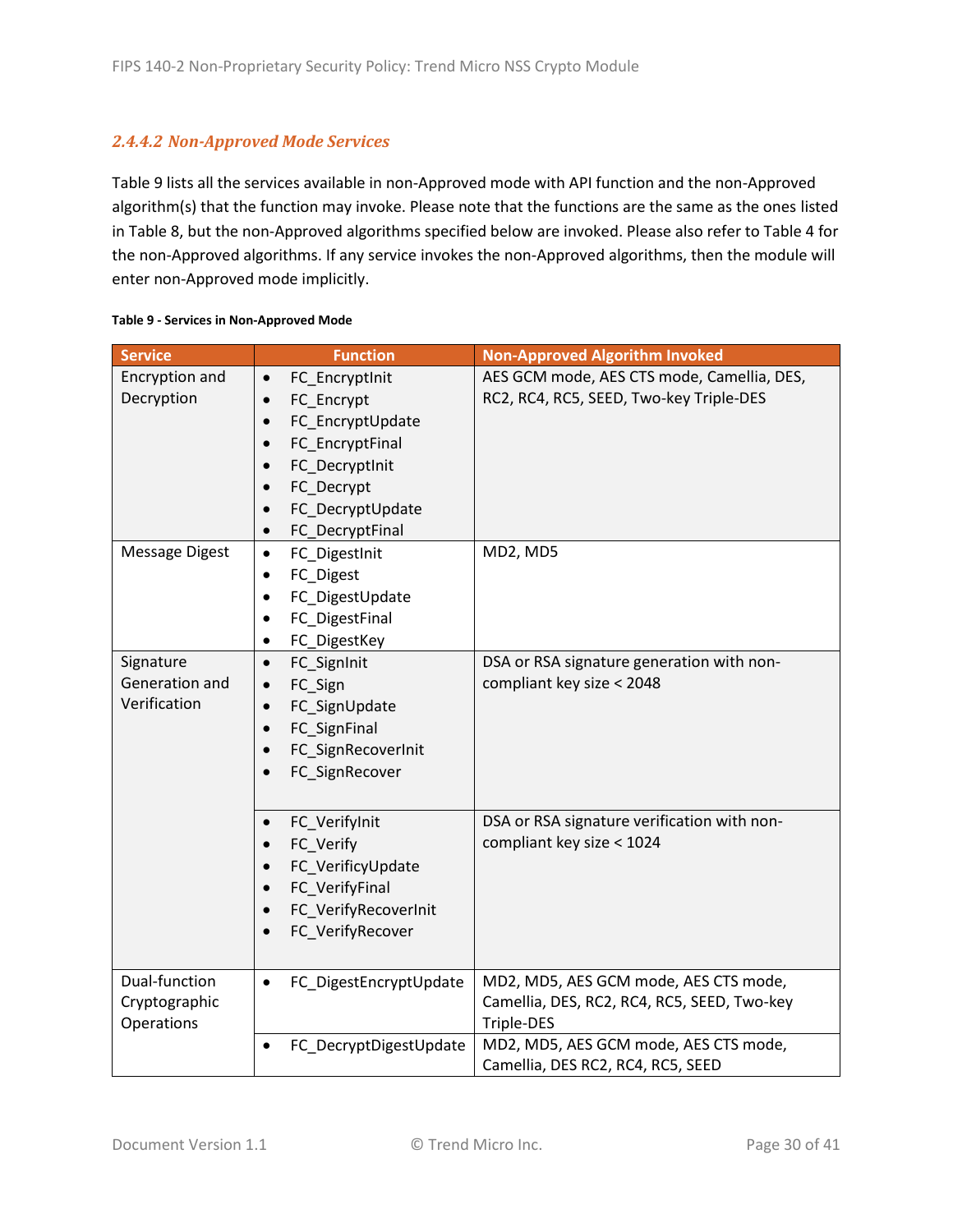| <b>Service</b> | <b>Function</b>                 | <b>Non-Approved Algorithm Invoked</b>                                                                                                                                                      |
|----------------|---------------------------------|--------------------------------------------------------------------------------------------------------------------------------------------------------------------------------------------|
|                | FC SignEncryptUpdate            | DSA or RSA signature generation with non-<br>compliant key size < 2048, AES GCM mode, AES<br>CTS mode, Camellia, DES, RC2, RC4, RC5, SEED,<br>Two-key Triple-DES                           |
|                | FC_DecryptVerifyUpdate          | DSA or RSA signature verification with non-<br>compliant key size < 1024, AES GCM mode, AES<br>CTS mode, Camellia, DES, RC2, RC4, RC5, SEED,<br>Two-key Triple-DES                         |
| Key Management | FC GenerateKeyPair<br>$\bullet$ | DSA or RSA key pair generation with non-<br>compliant key size < 2048                                                                                                                      |
|                | FC_KeyWrapKey                   | Triple-DES key wrapping (encrypt) using two-key<br>or three-key Triple-DES, RSA key wrapping<br>(encrypt) with non-compliant key size < 2048,<br>non-SP 800-38F AES key wrapping (encrypt) |
|                | FC_UnwrapKey                    | Triple-DES key wrapping (decrypt) using two-key<br>or three-key Triple-DES, RSA key wrapping<br>(decrypt) with non-compliant key size, non-SP<br>800-38F AES key unwrapping (dencrypt)     |
|                | FC DeriveKey                    | Diffie-Hellman key agreement with non-<br>compliant key size < 2048, J-PAKE key agreement                                                                                                  |

# <span id="page-30-0"></span>**2.5 Physical Security**

The module is a software-only module and does not have physical security mechanisms.

# <span id="page-30-1"></span>**2.6 Operational Environment**

The module operates in a modifiable operational environment under the FIPS 140-2 definitions.

The module runs on a GPC running one of the operating systems specified in this section, i.e. the approved operational environments. Each approved operating system manages processes and threads in a logically separated manner. The module's user is considered the owner of the calling application (thread) that instantiates the module, therefore only one concurrent user is allowed.

In FIPS Approved mode, the ptrace system call, the debugger gdb, and the strace shall not be used. In addition, other tracing mechanisms offered by the Linux environment, such as ftrace or systemtap, shall not be used.

The module was tested on the following platforms: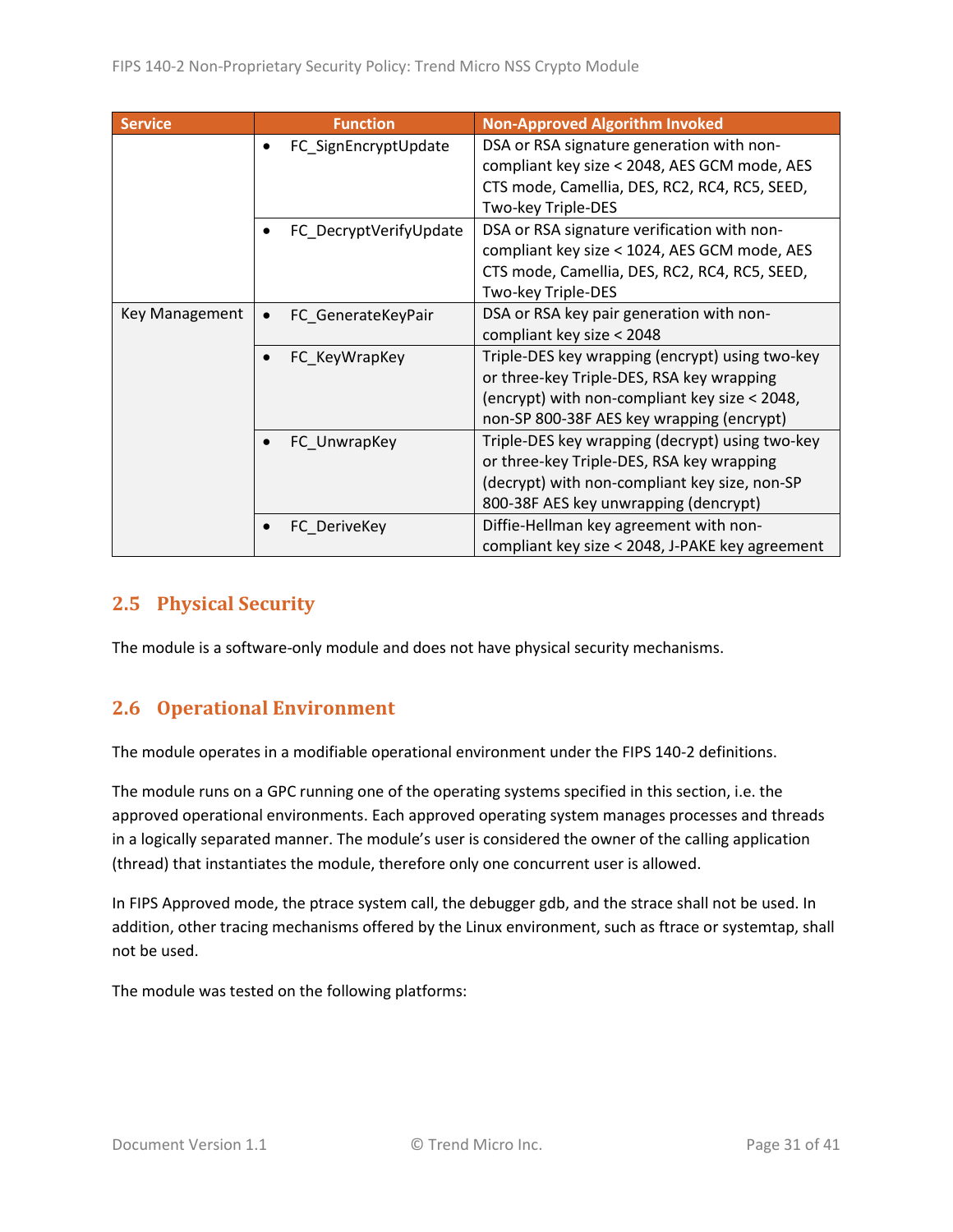#### **Table 10 - FIPS Tested Configurations**

| <b>Operating System</b> | <b>Hardware</b>    | <b>Processor</b>                                 | <b>PAA</b><br>(AES-NI) |
|-------------------------|--------------------|--------------------------------------------------|------------------------|
| Oracle Linux 7.6 64-bit | Oracle Server X7-2 | AMD® EPYC® 7551                                  | Yes                    |
| Oracle Linux 7.6 64-bit | Oracle Server X7-2 | AMD® EPYC® 7551                                  | No                     |
| Oracle Linux 7.6 64-bit | Oracle Server X7-2 | Intel <sup>®</sup> Xeon <sup>®</sup> Silver 4114 | Yes                    |
| Oracle Linux 7.6 64-bit | Oracle Server X7-2 | Intel <sup>®</sup> Xeon <sup>®</sup> Silver 4114 | No                     |

FIPS 140-2 validation compliance is maintained for other compatible operating systems (in single user mode) where the module source code is unmodified, and the requirements outlined in NIST IG G.5 are met. No claim can be made as to the correct operation of the module or the security strengths of the generated keys when ported to an operational environment that is not listed on the validation certificate.

The module, when compiled from the same unmodified source code, is vendor-affirmed to be FIPS 140- 2 compliant when running on the following supported operating systems for which operational testing and algorithm testing were not performed:

#### **Table 11 – Vendor Affirmed Configurations**

| <b>Operating System</b>       | <b>Hardware</b>          | <b>Processor</b>                |
|-------------------------------|--------------------------|---------------------------------|
| CentOS Linux release 7.6.1810 | HP Proliant DL360p- Gen9 | 2x Intel E5-2620v3 (Haswell-EP) |
| CentOS Linux release 7.6.1810 | HP Proliant DL360p- Gen9 | 2x Intel XEON E5-2620v4         |
|                               |                          | (Broadwell-EP)                  |
| CentOS Linux release 7.6.1810 | HP Proliant DL360p- Gen9 | 2x Intel E5-2690v3 (Haswell-EP) |
| CentOS Linux release 7.6.1810 | Dell-r640                | 2x SKX-SP 4110                  |
| CentOS Linux release 7.6.1810 | Dell-r640-xl             | 2x SKX-SP 6130                  |

### <span id="page-31-0"></span>**2.7 Self-Tests**

Each time the module is powered up, it tests that the cryptographic algorithms still operate correctly, and that sensitive data has not been damaged. Power-up self-tests are available on demand by reinitializing (power cycling) the module.

On power-up or reset (initialization or reinitialization), the module automatically performs the self-tests that are described in Table 12 - [Power-Up Self-Tests](#page-32-2) without requiring any operator intervention. During the power-up self-tests, no cryptographic operations are available, and all input or output is inhibited. All power-up self-tests must be completed successfully before the module enters operational mode and cryptographic operations become available. If any of the power-up self-test fails, the module enters the Error state. The module returns the error code CKR\_DEVICE\_ERROR to the calling application to indicate the Error state. The module needs to be reinitialized to recover from Error state.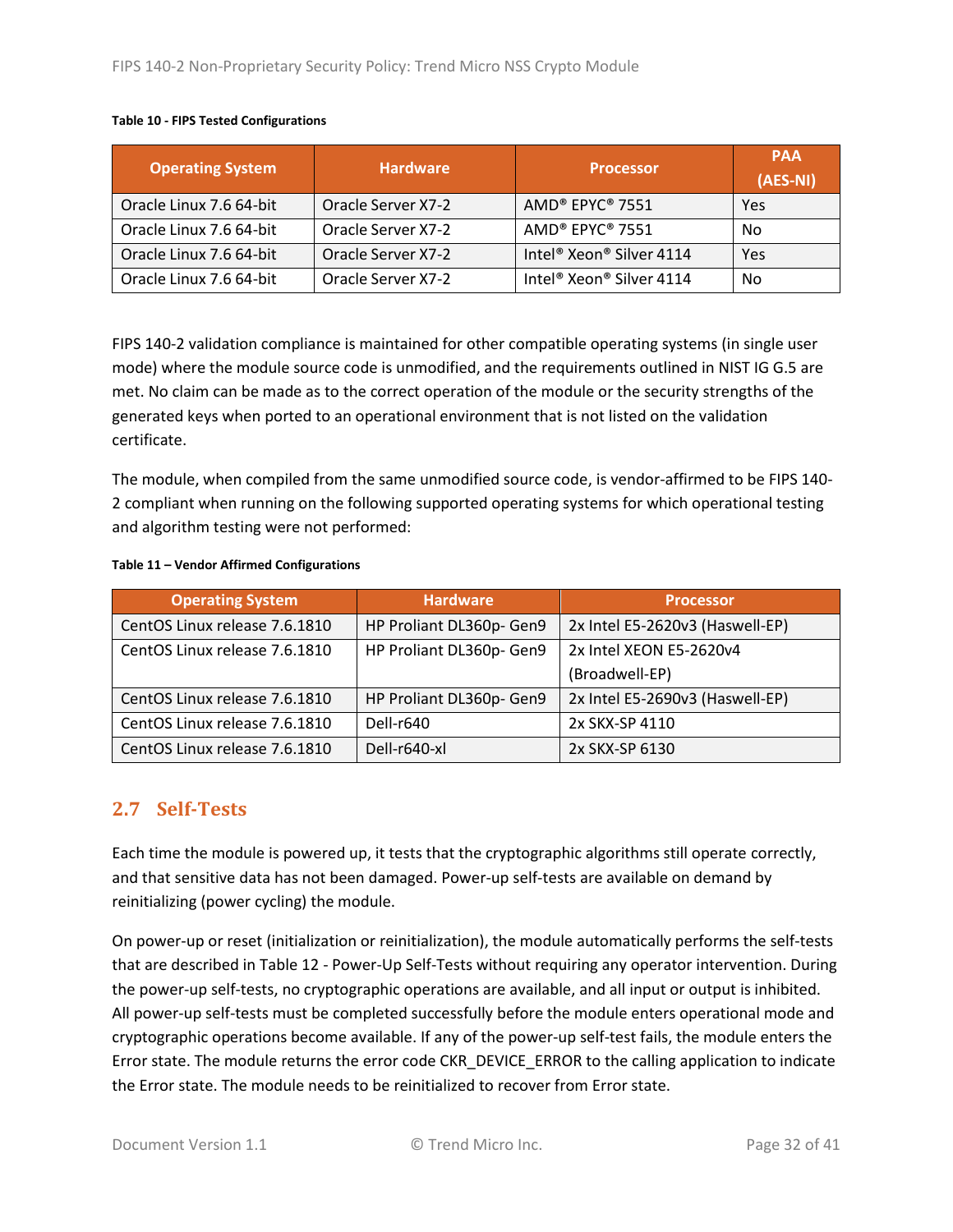# <span id="page-32-0"></span>**2.7.1 Power-Up Self-Tests**

#### <span id="page-32-2"></span>**Table 12 - Power-Up Self-Tests**

| <b>Test Target</b> | <b>Test Details</b>                                                   |
|--------------------|-----------------------------------------------------------------------|
| Module Integrity   | DSA signature verification (2048, SHA-256) (Cert. #C786)<br>$\bullet$ |
| <b>AES</b>         | AES ECB encrypt KAT<br>$\bullet$                                      |
|                    | AES ECB decrypt KAT<br>$\bullet$                                      |
|                    | AES CBC encrypt KAT<br>$\bullet$                                      |
|                    | AES CBC decrypt KAT<br>$\bullet$                                      |
| <b>DRBG</b>        | Hash_DRBG with SHA-256 KAT<br>$\bullet$                               |
| <b>DSA</b>         | DSA sign KAT<br>$\bullet$                                             |
|                    | DSA verify KAT<br>$\bullet$                                           |
| <b>ECDSA</b>       | <b>ECDSA sign KAT</b><br>$\bullet$                                    |
|                    | <b>ECDSA verify KAT</b><br>$\bullet$                                  |
| <b>HMAC</b>        | HMAC-SHA-1 KAT<br>$\bullet$                                           |
|                    | HMAC-SHA-224 KAT<br>$\bullet$                                         |
|                    | HMAC-SHA-256 KAT<br>$\bullet$                                         |
|                    | HMAC-SHA-384 KAT<br>$\bullet$                                         |
|                    | HMAC-SHA-512 KAT<br>$\bullet$                                         |
| <b>RSA</b>         | RSA encrypt KAT<br>$\bullet$                                          |
|                    | RSA decrypt KAT<br>$\bullet$                                          |
|                    | RSA sign KAT<br>$\bullet$                                             |
|                    | RSA verify KAT<br>$\bullet$                                           |
| <b>SHS</b>         | SHA-1 KAT<br>$\bullet$                                                |
|                    | SHA-224 KAT<br>$\bullet$                                              |
|                    | SHA-256 KAT<br>$\bullet$                                              |
|                    | SHA-384 KAT<br>$\bullet$                                              |
|                    | SHA-512 KAT<br>$\bullet$                                              |
| Triple-DES         | Triple-DES ECB encrypt KAT<br>$\bullet$                               |
|                    | Triple-DES ECB decrypt KAT<br>$\bullet$                               |
|                    | Triple-DES CBC encrypt KAT                                            |
|                    | Triple-DES CBC decrypt KAT                                            |

#### <span id="page-32-1"></span>**2.7.2 Conditional Self-Tests**

The following table provides the lists of Pairwise Consistency Tests (PCT) and Continuous Random Number Generator Test (CRNGT) as the conditional self-tests. If any of the conditional test fails, the module enters the Error state. It returns the error code CKR\_DEVICE\_ERROR to the calling application to indicate the Error state. The module needs to be reinitialized to recover from the Error state.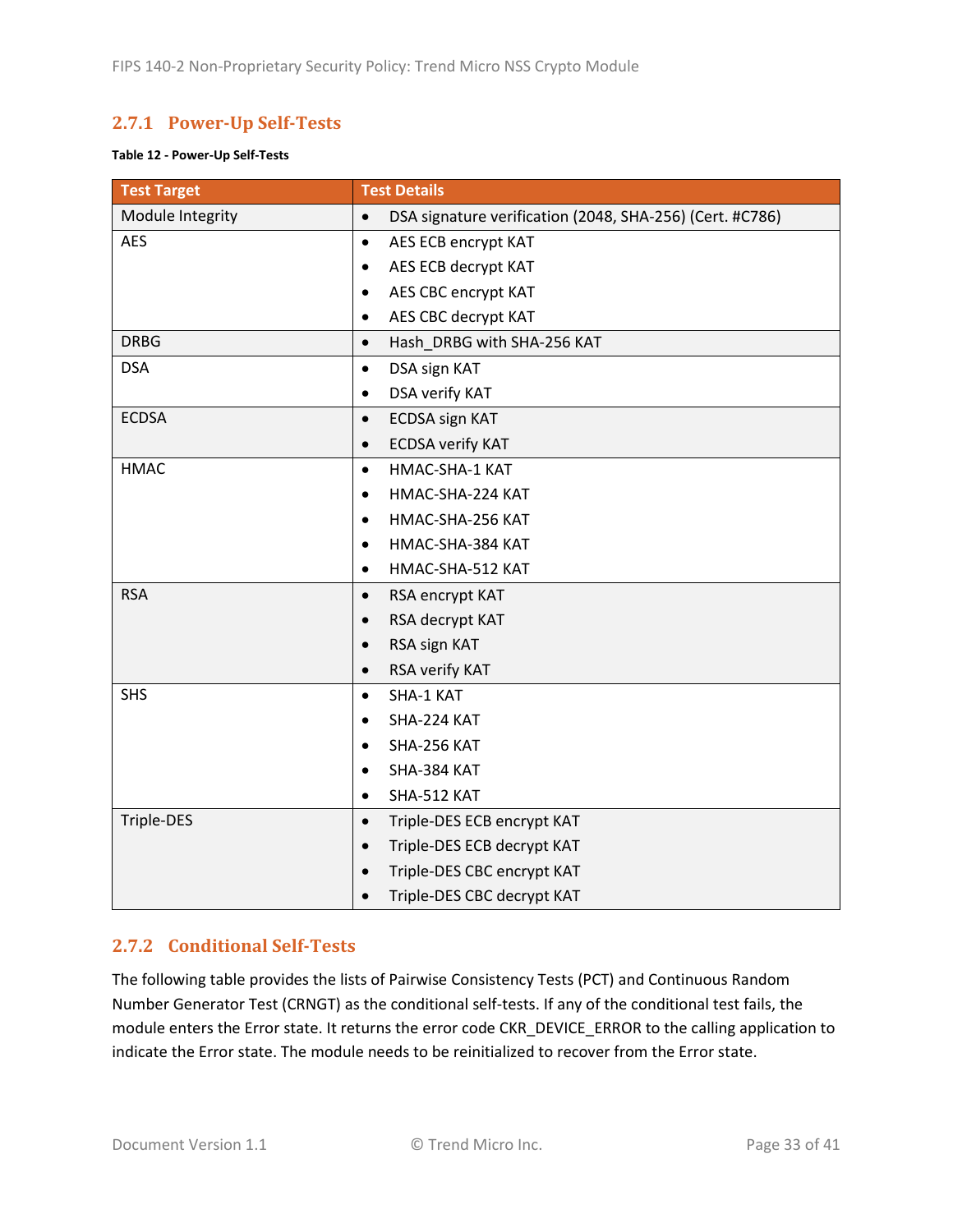#### **Table 13 - Conditional Self-Tests**

| <b>Test Target</b> | <b>Test Details</b>                                                          |
|--------------------|------------------------------------------------------------------------------|
| <b>DRBG</b>        | CRNGT <sup>11</sup>                                                          |
| <b>DRBG</b>        | Health testing as specified in Section 11.3 of NIST SP 800-90A <sup>12</sup> |
| <b>DSA</b>         | PCT for DSA key generation                                                   |
| <b>ECDSA</b>       | PCT for ECDSA key generation                                                 |
| <b>RSA</b>         | PCT for RSA key generation                                                   |

## <span id="page-33-0"></span>**2.8 Mitigation of Other Attacks**

The module is designed to mitigate the following attacks:

#### **Table 14 - Mitigation of Other Attacks**

| <b>Attack</b>         | <b>Mitigation Mechanism</b>               | <b>Specific Limit</b>          |
|-----------------------|-------------------------------------------|--------------------------------|
| Timing attacks on RSA | <b>RSA Blinding</b>                       | None                           |
|                       | Timing attack on RSA was first            |                                |
|                       | demonstrated by Paul Kocher in 1996 [P.   |                                |
|                       | Kocher], who contributed the mitigation   |                                |
|                       | code to our module. Most recently Boneh   |                                |
|                       | and Brumley [D. Boneh] showed that RSA    |                                |
|                       | blinding is an effective defense against  |                                |
|                       | timing attacks on RSA.                    |                                |
| Cache-timing attacks  | Cache invariant module exponentiation     | This mechanism requires        |
| on the modular        | This is a variant of a modular            | intimate knowledge of the      |
| exponentiation        | exponentiation implementation that Colin  | cache line sizes of the        |
| operation used In RSA | Percival [C. Percival] showed to defend   | processor. The mechanism may   |
| and DSA               | against cache-timing attacks              | be ineffective when the module |
|                       |                                           | is running on a processor      |
|                       |                                           | whose cache line sizes are     |
|                       |                                           | unknown.                       |
| Arithmetic errors in  | <b>Double-checking RSA signatures</b>     | None                           |
| RSA signatures        | Arithmetic errors in RSA signatures might |                                |
|                       | leak the private key. Ferguson and        |                                |
|                       | Schneier [N. Ferguson] recommend that     |                                |
|                       | every RSA signature generation should     |                                |
|                       | verify the signature just generated.      |                                |

<sup>&</sup>lt;sup>11</sup> The underlying operating system performs the continuous test on the NDRNG. If CRNGT fails, the operating system kernel panics and the module is not available for use. Refer to Section [2.2.2.](#page-15-0)

 $12$  These tests are performed both at start-up and conditionally at run-time.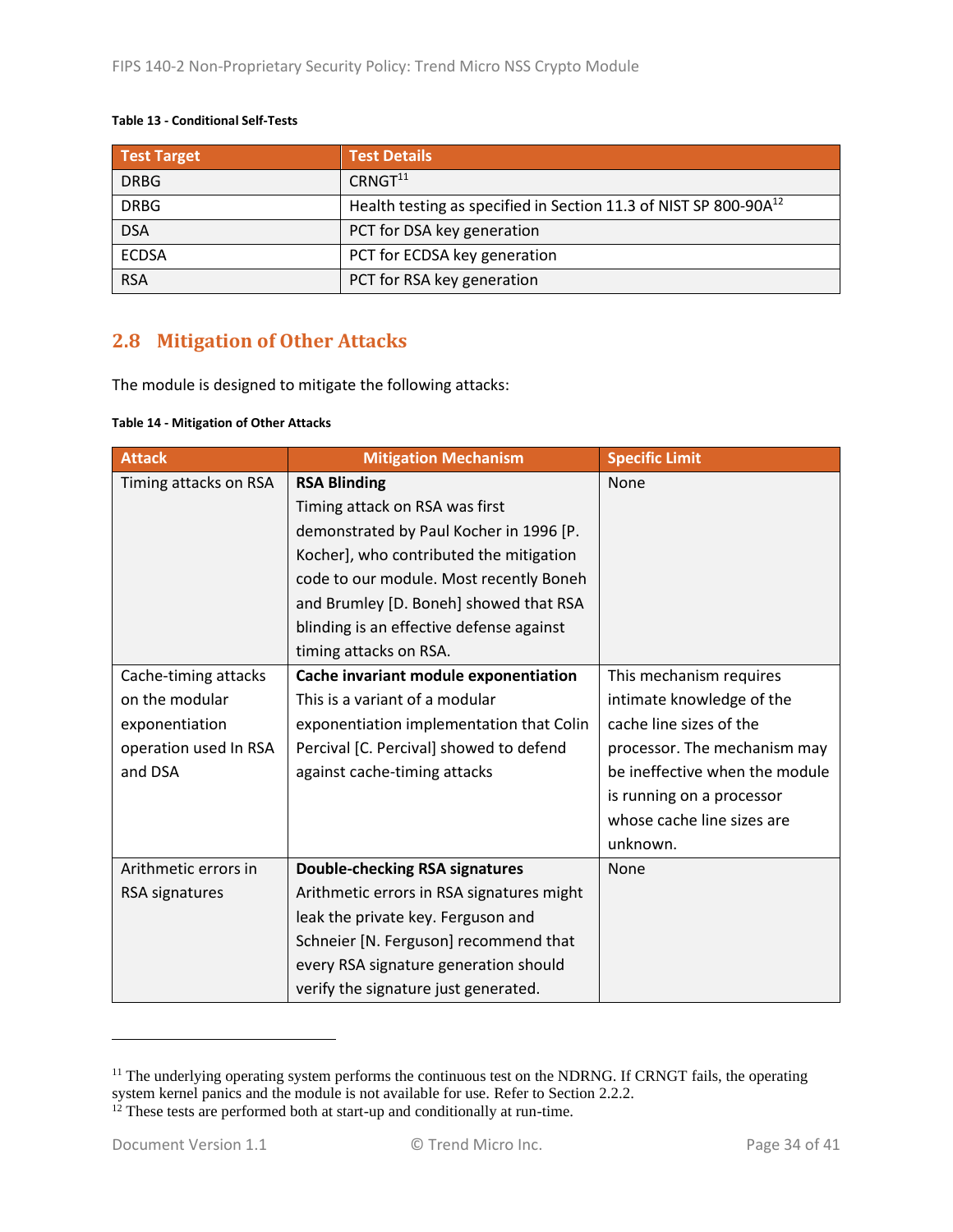# <span id="page-34-0"></span>**3 Security Rules and Guidance**

## <span id="page-34-1"></span>**3.1 Crypto Officer Guidance**

The module is provided directly to solution developers and is not available for direct download to the general public. Only the compiled module is provided to solution developers. The module shall be installed on an operating system specified in Section [2.6](#page-30-1) or one where portability is maintained.

The version of the RPMs containing the FIPS validated module is stated in Section [2.1.](#page-6-1) The RPM packages forming the module can be installed by standard tools recommended for the installation of RPM packages in Enterprise Linux systems (for example, yum, rpm, and the RHN remote management tool). The CO shall verify the hash of the RPM package to confirm a proper download.

In addition, to support the module, the NSPR library must be installed that is offered by the underlying operating system.

Only the cipher types listed in section [2.1.3](#page-8-0) and [2.1.4](#page-11-0) are allowed to be used in FIPS approved mode.

To bring the module into FIPS Approved mode, perform the following steps:

- 1. Install the dracut-fips package:
	- # yum install dracut-fips
- 2. Recreate the INITRAMFS image: # dracut -f

After regenerating the initramfs, the Crypto Officer has to append the following string to the kernel command line by changing the setting in the boot loader:

fips=1

If /boot or /boot/efi resides on a separate partition, the kernel parameter boot=<partition of /boot or /boot/efi> must be supplied. The partition can be identified with the respective commands

```
 "df /boot"
```
#### Or

```
 "df /boot/efi"
```
#### For example:

|  | \$ df /boot |  |
|--|-------------|--|
|--|-------------|--|

| Filesystem 1k-blocks | Used  | Available Use% |     | Mounted on |
|----------------------|-------|----------------|-----|------------|
| /dev/sda1 233191     | 30454 | 190296         | 14% | /boot      |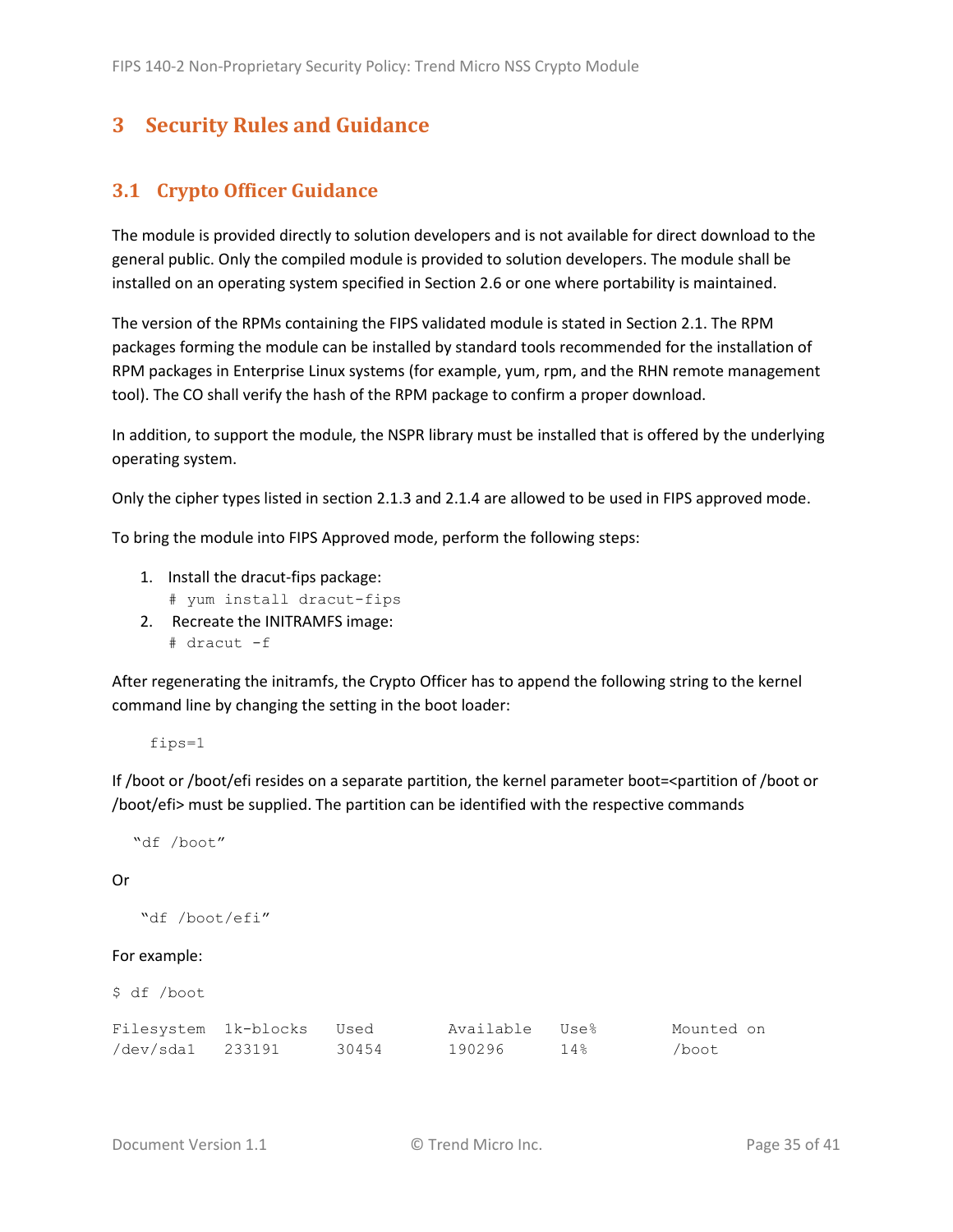The partition of /boot is located on /dev/sda1 in this example. Therefore, the following string needs to be appended to the kernel command line:

```
 "boot=/dev/sda1"
```
Reboot to apply these settings.

If an application that uses the module for its cryptography is put into a chroot environment, the Crypto Officer must ensure one of the above methods is available to the module from within the chroot environment to ensure entry in FIPS Approved mode. Failure to do so will not allow the application to properly enter FIPS Approved mode.

### <span id="page-35-0"></span>**3.1.1 Access to Audit Data**

The module may use the Unix syslog function and the audit mechanism provided by the operating system to audit events. Auditing is turned off by default. Auditing capability must be turned on as part of the initialization procedures by setting the environment variable NSS\_ENABLE\_AUDIT to 1. The Crypto-Officer must also configure the operating system's audit mechanism.

The module uses the syslog function to audit events, so the audit data are stored in the system log. Only the root user can modify the system log. On some platforms, only the root user can read the system log; on other platforms, all users can read the system log. The system log is usually under /var/log directory. The exact location of the system log is specified in the /ext/syslog.conf file. The module uses the default user facility and the info, warning, and err severity levels for its log messages.

The module can also be configured to use the audit mechanism provided by the operating system to audit events. The audit data would then be stored in the system audit log. Only the root user can read or modify the system audit log. To turn on this capability it is necessary to create a symbolic link from the library file /usr/lib/libaudit.so.0 to /usr/lib.libaudit.so.1.0.0 (on 32-bit platforms) and /usr/lib64/libaudit.so.0 to /usr/lib64/libaudit.so.1.0.0 (on 64-bit platforms).

## <span id="page-35-1"></span>**3.2 User Guidance**

The module must be operated in FIPS Approved mode to ensure that FIPS 140-2 validated cryptographic algorithms and security functions are used. To run the module in FIPS Approved mode, only the FIPS Approved services listed in [Table 8](#page-23-0) with the Approved or allowed cryptographic algorithms/security functions listed i[n Table 2](#page-8-1) and [Table 3](#page-11-2) shall be used.

The following module initialization steps must be followed by the Crypto-Officer before starting to use the module:

- Set the environment variables NSS\_ENABLE\_AUDIT to 1 before using the module with an application
- Use the application to get the function pointer list using the API "FC\_GetFunctionList".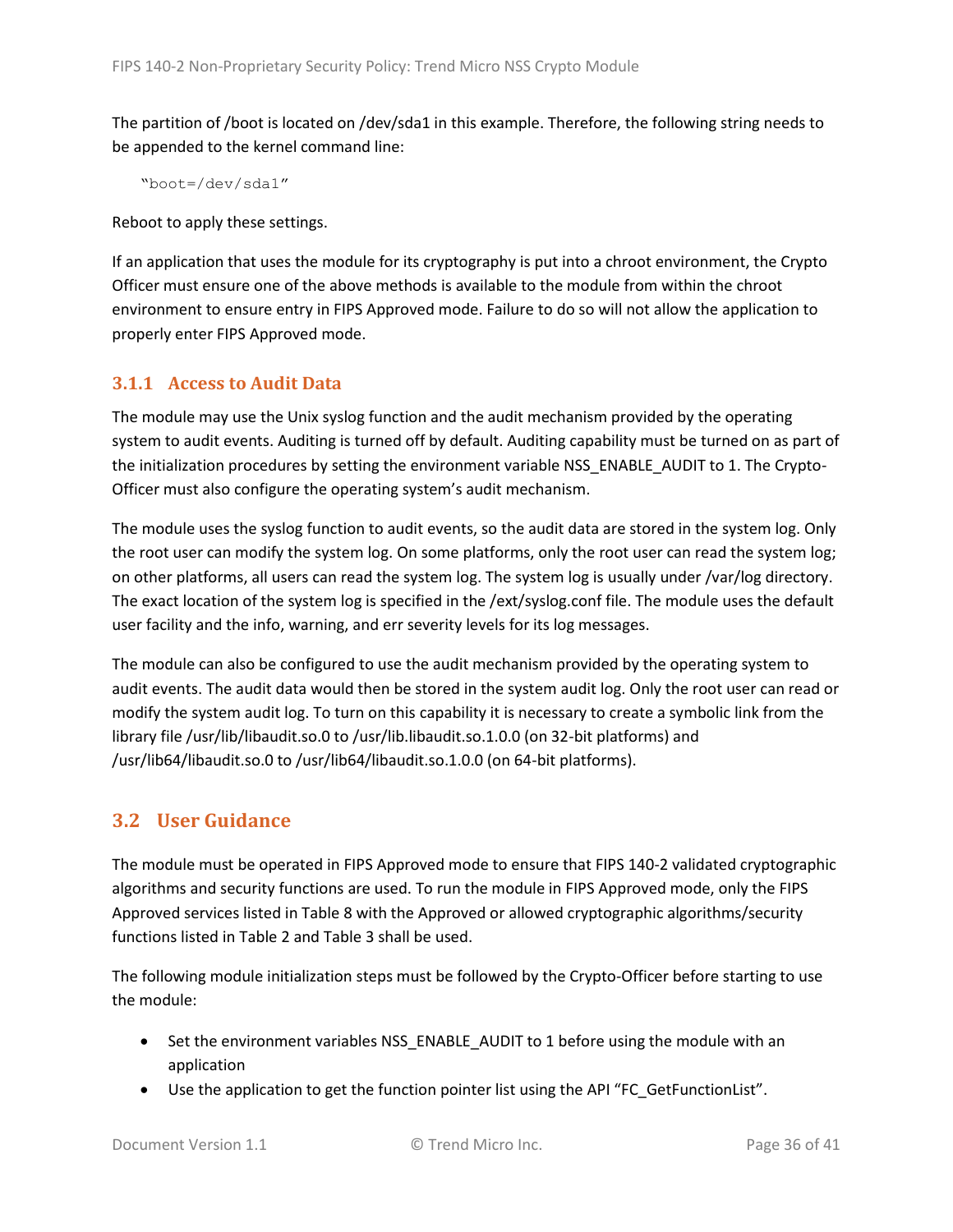- Use the API FC\_Initialize to initialize the module and ensure that it returns CKR\_OK. A return code other than CKR\_OK means the module is not initialized correctly, and in that case, the module must be reset and initialized again.
- For the first login, provide a NULL password and login using the function pointer C Login, which will in-turn call FC Login API of the module. This is required to set the module's initial NSS User password.
- Now, set the module's initial NSS User role password using the function pointer C\_INITPIN. This will call the module's API FC\_InitPIN API. Then, logout using the function pointer C\_Logout, which will call the module's API FC\_Logout.
- The module's NSS User role can now be assumed on the module by logging in using the User password. The Crypto-Officer role can be implicitly assumed by performing the Crypto-Officer services as listed in sectio[n 2.4.4.](#page-22-0)

The module can be configured to use different private key database formats: key3.db or key4.db. "key3.db" format is based on the Berkeley DataBase engine and should not be used by more than one process concurrently. "key4.db" format is based on SQL DataBase engine and can be used concurrently by multiple processes. Both databases are considered outside the module's logical boundary and all data stored in these databases is considered stored in plaintext. The interface code of the module that accesses data stored in the database is considered part of the cryptographic boundary.

Secret and private keys, plaintext passwords and other security-relevant data items are maintained under the control of the cryptographic module. Secret and private keys must be passed to the calling application in encrypted (wrapped) form with FC\_WrapKey and entered from the calling application in encrypted form with FC\_UnwrapKey. The key transport methods allowed for this purpose in FIPS Approved mode are SP 800-38F based AES key wrapping and RSA key wrapping using the corresponding Approved modes and key sizes. Note: If the secret and private keys passed to the calling application are encrypted using a symmetric key algorithm, the encryption key may be derived from a password. In such a case, they should be considered to be in plaintext form in the FIPS Approved mode.

Automated key transport methods must use FC\_WrapKey and FC\_UnwrapKey to output or input secret and private keys from or to the module. Note these are available in non-Approved mode only.

All cryptographic keys used in the FIPS Approved mode of operation must be generated in the FIPS Approved mode or imported while running in the FIPS Approved mode.

## <span id="page-36-0"></span>**3.2.1 TLS Operations**

The module does not implement the TLS protocol. The module implements the cryptographic operations, including TLS-specific key generation and derivation operations, which can be used to implement the TLS protocol.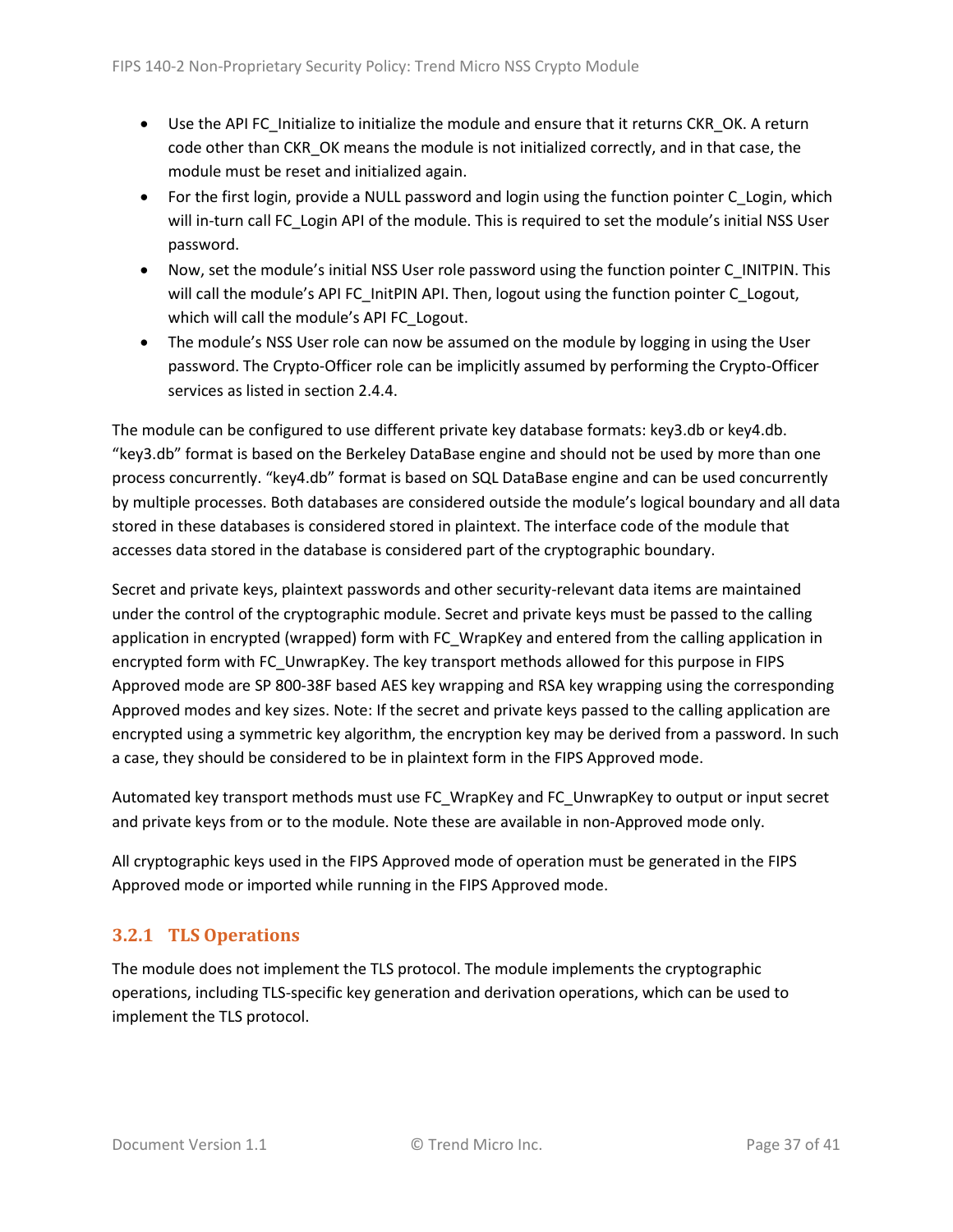#### <span id="page-37-0"></span>**3.2.2 RSA and DSA Keys**

The module allows the use of 1024-bit RSA and DSA keys for legacy purposes including signature generation, which is disallowed for use in FIPS Approved mode as per NIST SP 800-131A. Therefore, the cryptographic operations with the non-Approved key sizes will result in the module operating in non-Approved mode implicitly.

### <span id="page-37-1"></span>**3.2.3 Triple-DES keys**

According to IG A.13, the same Triple-DES key shall not be used to encrypt more than 2<sup>16</sup> 64-bit blocks of data. Encrypting greater than 216 blocks will result in the module operating in non-Approved mode implicitly. It is the User's responsible for ensuring the module's compliance with this requirement

## <span id="page-37-2"></span>**3.3 Handling Self-Test Errors**

When the module enters the Error state, it needs to be reinitialized to resume normal operation. Reinitialization is accomplished by calling FC\_Finalize followed by FC\_Initialize.

### <span id="page-37-3"></span>**3.4 Basic Enforcement**

The module design corresponds to the module security rules. This section documents the security rules enforced by the cryptographic module to implement the security requirements of this FIPS 140-2 Level 1 module.

- 1. The module provides two distinct operator roles: User and Cryptographic Officer.
- 2. The operator may command the module to perform the power up self-tests by cycling power or resetting the module.
- 3. Power-up self-tests do not require any operator action.
- 4. Data output is inhibited during key generation, self-tests, zeroization, and error states.
- 5. Status information does not contain CSPs or sensitive data that if misused could lead to a compromise of the module.
- 6. There are no restrictions on which keys or CSPs are zeroized by the zeroization service.
- 7. The module does not support concurrent operators.
- 8. The module does not have any external input/output devices used for entry/output of data.
- 9. The module does not enter or output plaintext CSPs from the module's physical boundary.
- 10. The module does not output intermediate key values.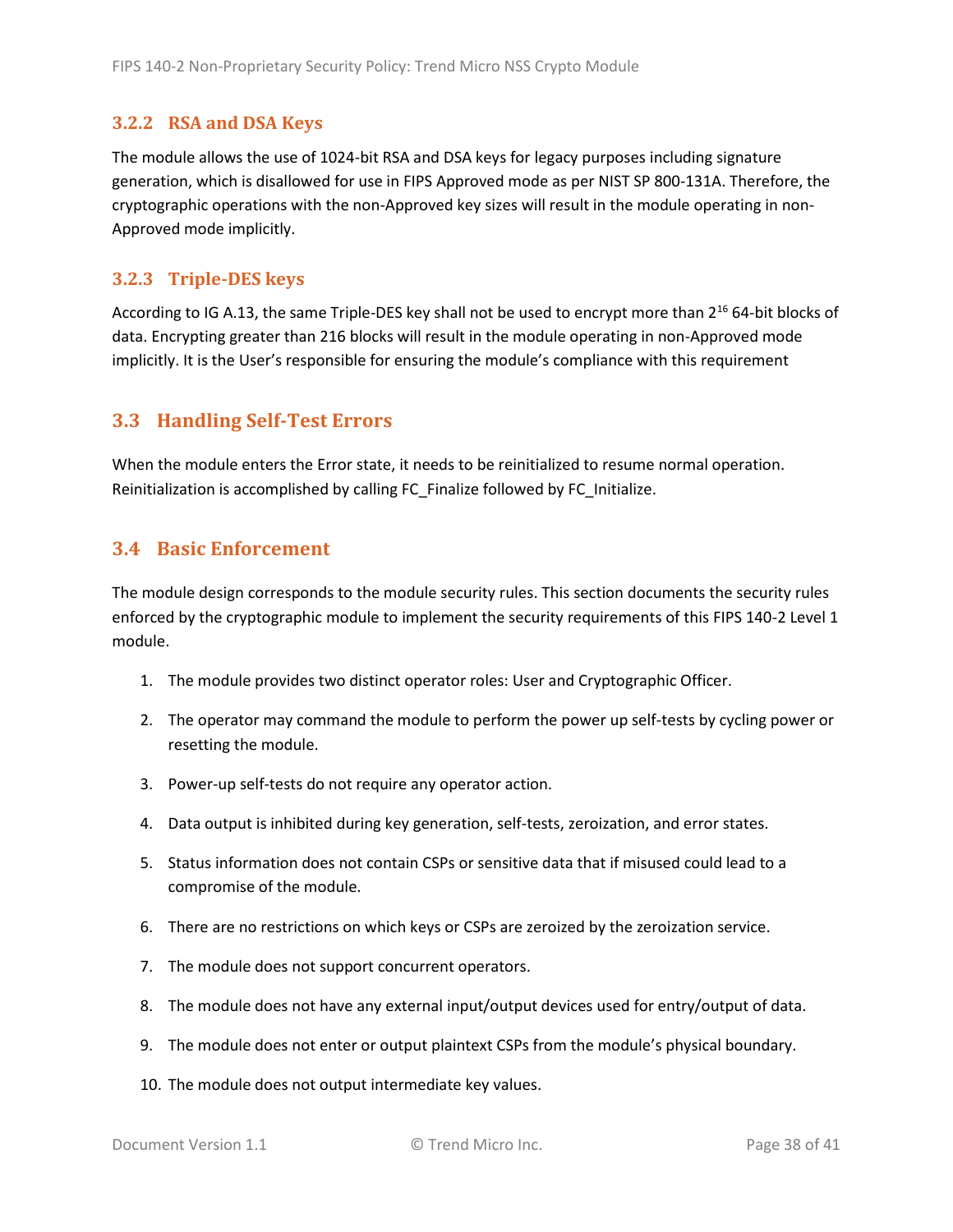# <span id="page-38-0"></span>**4 References and Acronyms**

## <span id="page-38-1"></span>**4.1 References**

### **Table 15 - References**

| <b>Abbreviation</b> | <b>Full Specification Name</b>                                                 |
|---------------------|--------------------------------------------------------------------------------|
| FIPS 140-2          | Security Requirements for Cryptographic modules, May 25, 2001                  |
| FIPS 180-4          | Secure Hash Standard (SHS)                                                     |
| FIPS 186-4          | Digital Signature Standard (DSS)                                               |
| <b>FIPS 197</b>     | <b>Advanced Encryption Standard</b>                                            |
| FIPS 198-1          | The Keyed-Hash Message Authentication Code (HMAC)                              |
| IG                  | Implementation Guidance for FIPS PUB 140-2 and the Cryptographic Module        |
|                     | <b>Validation Program</b>                                                      |
| PKCS#1 v2.1         | RSA Cryptography Standard                                                      |
| PKCS#5              | Password-Based Cryptography Standard                                           |
| PKCS#11             | "PKCS #11 v2.20: Cryptographic Token Interface Standard", 2004.                |
| SP 800-38A          | Recommendation for Block Cipher Modes of Operation: Three Variants of          |
|                     | <b>Ciphertext Stealing for CBC Mode</b>                                        |
| SP 800-38D          | Recommendation for Block Cipher Modes of Operation: Galois/Counter Mode        |
|                     | (GCM) and GMAC                                                                 |
| SP 800-38F          | Recommendation for Block Cipher Modes of Operation: Methods for Key            |
|                     | Wrapping                                                                       |
| SP 800-56A          | Recommendation for Pair-Wise Key Establishment Schemes Using Discrete          |
|                     | Logarithm Cryptography                                                         |
| SP 800-67           | Recommendation for the Triple Data Encryption Algorithm (TDEA) Block Cipher    |
| SP 800-90A          | Recommendation for Random Number Generation Using Deterministic Random         |
|                     | <b>Bit Generators</b>                                                          |
| PKCS 11 v2.20       | RSA Laboratories, "PKCS #11 v2.20: Cryptographic Token Interface Standard",    |
|                     | 2004.                                                                          |
| P.Kocher            | P.Kocher, "Timing Attacks on Implementations of Diffie-Hellman, RSA, DSS, and  |
|                     | Other Systems", CRYPTO '96 Lecture Notes in Computer Science, Vol. 1109, pp.   |
|                     | 104-113, Springer Verlag, 1996. http://www.cryptography.com/timingattack/      |
| D. Boneh            | D. Boneh and D. Brumley. "Remote Timing Attacks are Practical",                |
|                     | http://crypto.stanford.edu/~dabo/abstracts/ssl-timing.html                     |
| C. Percival         | C. Percival, "Cache Missing for Fun and Profit",                               |
|                     | http://www.daemonology.net/papers/htt.pdf                                      |
| N. Ferguson         | N. Ferguson and B. Schneier, Practical Cryptography, Sec. 16.1.4 "Checking RSA |
|                     | Signatures", p. 286, Wiley Publishing, Inc., 2003.                             |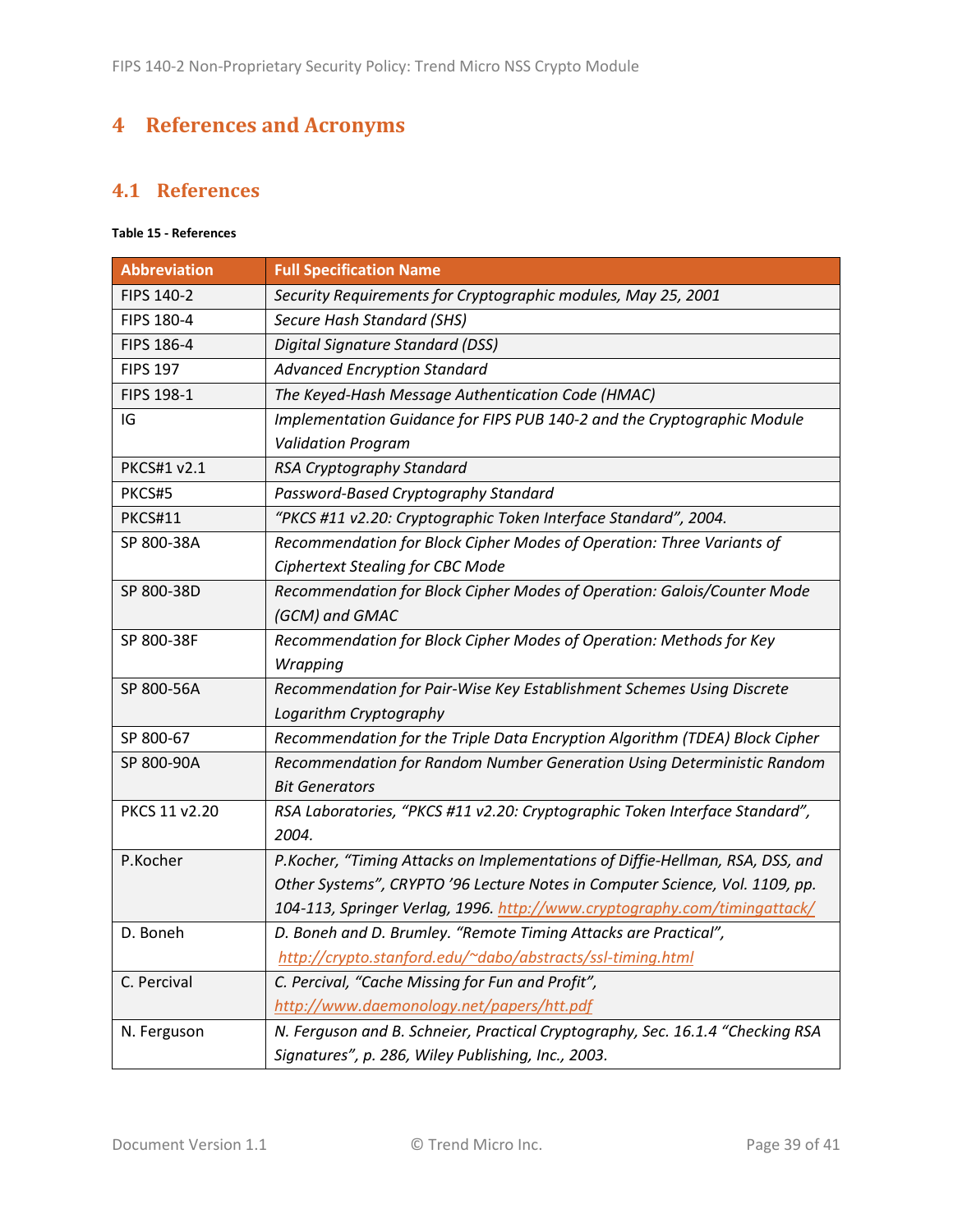# <span id="page-39-0"></span>**4.2 Acronyms**

The following table defines acronyms found in this document:

#### **Table 16 - Acronyms and Terms**

| <b>Acronym</b> | <b>Term</b>                                         |
|----------------|-----------------------------------------------------|
| <b>AES</b>     | <b>Advanced Encryption Standard</b>                 |
| <b>AES-NI</b>  | Intel Advanced Encryption Standard New Instructions |
| API            | <b>Application Programming Interface</b>            |
| <b>CAVP</b>    | Cryptographic Algorithm Validation Program          |
| CBC            | <b>Cipher Block Chaining</b>                        |
| CCCS           | Canadian Centre for Cyber Security                  |
| <b>CCM</b>     | Counter with CBC-MAC                                |
| <b>CMVP</b>    | Cryptographic Module Validation Program             |
| CO             | Crypto Officer                                      |
| <b>CSP</b>     | <b>Critical Security Parameter</b>                  |
| <b>CTR</b>     | <b>Counter Mode</b>                                 |
| <b>CVL</b>     | <b>Component Validation List</b>                    |
| <b>DES</b>     | Data Encryption Standard                            |
| <b>DRAM</b>    | <b>Dynamic Random Access Memory</b>                 |
| <b>DRBG</b>    | Deterministic Random Bit Generator                  |
| <b>DSA</b>     | Digital Signature Algorithm                         |
| ECB            | <b>Electronic Code Book</b>                         |
| ECC            | <b>Elliptic Curve Cryptography</b>                  |
| <b>ECDSA</b>   | Elliptic Curve Digital Signature Algorithm          |
| <b>EMC</b>     | <b>Electromagnetic Compatibility</b>                |
| EMI            | Electromagnetic Interference                        |
| <b>FCC</b>     | <b>Federal Communications Commission</b>            |
| <b>FIPS</b>    | Federal Information Processing Standard             |
| <b>GCM</b>     | Galois/Counter Mode                                 |
| <b>GMAC</b>    | <b>Galois Message Authentication Code</b>           |
| <b>GPC</b>     | <b>General Purpose Computer</b>                     |
| <b>HMAC</b>    | (Keyed-) Hash Message Authentication Code           |
| IG             | <b>Implementation Guidance</b>                      |
| IV             | <b>Initialization Vector</b>                        |
| <b>KAS</b>     | Key Agreement Scheme                                |
| KAT            | Known Answer Test                                   |
| <b>KDF</b>     | <b>Key Derivation Function</b>                      |
| <b>MAC</b>     | <b>Message Authentication Code</b>                  |
| MD5            | Message Digest Algorithm MD5                        |